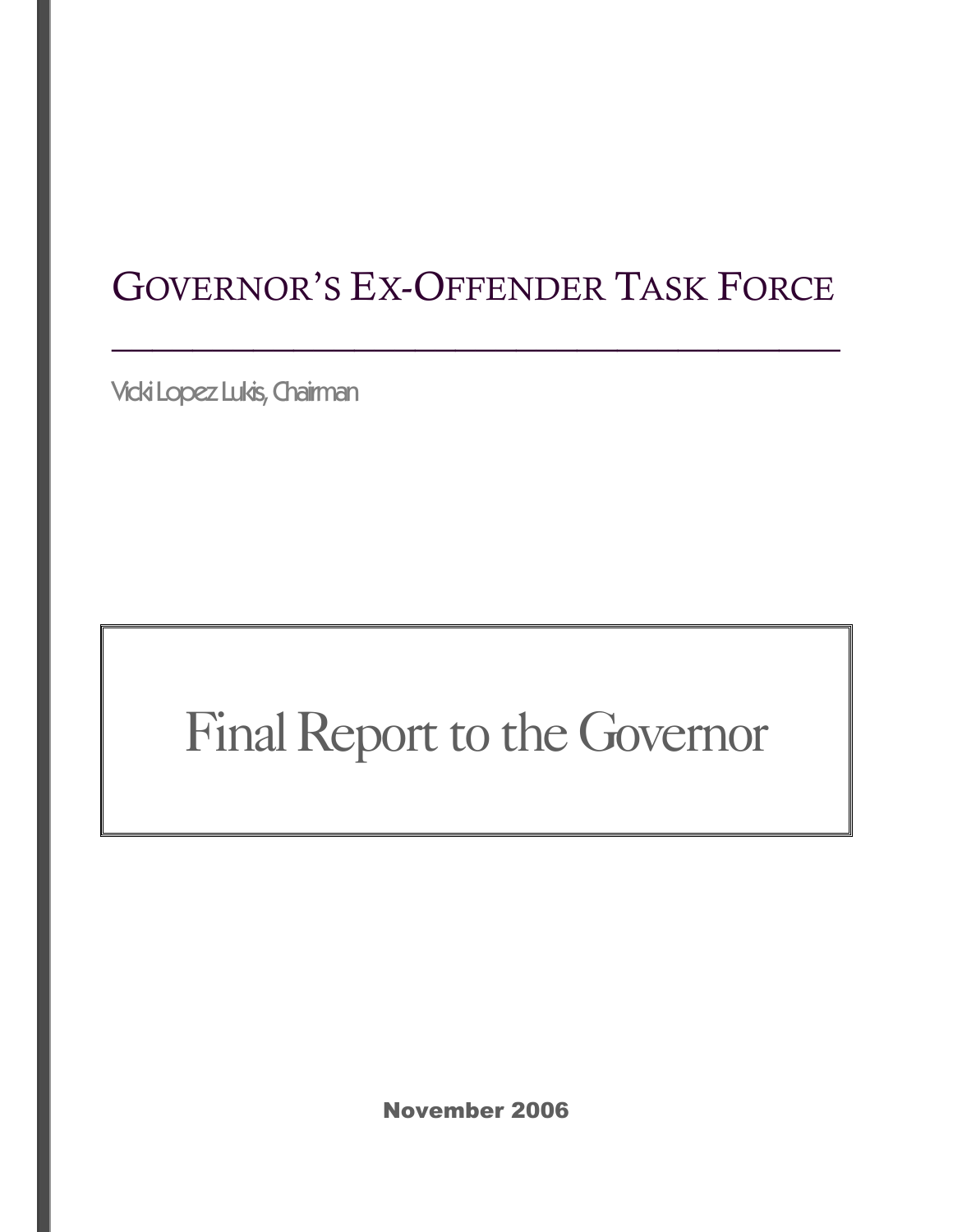This report may be accessed on the website of the Task Force at http://exoffender.myflorida.com/

Task Force Chairman Vicki Lopez Lukis may be contacted at vickilukis@mac.com.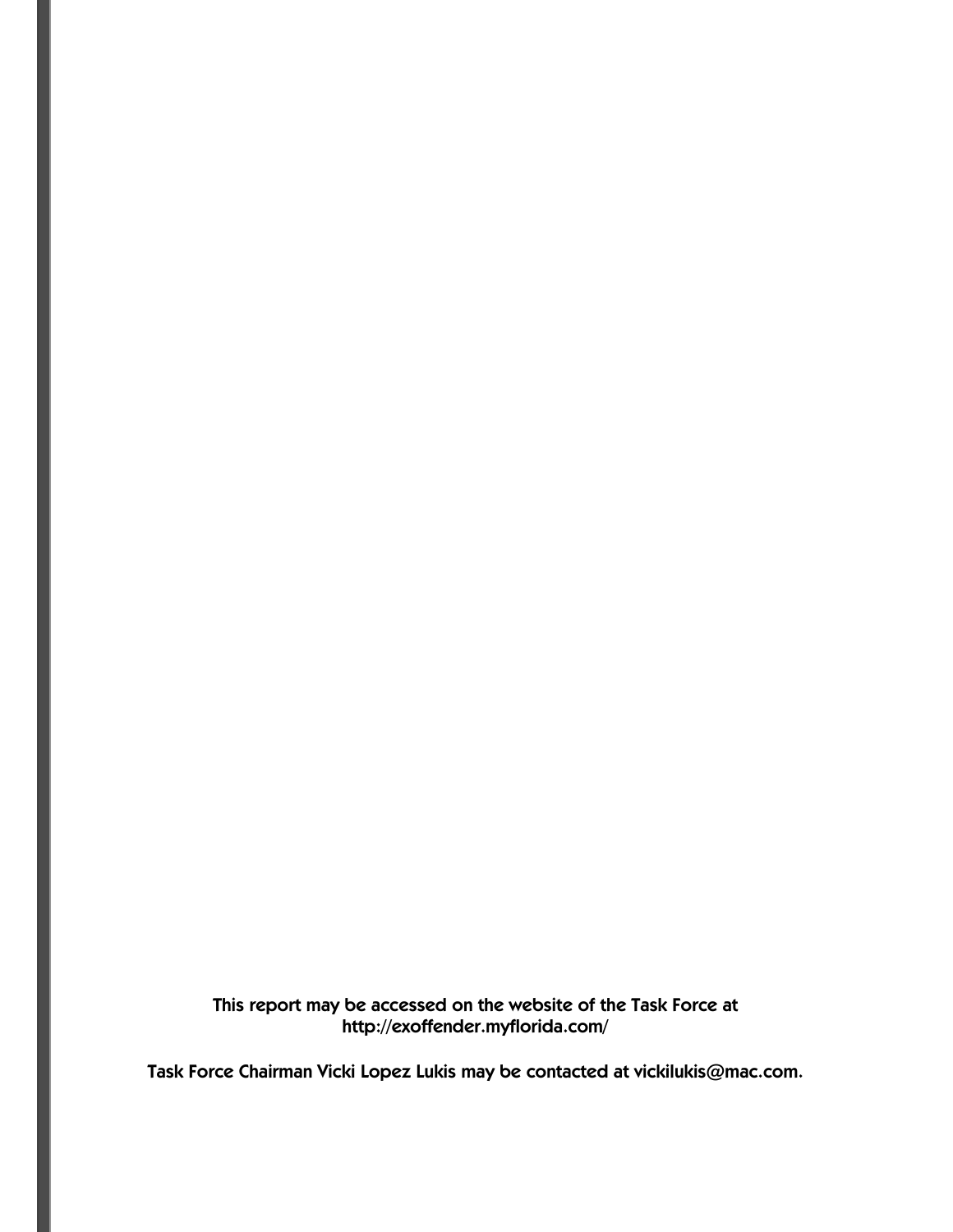**Vicki Lopez Lukis 836 Madrid Street Coral Gables, FL 33134** \_\_\_\_\_\_\_\_\_\_\_\_\_\_\_\_\_\_\_\_\_\_\_\_\_\_\_\_\_\_\_\_\_\_\_\_\_\_\_\_\_\_\_\_\_\_\_\_\_\_\_\_\_\_\_\_\_\_\_\_\_\_\_\_\_\_\_\_\_\_\_\_\_\_\_\_\_\_\_\_\_

November 30, 2006

Dear Governor Bush,

On behalf of the Governor's Ex-Offender Task Force, I am proud to present to you our final report, which was adopted unanimously at our meeting on November 14, 2006. Our recommendations are the result of your exemplary leadership in focusing on prisoner reentry and its impact on public safety.

We began our work by studying the magnitude of the challenge of making reentry successful and quickly learned that Florida has the third largest prison population in America and over 30,000 people returning home from prison each year. The continual growth of imprisonment in our State has created an unprecedented challenge for our State and for the local communities who must absorb these individuals upon their return home.

We found that, under the current conditions, most ex-offenders will fail at leading law-abiding lives when they return home. This will result in new crimes being committed with new victims unnecessarily traumatized at a huge cost of hundreds of millions of dollars to the taxpayers and their communities. Accordingly, we concentrated much of our work in studying what it will take to keep people coming home from prison from committing another crime.

How, we asked, might prisoners be best prepared for their foreseeable return home? To answer this, we identified and referenced many promising programs, innovative practices and ongoing interventions that are working both in Florida and elsewhere. These examples have guided our recommendations and assisted us in establishing a formal reentry framework for our State that can reduce recidivism.

Most importantly, we found that there is an urgent need for the corrections community to adopt reentry as part of their broader public safety mission. Therefore, many of our recommendation concern the steps that should be taken by the Department of Corrections to improve the prospects of prisoners succeeding in living law abiding lives upon release

We also found that after release, ex-offenders must be reconnected to positive and productive activities in their communities.

Successful reentry depends on the development and execution of a safety plan for each ex-offender to provide a safe transition. Implementing these safety plans must begin in prison, but must also involve other state agencies, local governments, law enforcement agencies, the ex-offender's families, community organizations, service providers and faith-based institutions. The Task Force has begun to cultivate relationships with many such partners in the local communities to which most ex-offenders return. But this is just the beginning. There are scores of other issues that must be studied as we have just scraped the surface of addressing this very complex and complicated issue.

We must seize this opportunity to rethink the relationship between prisoner reentry and public safety assuring we meet our goal of crime reduction. We believe the implementation of our recommendations will represent a major step in achieving the goal of making Florida's communities safer, stronger and more productive.

Sincerely,

Vicki Lopez Lukis Chairman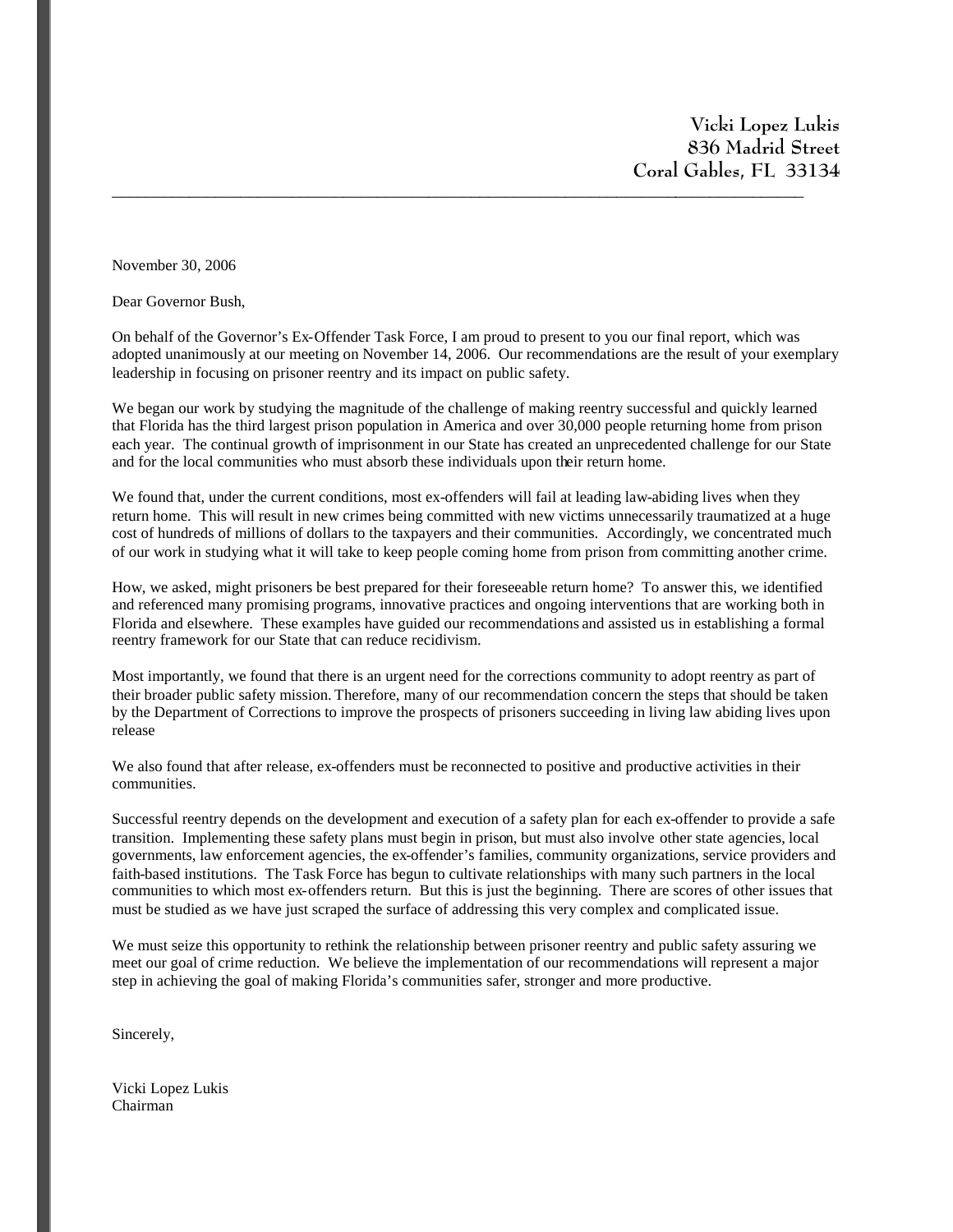### TASK FORCE MEMBERS

**Chairman Vicki Lukis Lopez Vice Chairman Robert P. Blount III**

**Ira L. Barbell, PhD**

**Franchatta J. Barber (designee of FDC Secretary James McDonough)**

**Michael A. Bernstein**

**Monica A. David**

**Bernard "Bernie" DeCastro**

**Diamond Litty**

**Henree D. Martin**

**Ralph P. Martin**

**Annette R. Martinez**

**Wayne E. Rawlins**

**Anthony J. Schembri**

**Mike Switzer**

**Jason L. Welty (for DJJ Secretary Schembri)**

**James L. Williams**

**STAFF Jean Maynard Gonzalez** Executive Director

**Latrese King** Administrative Assistant

#### **CONSULTANTS**

**Linda Mills, Esq.** Annie E. Casey Foundation

**Katherine Burns** Community Partnerships Initiative

**Nancy LaVigne, PhD Amy Soloman, PhD** Urban Institute Justice Policy Center

**Rod Petrey, Esq. April Young, PhD** Collins Center for Public Policy

**Randall Berg, Esq. Cullin O'Brien, Esq.** Florida Justice Institute

**Cathie Hawke, Esq.** Annie E. Casey Foundation

#### **PRO BONO ATTORNEYS Holland and Knight:** Julie Tappendorf, Andrea Briski, Andrew Fiske, Hal Flowers, Grant McCorkill, Kevin Packman, Joe Seely, David Shahoulian, Connie Shivers, Matt Singer

#### **FORMER TASK FORCE MEMBERS**

**The Hon. T. Edward Austin Jose M. Boscan Carol Law Stephen R. MacNamara, Esq. Susan E. Pareigis**

**FUNDING The Annie E. Casey Foundation**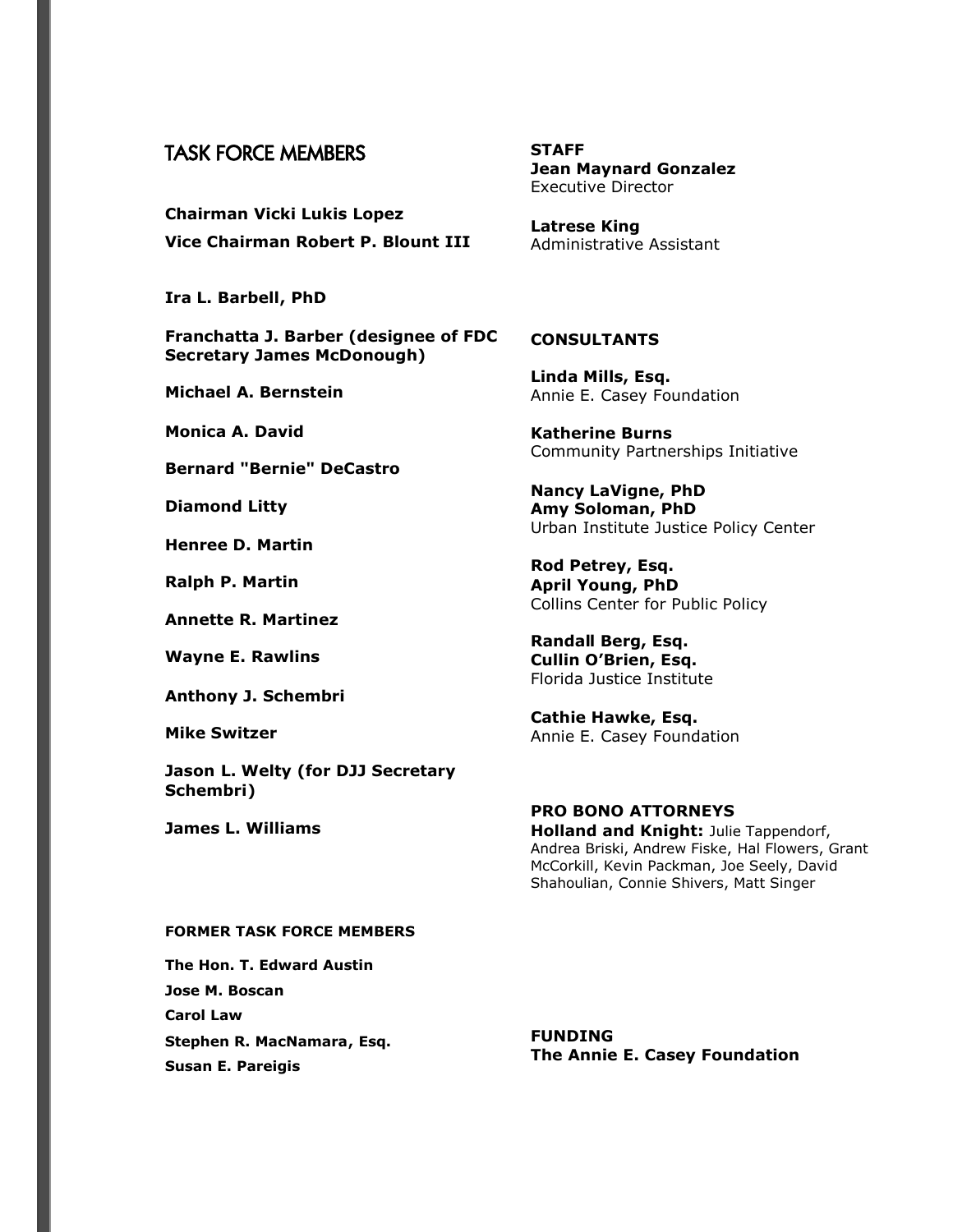# Table of Contents

| Executive Summary of the Task Force's Recommendations                                                                                                                                                                            |                      |  |
|----------------------------------------------------------------------------------------------------------------------------------------------------------------------------------------------------------------------------------|----------------------|--|
| Introduction                                                                                                                                                                                                                     | 4                    |  |
| <b>Chapter One</b><br>The Prison Experience:<br>Successful Reentry Must Start at Prison Entry                                                                                                                                    | 7                    |  |
| Chapter Two<br>Coming Home: Reentry at the Community Level                                                                                                                                                                       | 19                   |  |
| <b>Chapter Three</b><br>Organizing Reentry Reform Work in 2007 and Beyond                                                                                                                                                        | 23                   |  |
| Acknowledgements                                                                                                                                                                                                                 |                      |  |
| Appendix                                                                                                                                                                                                                         |                      |  |
| Background on Task Force members<br>А.<br>Executive Order 05-28 establishing the Task Force<br>В.<br>Executive Order 06-89 on employment restrictions<br>C.<br>Executive Order 06-237 extending the term of the Task Force<br>D. | 34<br>36<br>39<br>43 |  |
| Final Words, Governor Jeb Bush                                                                                                                                                                                                   | 44                   |  |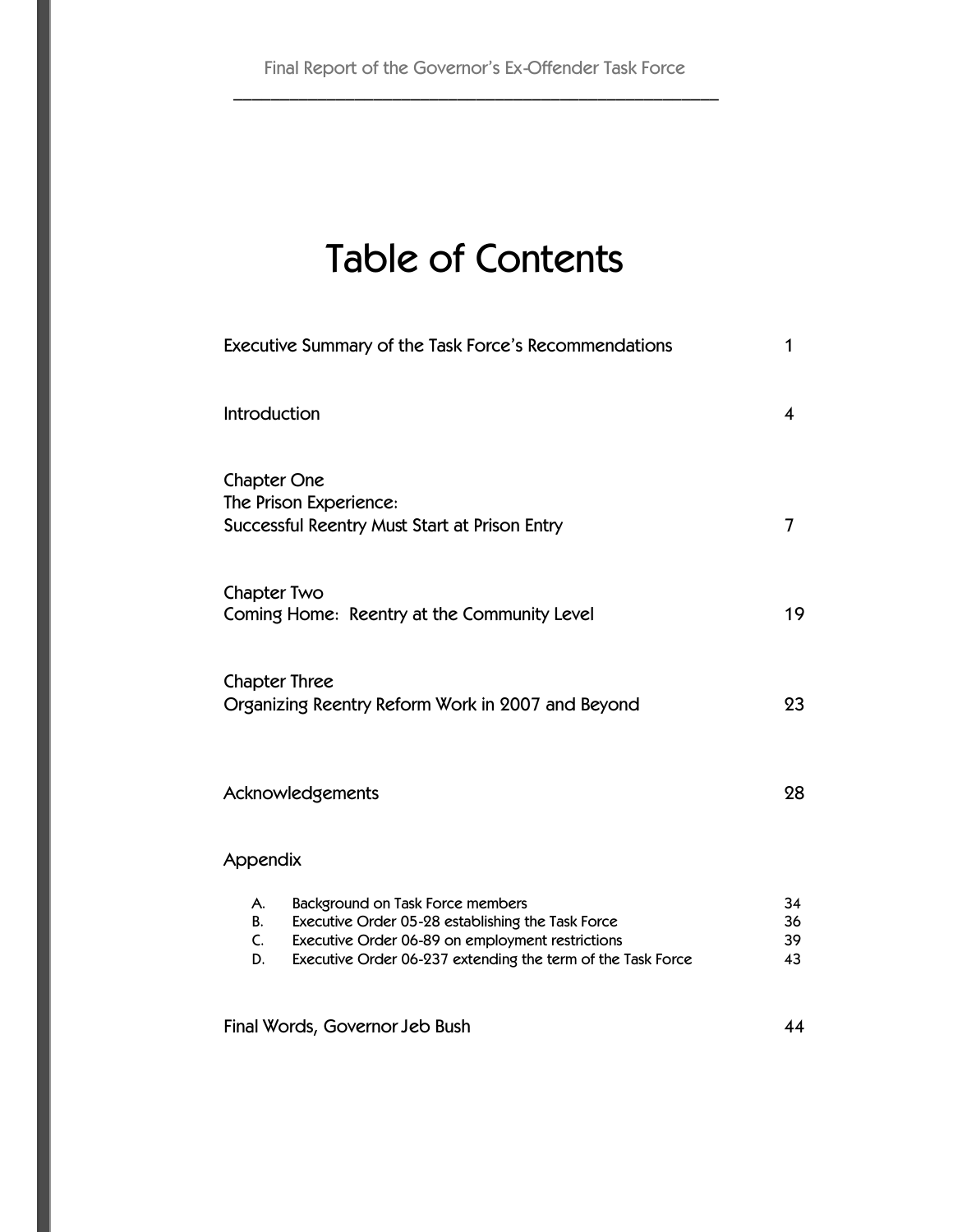# Executive Summary of the Task Force's Recommendations

ALMOST NINETY PERCENT OF THE PEOPLE NOW IN FLORIDA'S PRISONS WILL ONE DAY BE RELEASED. Within three years of release, over a quarter of those people will go back to prison for a new crime. This rate of recidivism is unacceptably high and unacceptably expensive. For each new crime, there is a new victim, and new costs to Florida communities. This trend must be reversed.

This Executive Summary distills the recommendations that have been unanimously adopted by the Task Force, each of which is designed to address this problem and make our communities safer.

The recommendations reflect a paradigm shift from what we once expected from the correctional system and what we and others across the country are coming to expect of it. We cannot continue to release people from prison who are unprepared to return home and succeed in living a crime-free life. And we cannot continue to fail our communities by leaving them unprepared to help them succeed.

The recommendations are arranged in three categories: Recommendations related to the state's prison system; recommendations related to reentry at the community level; and recommendations related to continuing the work of reform in 2007 and beyond.

The recommendations that are italicized and in bold print are the Task Force's highest priorities.

The Task Force embraces the Florida Department of Corrections' (FDC) new commitment to reducing recidivism and recognizes that a good deal of money can be saved by achieving this goal. Still, the Task Force acknowledges that making this commitment is not, at the start, a budget neutral proposition. Thus, some of its recommendations are made with the understanding that they will require the reallocation and reinvestment of state resources, and present opportunities to invest additional resources.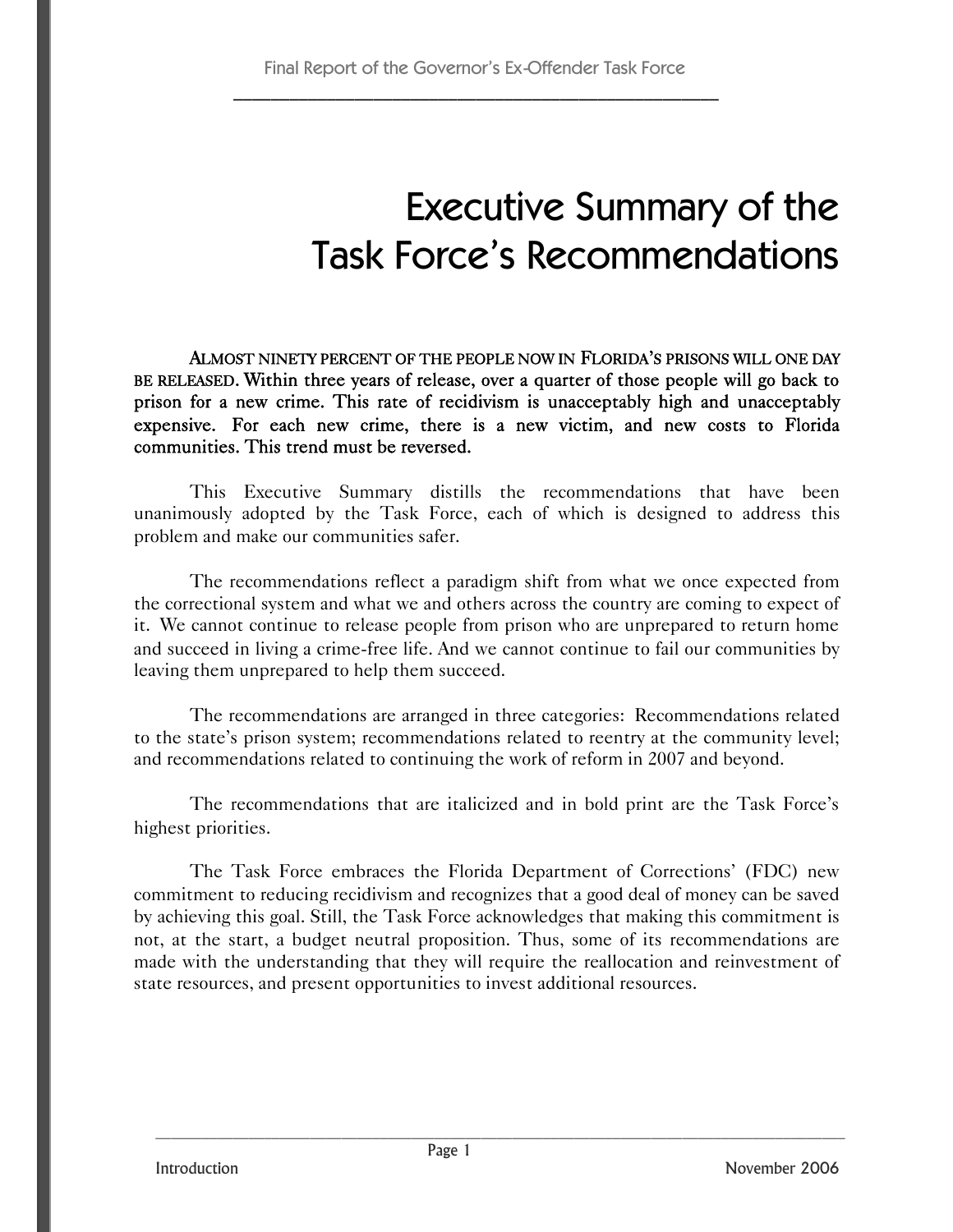## I. The Prison Experience: Successful Reentry Must Start at Prison Entry

- **1.** *The FDC mission statement should be revised to explicitly address successful reentry. To assess performance in achieving the goal of successful reentry, performance measures should be adopted for FDC, its facilities, and wardens and staff.*
- **2.** *A minimum of six more facilities should be transformed into faith and character-based facilities with three completed by December 31, 2007 and three more by December 31, 2008.*
- **3.** FDC should use a validated instrument for evaluation and assessment at reception for both security classification and reentry programming needs and develop an inmate program handbook describing available FDC inmate programs, and the rules and guidelines governing selection and eligibility and termination from programs.
- **4.** FDC's capacity for basic and functional literacy, GED preparedness and vocational education should be expanded.
- **5.** FDC's capacity for the treatment of substance abuse and of co-occurring disorders should be expanded.
- **6.** *FDC should improve and expand job training through the maximization of third-party resources.*
- **7.** FDC should help inmates increase family contact and reduce financial strain on inmates' families.
- **8.** FDC should expand work release by outsourcing additional work release facilities.

### **9.** *FDC should begin pre-release planning with inmates starting on their first day of incarceration and develop individualized reentry plan for each inmates, and:*

- *Assist inmates being released from prison in obtaining Social Security cards and state identification cards or driver licenses.*
- *Assist disabled inmates in applying for disability and Medicaid benefits prior to their release.*
- *Develop an inmate discharge handbook that contains the inmate's individualized reentry plan and the programs and services available in his home community.*
- **10.** FDC should transform existing facilities in the communities to which the most inmates will be released into transition release centers that comprehensively prepare inmates for release; and as prisoners near the end of their sentence, FDC should transfer prisoners to facilities close to their homes.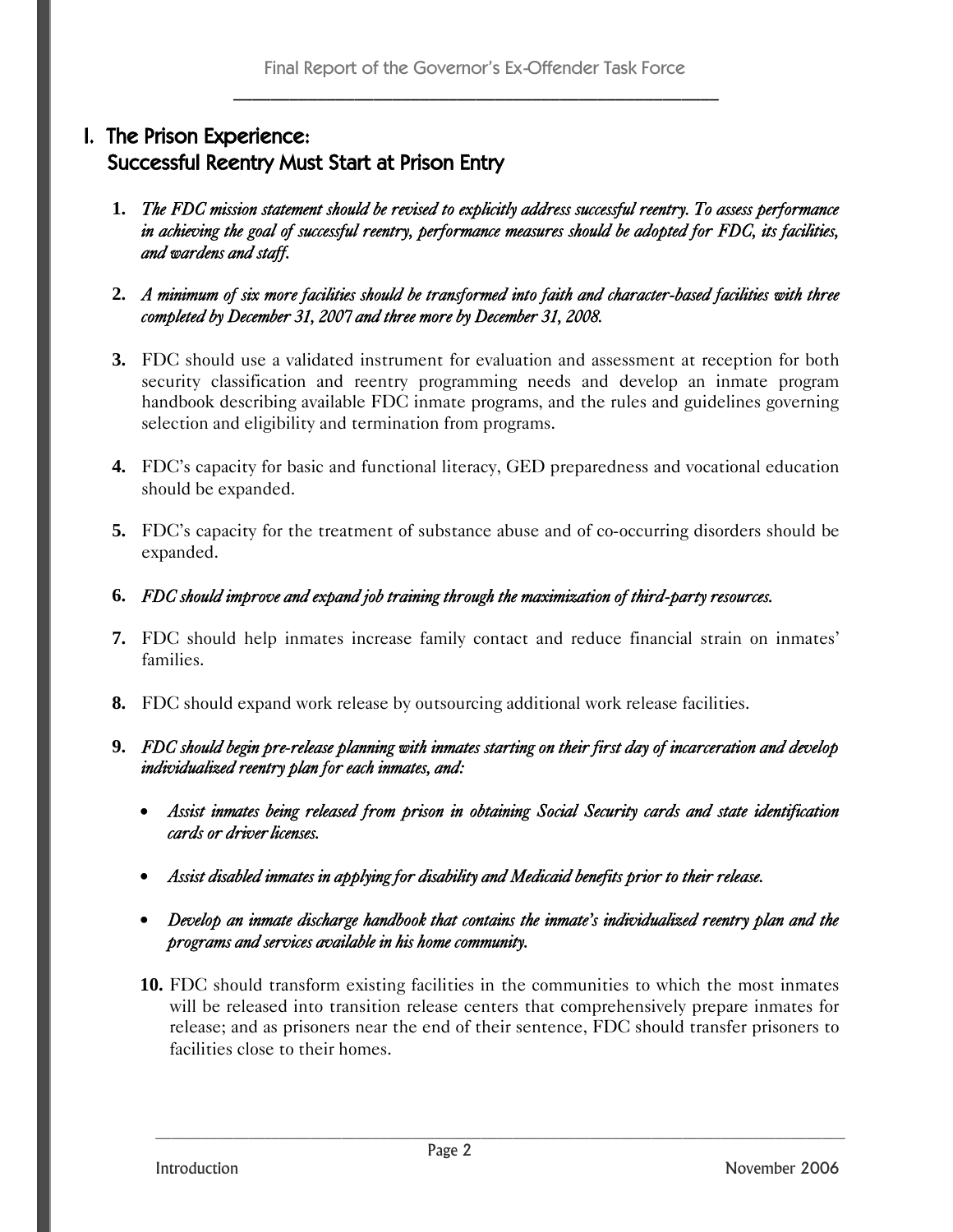## II. Coming home: Reentry at the Community Level

- **11.** *The State should create a "transition authority" that coordinates a seamless planning process and a continuum of services from FDC custody to the community to facilitate the successful reentry of people leaving FDC custody; it would develop policies and interagency agreements that spell out the roles of state agencies in this process and help coordinate the work of reentry at the community level.*
- **12.** *The State should support the development and work of reentry at the community level to help local reentry planning and service delivery, test new ideas and approaches, and promote and replicate what is found to work in producing measurable outcomes, such as reduced recidivism, by:*
	- *Partnering and collaborating with Florida communities in the development of local reentry councils to coordinate reentry planning and services at the local level.*
	- *The Governor's Office appointing a reentry point-person charged with coordinating, with the transition authority and relevant state agencies, the continuum of services from FDC facilities through release to the community.*
- **13.** *The Legislature should prohibit the requirement that one have their civil rights restored as a condition for employment or licensing and instead create a single background check law, such as Chapter 435, with lists of disqualifying offenses relevant to the occupation, license or place of employment.*

## III. Organizing Reentry Reform Work in 2007 and Beyond

- **14.** *The Legislature or Governor should re-commission the Governor's Ex-Offender Task Force to continue the work it began in 2005.*
- **15.** *The re-commissioned Task Force should study critical populations such as sex offenders female, juvenile and mentally ill inmates and ex-offenders and additional issues such as community supervision, graduated sanctions, the loss of civil rights upon conviction of a felony, and the over-representation of African Americans among the inmate population with the aim of additional reform recommendations.*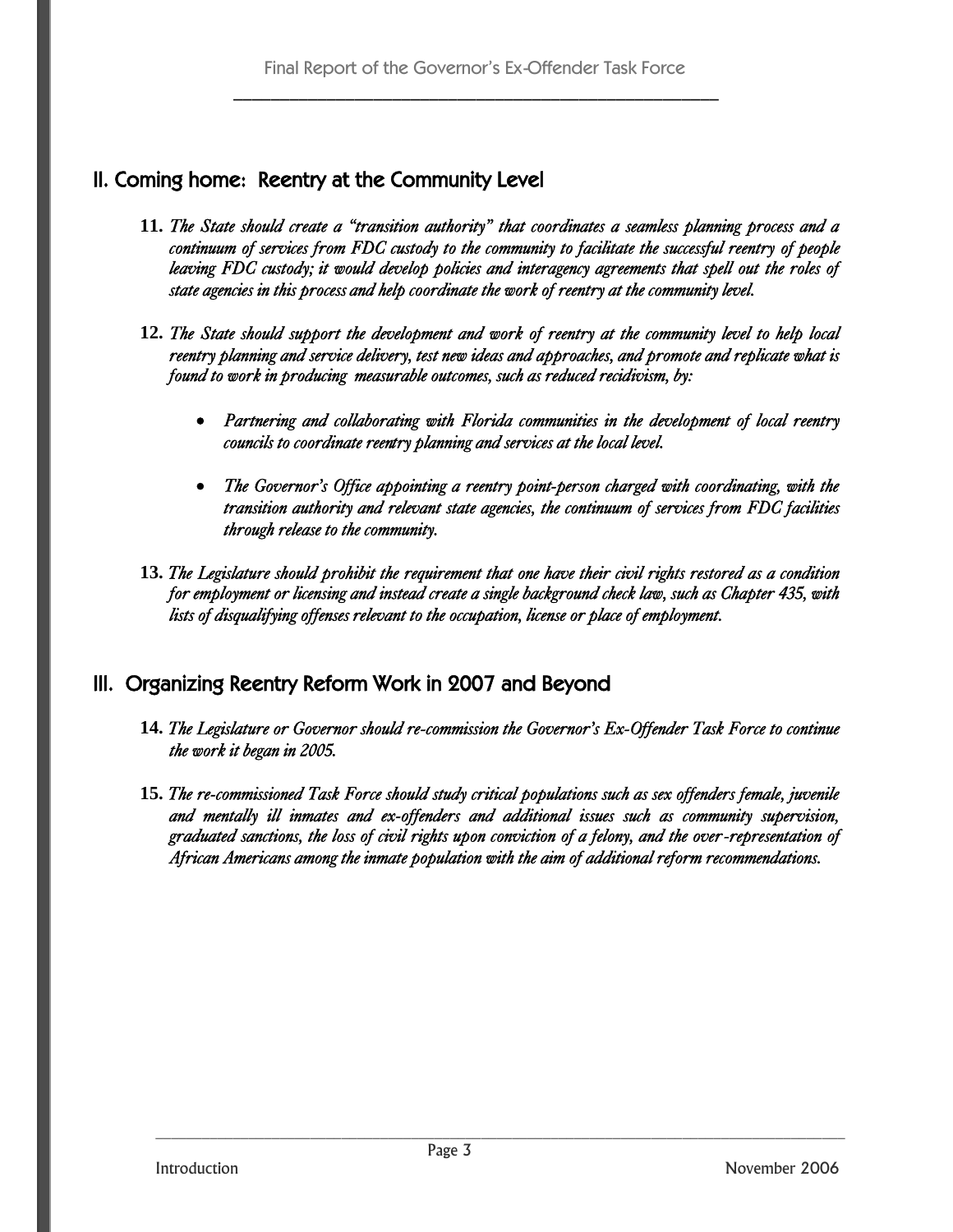# Introduction to the Report

Successful reentry and reintegration in one's community is <sup>a</sup> matter of critical import to the public's safety.

Without successful re-entry into one's community, recidivism is likely to occur, to the great detriment to the public safety, Florida's communities, families, taxpayers, and individual ex-offenders.

Governor Bush, Executive Order 05-28

## Issuance of Executive Order and Appointment of the Task Force

ON FEBRUARY 7, 2005, GOVERNOR JEB BUSH ISSUED EXECUTIVE ORDER 05- 28 CREATING THE GOVERNOR'S EX-OFFENDER TASK FORCE for the purpose of helping to "improve the effectiveness of the State of Florida in facilitating the reentry of ex-offenders into their communities so as to reduce the incidence of recidivism."

The basis of the Order was expressed in the preamble, which states that "successful reentry and reintegration in one's community is a matter of critical import to the public's safety; but reentry is often not a success due to the barriers ex-offenders face upon their release" and that "without successful re-entry into one's community, recidivism is likely to occur, to the great detriment to the public safety, Florida's communities, families, taxpayers, and individual ex-offenders."

The Governor also emphasized the critical link between employment and successful reentry. "The ability of ex-offenders to obtain employment after incarceration and become productive members of their communities is essential to reducing recidivism rates, but due to employers' concerns about liability, the honest completion of job applications often results in ex-offenders being unable to find work."

In April, he appointed the first seventeen members of the Task Force; with resignations, three more members were added in 2006. This diverse group has included five business people; three ex-offenders; three tireless prison volunteers; four people who run programs for offenders and ex-offenders, a former mayor and prosecutor, a public defender, a law professor; officials representing the Florida Department of Corrections (FDC), Department of Juvenile Justice, the Florida Parole Commission, and the Agency for Workforce Innovation; and a representative of the Annie E. Casey Foundation, which has been supporting the work of the Task Force.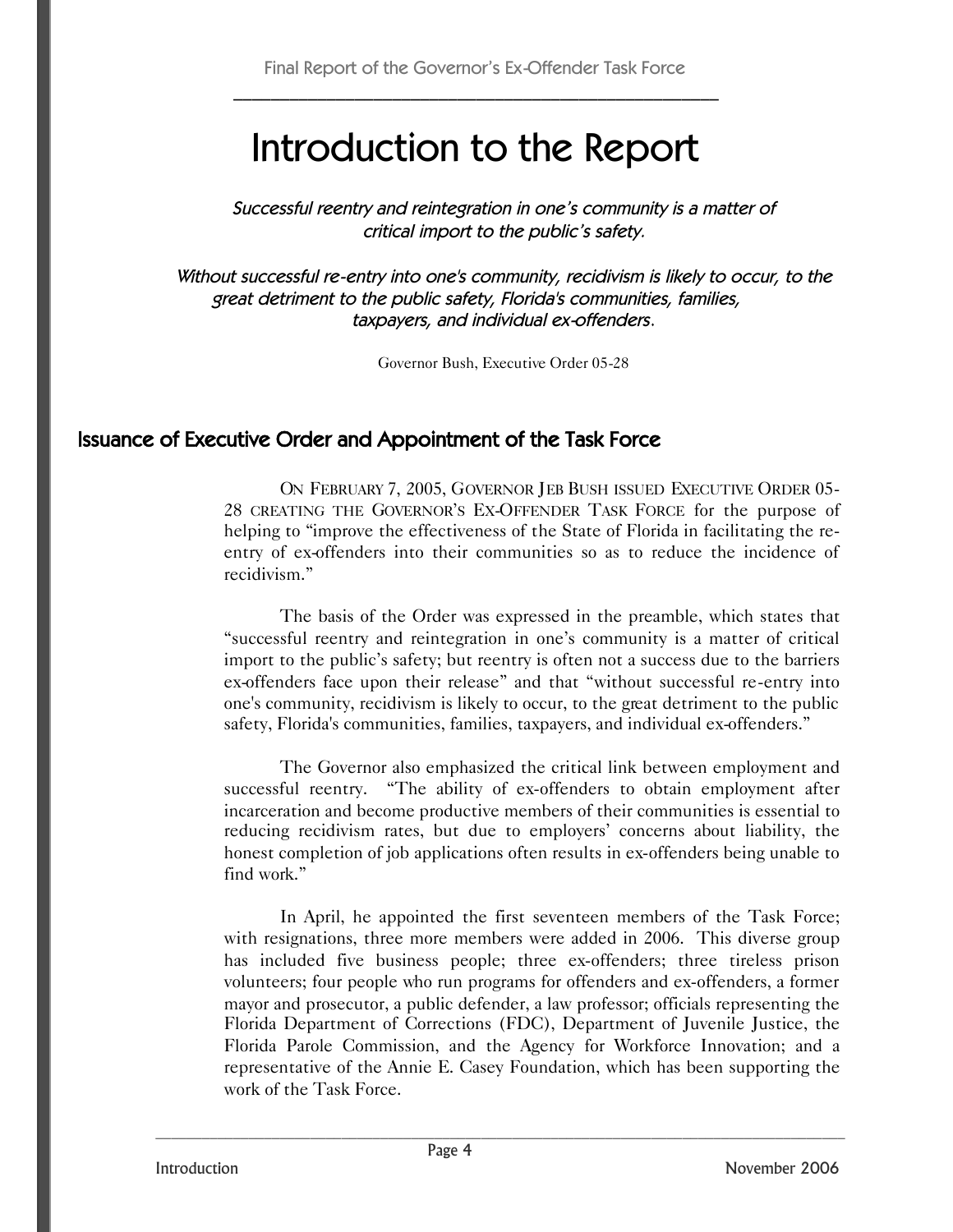### The Work of the Task Force

The Governor spelled out his charge to the Task Force in the Executive Order establishing the Task Force as follows:

1. Identification of legal, policy, structural, organizational, and practical barriers to successful reentry;

2. Provide recommendations regarding such reforms that will eliminate barriers to successful reentry, including, but not limited to, reforms that may offer employers greater flexibility and confidence in hiring ex-offenders;

3. Provide recommendations regarding implementation of the reforms; and

4. Provide recommendations regarding measuring the effectiveness of the reforms, such as through reduced recidivism; increased attachment to the workforce and earnings; increased family attachment; and savings to the state from incarceration cost avoidance.

Eighteen months have passed since the Governor's Ex-Offender Task Force first convened in June 2005. During that time, the Task Force has held weekly conference calls, and has formally met fourteen times. It has heard testimony from state and local experts, reviewed scores of reports and studies, deliberated with state and local political and agency officials, held focus groups with ex-offenders and with inmates, and conducted site visits to prisons and a work release facility.

The Task Force hewed closely to its charge. It identified scores of barriers to successful reentry; the findings in this report reflect many of those barriers. And it has developed a set of comprehensive recommendations, including recommendations as to implementation and measurement of their effectiveness; these, too, are detailed in this report.

## The Key Recommendation: Reform the Mission of Corrections

Of its fifteen recommendations, one stands front and center. The Task Force members agreed that this recommendation was the predicate for all the rest. It is simply this: Successful reentry and the rehabilitation of inmates must be made an explicit part of the mission of the Department of Corrections. And FDC's performance should be measured on how well it adheres to this mission, as gauged by such factors as reduced recidivism.

Focusing only on custody and control does not reduce recidivism. This focus protects the public safety by segregating people who have committed crimes from the public for a period of time and by preventing escapes, but those are not the only public safety concerns. After all, 88.5% of the inmates in Florida's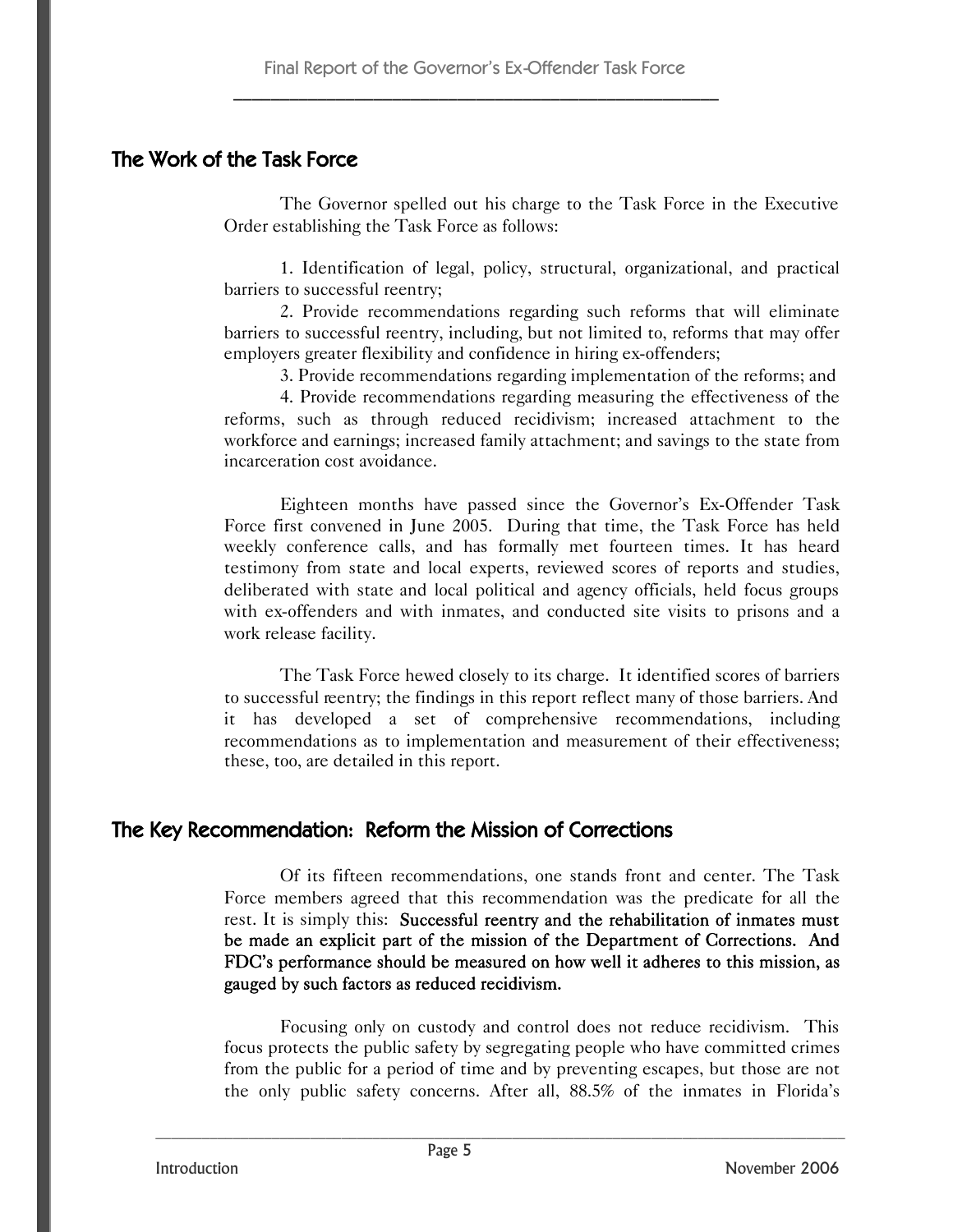facilities eventually will be released. The Task Force has been concerned, since its first convening, with what happens upon release.

Accordingly, the Task Force has focused on protecting the public safety in the larger sense of preparing the inmate for a successful, crime-free return to the community.

The Task Force recognizes that moving from a mission of care, custody and control to one of successful reentry will require changes at many levels – from shifting priorities, to changing the culture of the department and its institutions, and to reallocating state resources and to collaborating with other state and local agencies to operate the programs recommended in this report, . FDC recognizes this, too, and has already begun some of these changes. The Task Force endorses those changes.

## Organization of the Report

The report contains the Task Force's key findings; its endorsements of policy changes already being made by FDC or recommended by its consultant, MGT of America; and its reform recommendations. The findings are footnoted, so that the reader can look to the sources, especially for the data in the report.

The report is divided into three sections. The first concerns "behind the fence" issues under the jurisdiction of FDC. This section contains the bulk of the recommendations for two reasons. First, the Task Force focused on what FDC should be doing to reduce recidivism because this has not been its priority in recent years. Second, the state's role is more limited after release. Almost twothirds of prisoners are released without subsequent state supervision and the state has no formal role in relation to those former inmates.

The second chapter concerns what happens upon release; and here the Task Force addresses the lack of a coordinated release-to-community system and the absence of a state role after release. Its recommendations address that problem and other barriers to successful reentry at the community level.

The third chapter concerns what is to happen to this work that has barely begun but is now set to expire on February 28, 2007. In addition to recommending the re-commissioning of this work, the Task Force has outlined a significant number of issues it did not have time to address but that it finds to be critical.

In the Appendix, the reader will find the background statements on each Task Force member, the Executive Order establishing the Task Force, the Executive Order on employment restrictions, and the Executive Order extending the term of the Task Force to February 28, 2007.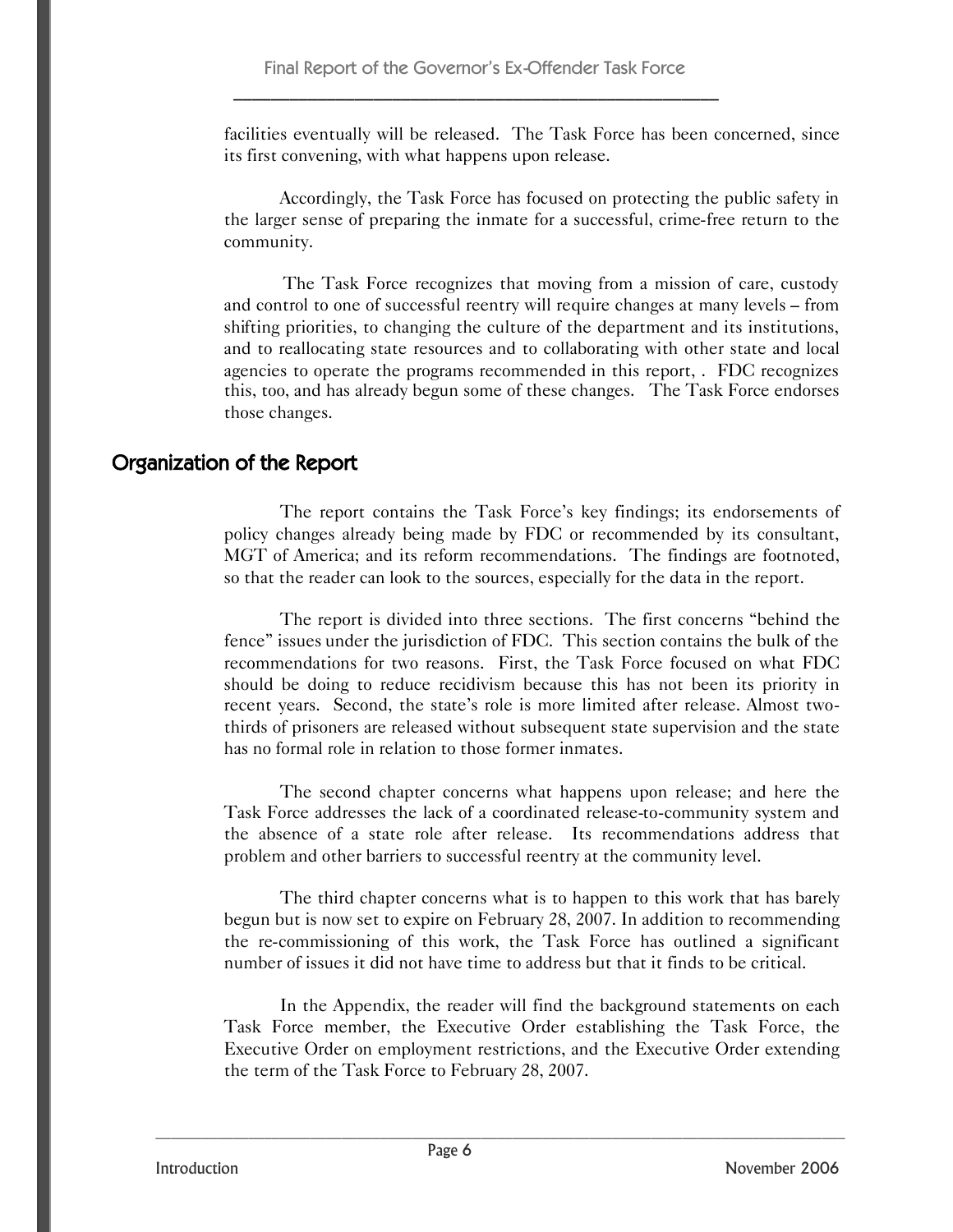# Chapter One

## The Prison Experience: Successful Reentry Must Start at Prison Entry

ALMOST NINETY PERCENT OF THE PEOPLE NOW IN FLORIDA'S PRISONS WILL ONE DAY BE RELEASED. Within three years of release, over a quarter of those people will go back to prison for a new crime. This rate of recidivism is unacceptably high and unacceptably expensive. For each new crime, there is a new victim, and new costs to Florida communities. This trend must be reversed.

From the first day of the Task Force's deliberations, the members recognized that for reentry and reintegration to be successful for the more than 30,000 people who are released from Florida's state prisons each year, the work toward that success upon discharge had to begin upon arriving at the prison gate.

The Task Force embraces the Florida Department of Corrections' new commitment to reducing recidivism and recognizes that a good deal of money can be saved by achieving this goal. Still, the Task Force acknowledges that making this commitment is not, at the start, a budget neutral proposition. Thus, some of its recommendations are made with the understanding that they will involve expenditures not currently being made. The actual costs have not been stated in this report because the Task Force has not undertaken a detailed fiscal analysis of each its recommendations.

### I. REDUCING RECIDIVISM AS CENTRAL TO THE FDC MISSION

### THE TASK FORCE FINDS:

 $88.5\%$ <sup>1</sup> of the  $89.513$ <sup>2</sup> people now in Florida's state prisons will one day be released.

<sup>1</sup> FDC Annual Report *2004-2005, Inmate Population, at 31.* The Task Force is aware that the often-cited national percent of prisoners that will one day be released is 97%. The Florida figure is lower due to its stricter sentencing laws. However, of the inmates *admitted* in 2004-05, 98.5% have sentences shorter than natural life (or death). *Id.,* Inmate Admissions, at 11.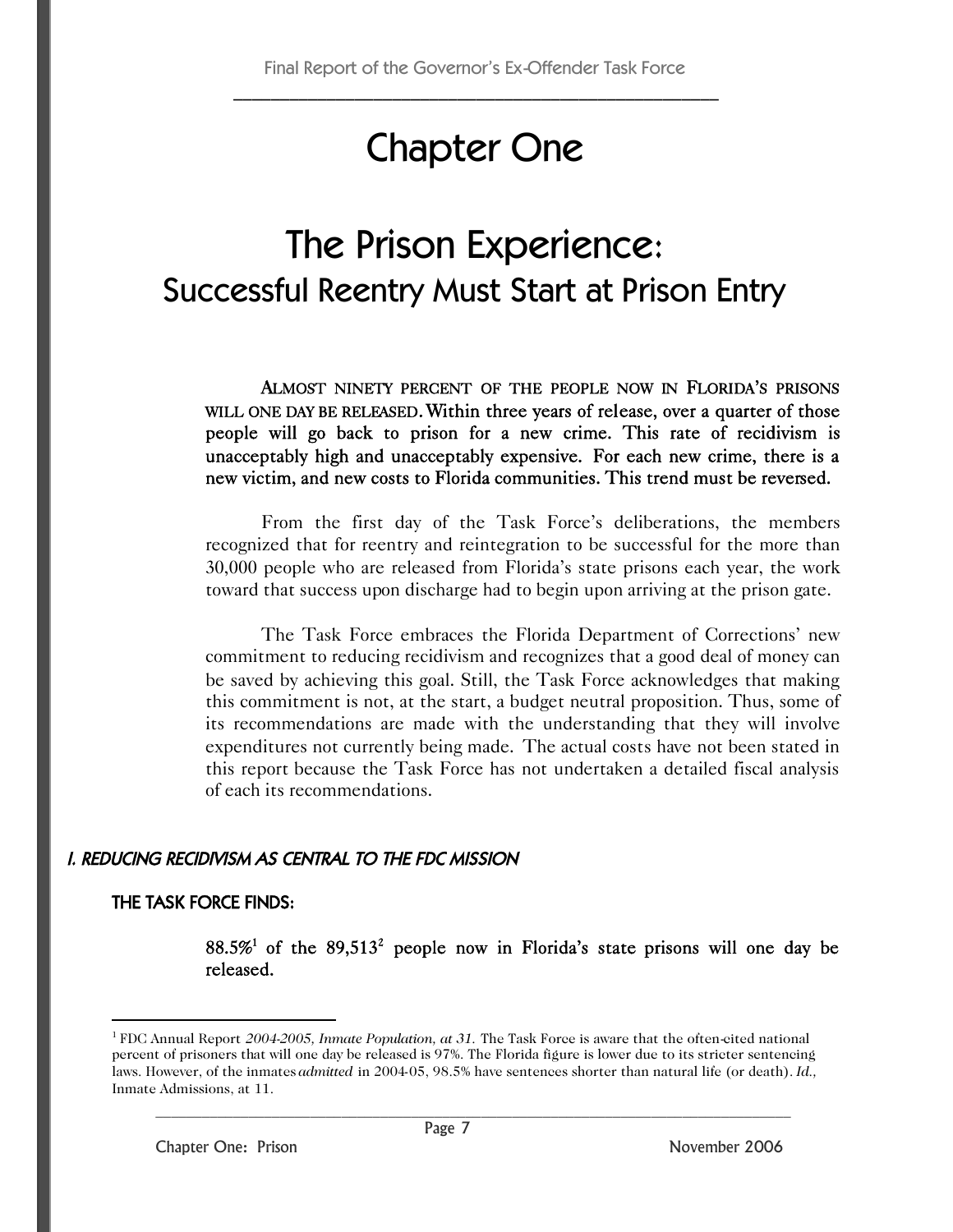### 44% of the people in Florida's prisons have been there before.<sup>3</sup>

Over a quarter of those released from prison are coming back to prison within three years. If the current pattern holds, within three years of release from state prisons in Florida, of the  $31,537<sup>4</sup>$  released in 2004-05, 39.5% (12,457 people) will be convicted for a new crime and 25.7% (8,105 people) of those released will be re-imprisoned for a new crime.<sup>5</sup>

Still others come back to prison on technical violations of the conditions of community supervision. In FY 2004-05, of the 9,994 people on probation sent to prison for a technical violation of the conditions of supervision, 1,887 were returned to prison (the remaining 8,107 had not initially been given a sentence of imprisonment).<sup>6</sup> These 1,887 individuals are *not* among the 25.7% who would be predicted to return to prison because the reimprisonment of these 1,887 people is not based on their being convicted of *new crime*.

Those returning inmates will cost Florida taxpayers  $$147,765,340^7$  for their first year of reconfinement. This is based on the cost of \$18,108 per year to house an inmate<sup>8</sup> (excluding capital costs; this also does not include the cost of those reimprisoned for technical violations.)

If these repeat offenders are sentenced to the current 4.6 year average length of sentence for new admissions,<sup>9</sup> the cost of these repeat offenses will total \$670 million*.* 10

**<sup>2</sup>** September 2006 Total of FDC Inmate Population by Facility Fiscal Year 2006-2007, prepared by FDC on October 6, 2006.

<sup>3</sup> FDC Annual Report *2004-2005, Inmate Admission, at 15.*

4 FDC Annual Report *2004-2005, Inmate Releases,* at 38.

<sup>5</sup> FDC *Recidivism Report, (*Inmates Released from Florida Prisons July 1995 to June 2001), *July 2003.*

<sup>6</sup> Email correspondence to the Task Force from FDC Research & Data Analysis, 10/26/06.

<sup>7</sup> 8,105 (25.7% of 31,537) x  $$18,108 = $147,765,340$ .

<sup>8</sup> FDC Annual Report *2004-2005, Budget Summary, at 19.*

9 FDC 2004-05 Annual Report, *Inmate Admissions*, at 11.

 $10\,$  \$147,765,340 x 4.6 = \$679,720,564. This cost does not include associated costs both to victims and to taxpayers that these new crimes will create.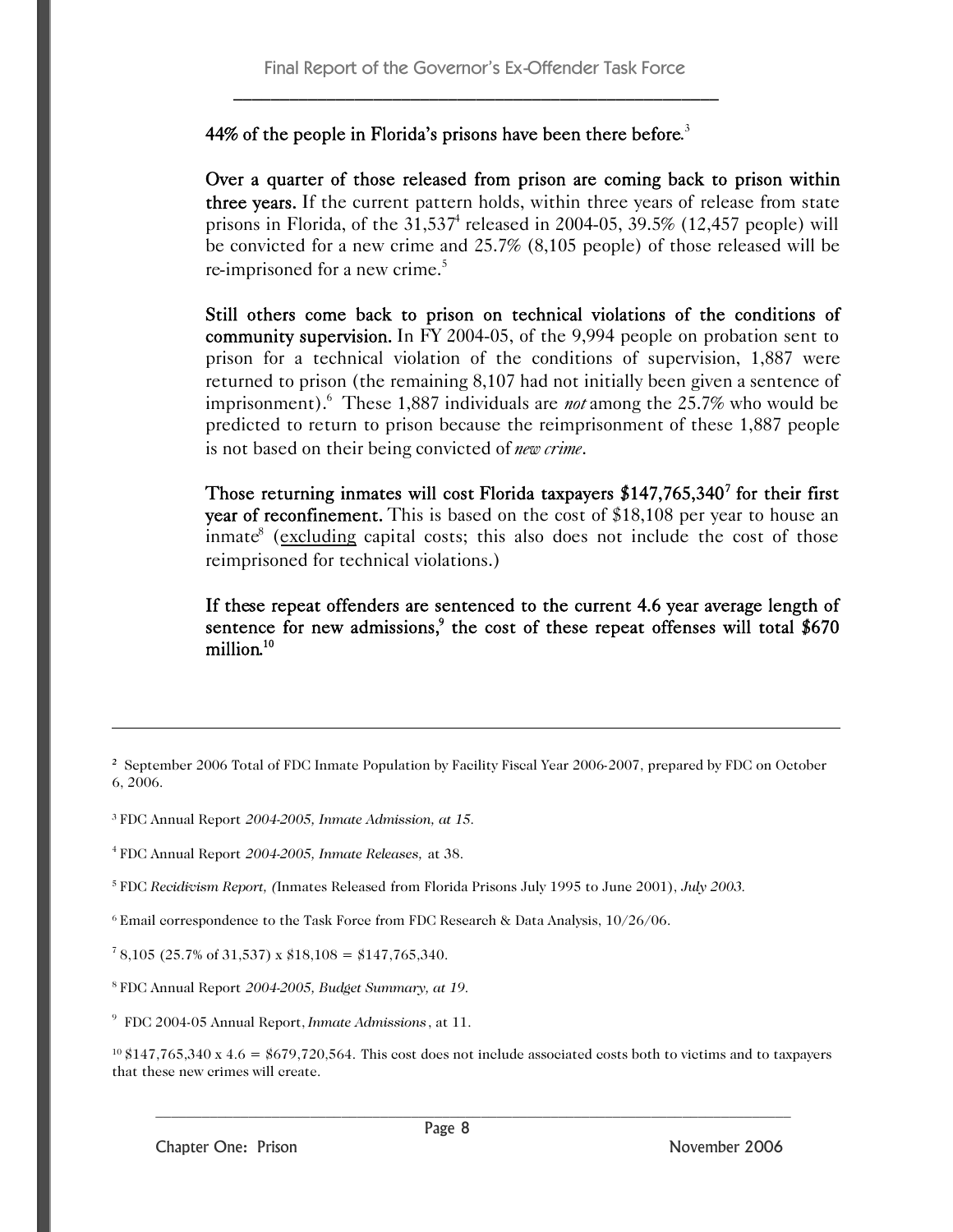FDC's mission ("The Department of Corrections protects the public by operating a safe, secure, humane, and efficient corrections system.") does not address recidivism or reentry. At least fourteen other states have amended their mission statements in recent years to address recidivism, successful reentry and/or rehabilitation.<sup>11</sup> The mission of a department of corrections impacts both the work and the culture of correctional institutions. It sets the tone for the operation of the agency and its facilities.

FDC is not measured on its effectiveness in reducing recidivism. This is arguably the most important goal of the system after inmate and public safety. FDC reports this data, but facilities and staff are not rated or ranked according to their performance. Nor is FDC measured on critical related measures.

### THE TASK FORCE ENDORSES:

a. FDC's anti-crime crime strategies, including its targets of reduction in the rate of recidivism initially by 10% and then by an additional 10% for a total of 20%. The savings that would be realized from 10% of the predicted 8,105 people released going back to prison in FY 2004-05 not committing new crimes and being sent back to prison would be \$14.7 million; if 20% don't go back to prison, the savings would be \$28.4 million. With 20% of each year's releasees not going back to prison, the savings mount.

### THE TASK FORCE RECOMMENDS:

**1.** That FDC revise its mission statement to explicitly address successful reentry. The mission of a department of corrections impacts both the work and the culture of correctional institutions. It sets the tone for the operation of the agency and its facilities. To assess performance in achieving the goal of successful reentry, performance measures should be adopted for FDC, its facilities and wardens and staff.

The measures should include, but not be limited to, reductions in recidivism; disciplinary reports; incidents of violence; staff and inmate injuries; use of force; number of days on lock-down; contagious diseases; contraband; and increases in comprehensive assessments at reception; inmates' educational attainment; issuance of state photo IDs and Social Security cards prior to release; and, upon release, longitudinal success as measured by job retention, earnings gains,

<sup>11</sup> *E.g.,* **Texas: "**The mission of the Texas Department of Criminal Justice is to provide public safety, promote positive change in offender behavior, reintegrate offenders into society, and assist victims of crime;" and **Nevada: "**It is the mission of the Department to provide professional staff to protect the community through safe, humane, and efficient confinement of offenders; provide opportunities for offenders to successfully reenter the community through: education, training, treatment, work, and spiritual development; and be sensitive to the rights and needs of victims."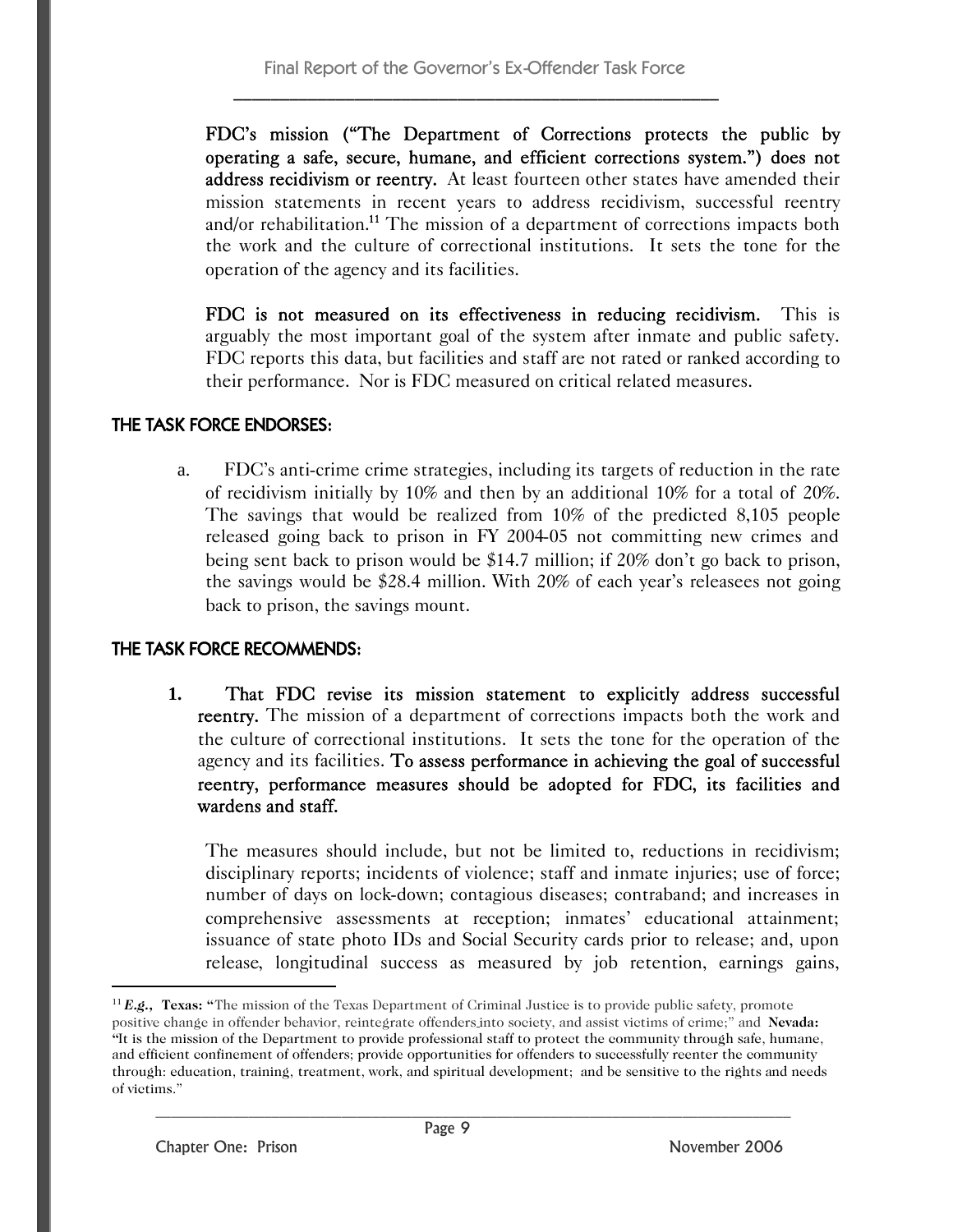educational credentials and other positive outcomes reported by the Florida Education and Placement Information Program (FETPIP). Staff promotions and transfers should be based on these indicators. [By Agency, Executive or Legislative Action]

## II. PRISON CULTURE

### THE TASK FORCE FINDS:

The transformation of the prison culture in faith and character-based prisons shows promise for prisons across the state. Much of the change in these prisons is due to leadership changes, increased mutual respect among staff, inmates and volunteers, the increased engagement of volunteers, and a focused emphasis on rehabilitation.

State prisons can better serve all Floridians when they are safe environments characterized by a culture of respect, responsibility, and rehabilitation.

Prisons such as Lawtey CI, where such a culture has been cultivated, are able to maintain security to protect against immediate threats to public safety (i.e., escapes), while also providing a supportive and non-violent atmosphere in which prisoners can prepare for release.

Faith and character-based institutional transformations are budget-neutral and appear to be achieving some good outcomes. Although it is too soon to measure recidivism rates of the people leaving the transformed facilities, the disciplinary rates of these facilities are about half of similar profiles of inmates in other facilities.

### THE TASK FORCE ENDORSES:

- b. MGT of America's<sup>12</sup> recommendation and FDC's plans to transform additional facilities into faith and character based institutions.
- c. The reform efforts that FDC began in 2006, including adding "civility" to the Code of Conduct, rooting out corruption, setting new programming priorities, and the work being done to transform the culture at Lowell CI (the facility that MGT of America identified as needing the most attention), to improve its physical plant and to tap the local community to bring in needed programming.

 $12$  MGT of America MGT is a national consulting firm that did an operational analysis of the Department of Corrections that was completed in July, 2006. *Agency-Wide Operational Analysis Summary, at 3-8.*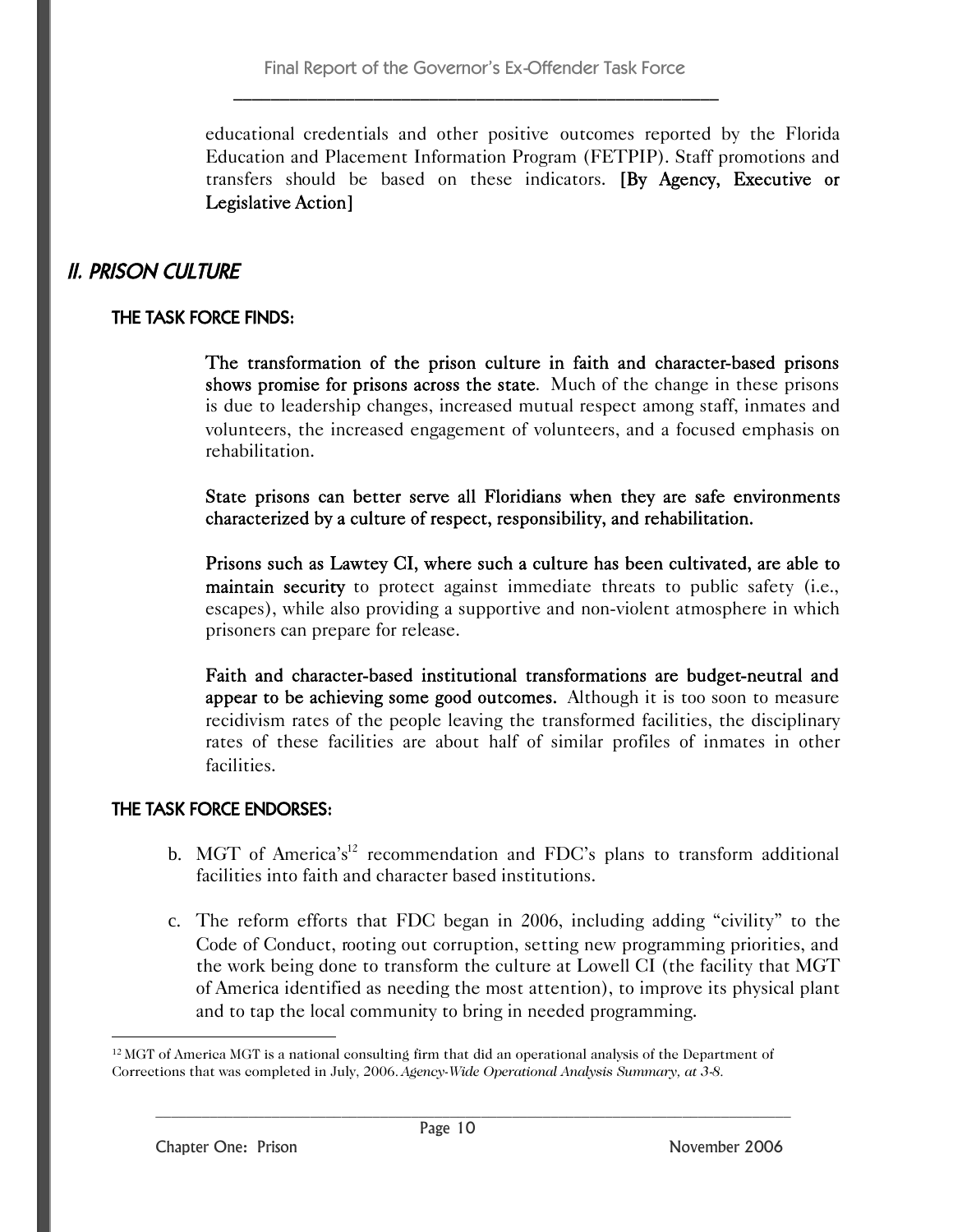### THE TASK FORCE RECOMMENDS:

**2.** That a minimum of six more facilities be transformed into faith and characterbased facilities with three completed by December 31, 2007, and three more by December 31, 2008, with the highest priority given to facilities in the counties to which the largest number of inmates return home. These facilities should also serve as transition facilities, which prepare inmates for release. FDC should document the steps involved in faith and character-based facility transformations to facilitate the transition of additional facilities and report quarterly on reaching the target. Facility transformation should not be limited to minimum and medium security institutions, but include all facility security levels. [By Agency, Executive or Legislative Action]

## III. PRISON PROGRAMMING

### THE TASK FORCE FINDS:

Reallocation of resources has the potential for improved outcomes, Of the \$1.9 billion Corrections budget for FY 2004-05, less than 2% (\$32.4 million) is allocated for inmate programs.

Inmate idleness has sharply increased over time. In 2004, OPPAGA reported that "Since 2000, inmate idleness has doubled from 18% to 33%."<sup>13</sup> In 2006, MGT of America reported that "The assessment teams found an extremely high level of inactivity and idleness within the institutions of the FDOC. The elimination of most of the education, vocational, and recreational funding has left the institutions with an absence of constructive activities to occupy inmates. The elimination of the practice of using canteen profits for the purchase of recreational equipment has impaired the institutions' ability to provide adequate recreational activities. The assessment teams believe idleness is directly connected to the safety and security of the institutions and the potential for instability within the inmate population."<sup>14</sup>

<sup>13</sup> OPPAGA *Progress Report: Corrections Program Still Challenged by Inmate Idleness, Prison Planning, and Fleet Maintenance,* Report No. 04-60, August 2004

<sup>14</sup> MGT of America, *Agency-Wide Operational Analysis Summary, at 3-8.*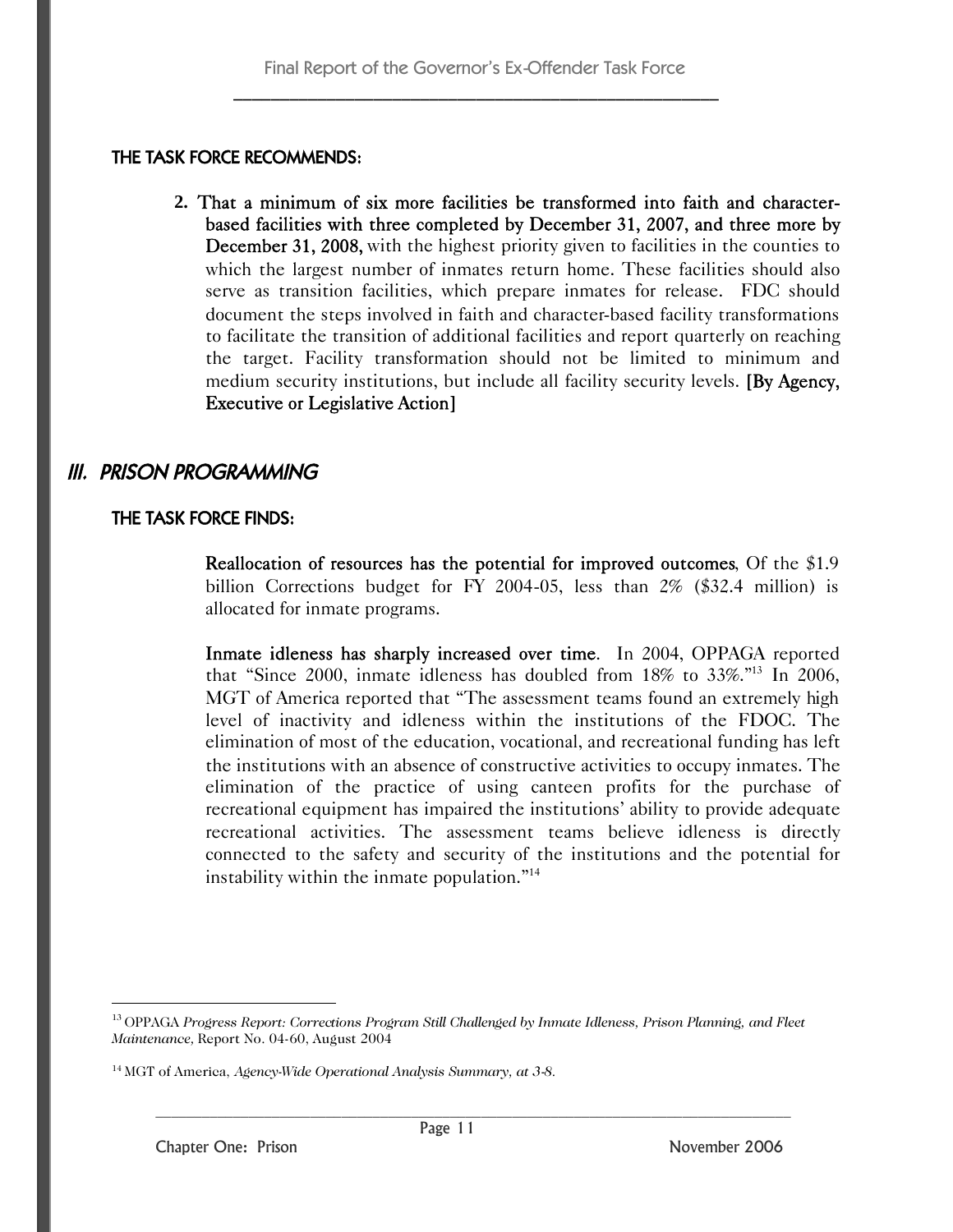### Primary programming needs are education and substance abuse:

Inmates are reading at the  $6<sup>th</sup>$  grade level. As reported by  $FDC<sup>15</sup>$ , based on literacy testing of inmates being admitted to its facilities, 69.5% of inmates admitted that year tested below the level necessary to begin studying for a GED (which is the 9<sup>th</sup> grade). 28.9% tested below the fifth grade level. 55.3% of all new inmates tested at the sixth grade level or below. In FY 2004-05, 740 inmates obtained GEDs.<sup>16</sup>

"Over half of the inmates have substance abuse issues," reported OPAGGA in October 2004. It also reported that "Since 2000, due to major state revenue shortfalls, correctional substance abuse program funding has been reduced by nearly 47% and about 71% of substance abuse program sites have been eliminated. This was a reduction from 4,554 to 1,880 treatment slots." OPPAGA also found that 25 of the 123 FDC facilities have treatment programs.<sup>17</sup> According to FDC, the current capacity is 2,117 treatment slots. In FY 2005-06, of the 32,654 people released, 24,284 (74.4%) needed treatment and 19,724 (81% of those needing it) did not receive it.<sup>18</sup>

Inmates are not always able to complete programs. In 2004, OPPAGA reported that in 2000 it had noted "that approximately half the number of inmates who are placed in correctional education and rehabilitation programs do not successfully complete the courses because they are transferred or released before graduating." In the 2004 report, in discussing the less than ten percent of inmates in programs, it found that "in Fiscal Year 2002-03, 51% of inmates exited mandatory literacy programs before completion, 88% did not complete GED courses, and 59% exited vocational courses before completing them."<sup>19</sup>

Over time, prison programming has been cut. Education, job training, work experience, substance abuse and mental health treatment have been cut in recent years, as shown in chart on the next page.

<sup>15</sup> FDC 2004-05 Annual Report, *Inmate Admissions*, at 18.

<sup>16</sup> FDC 2004-05 Annual Report, *Education* at M-23.

<sup>17</sup> OPPAGA *Information Brief: Correctional Substance Abuse Programs, While Few, Are Reasonably Efficient and Effective*, Report No. 04-69, October 2004.

<sup>&</sup>lt;sup>18</sup> Data provided to the Task Force by the FDC Office of Community Corrections,  $10/24/06$ .

<sup>19</sup> OPPAGA *Progress Report: Corrections Education and Rehabilitative Programs Significantly Reduced,* Report No. 04-59, August 2004.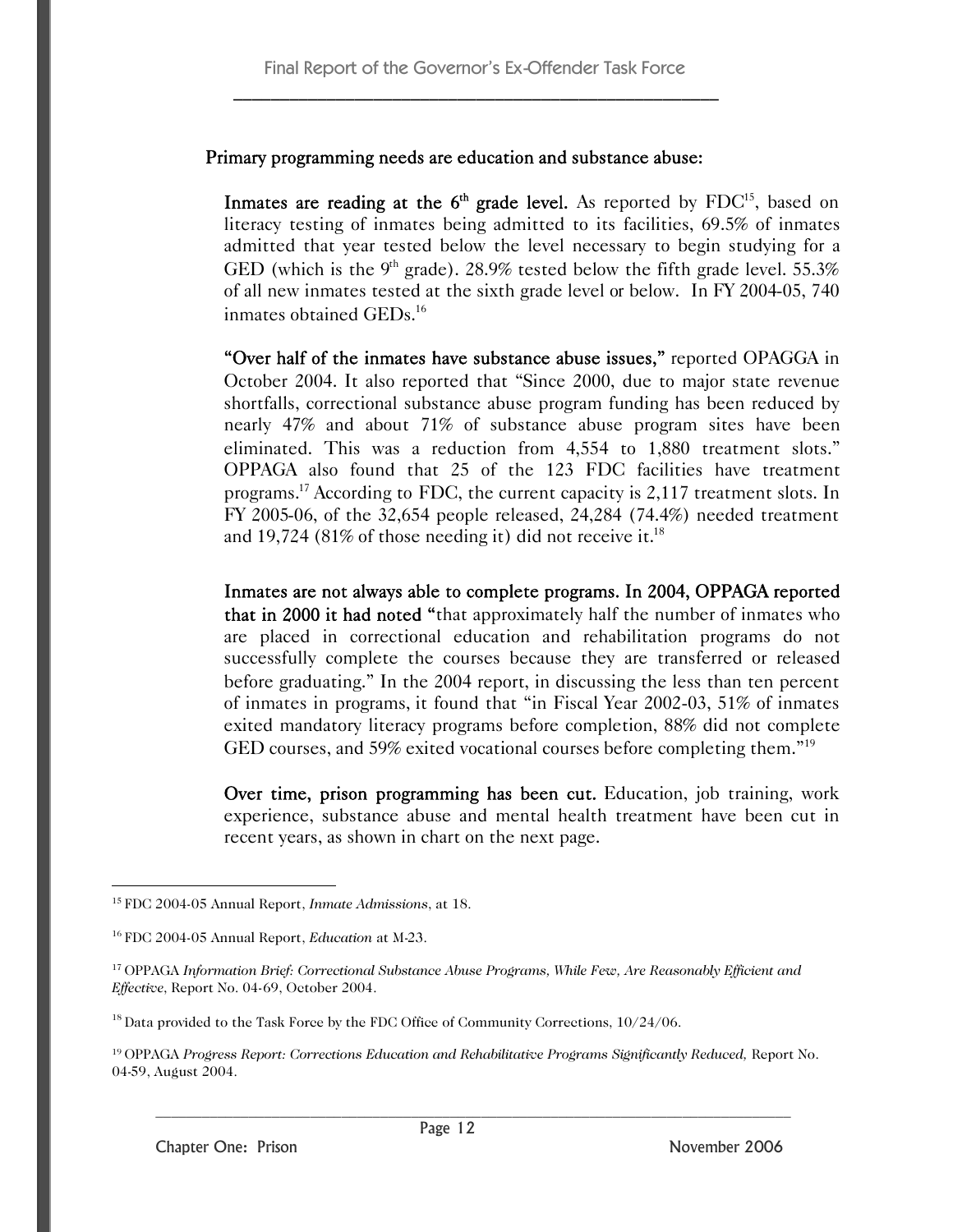| <b>Appropriations</b>                                                                                | FY 2000-01      | FY 2004-05      | <b>Percent</b><br>change |
|------------------------------------------------------------------------------------------------------|-----------------|-----------------|--------------------------|
| Substance Abuse<br>Treatment                                                                         | \$14,761,833    | \$7,830,618     | $-47%$                   |
| Basic education<br>skills (academic,<br>vocational,<br>special education<br>and library<br>services) | \$36,749,036    | \$24,555,358    | - 33%                    |
| <b>Total Treatment</b><br>and Education                                                              | \$51,510,869    | \$32,385,976    | - 37%                    |
| Total for FDC                                                                                        | \$1,634,173,161 | \$1,898,232,425 | $+13%$                   |
| Percent of FDC<br>budget for<br>Treatment and<br>Education                                           | 3.2%            | 1.7%            | $-47%$                   |
| Inmate                                                                                               | 72,007          | 84,901          | $+18%$                   |
| population                                                                                           |                 |                 |                          |
| Annual<br>Treatment and<br><b>Education Dollars</b><br>per Inmate                                    | \$715           | \$381           | $-47%$                   |

### Research shows that such programming has proven to enhance safety and security and to reduce recidivism.<sup>20</sup>

**<sup>20</sup>** *See, e.g.,* Florida Corrections Commission *1999 Annual Report, which found, based on FDC data:*

- **Lower Major Disciplinary Report Rate for inmates who completed vocational, transition, or life skills training**. For FY 1995-96, 719 major disciplinary reports were issued per 1,000 inmates who completed these programs as compared to 1,025 major disciplinary reports per 1,000 of the remaining inmate population.
- **Fewer Major Disciplinary Reports for inmates who were enrolled in educational courses.** For FY 1995-96, 684 major disciplinary reports were issued per 1,000 inmates who were enrolled in educational courses as compared to 917 major disciplinary reports per 1,000 of the remaining inmate population.

And *see also:* FDC Recidivism Report: Inmates Released from Florida Prisons, July 1995 to June 2001; July 2003:

**"Academic Programs (GED):** The recidivism rate for the 1,788 inmates who received a GED was 29.8% compared to 35.4% for those who did not complete a program. This reduction in recidivism (5.6%) translates into approximately 100 inmates not returning to prison. Avoiding the cost of their re-incarceration for one year would amount to cost savings of approximately \$1.9 million.

**Vocational Programs:** The recidivism rate for the 1,793 inmates who earned a vocational certificate was 26.0% compared to 35.4% for those who did not complete a program. This reduction in recidivism (9.4%) translates into approximately 169 inmates not returning to prison. Avoiding the cost of their re-incarceration for one year would amount to cost savings of approximately \$3.2 million.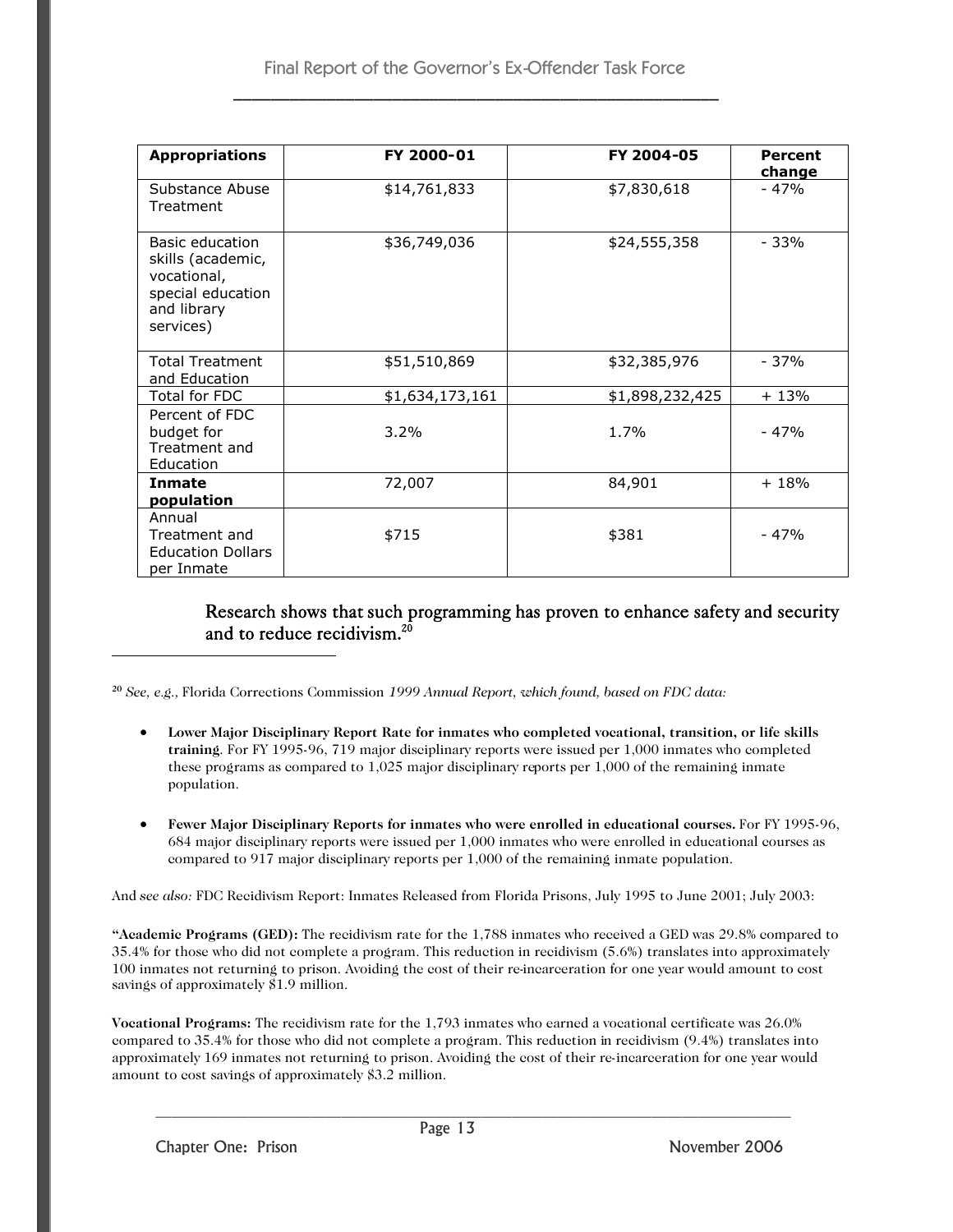As OPPAGA reported, Florida TaxWatch found that for every dollar invested in inmate programs, there was a return of \$1.66 in the first year and \$3.20 in the second year.<sup>21</sup>

### THE TASK FORCE ENDORSES:

- d. MGT of America's recommendation that "the Office of Institutions needs to develop a strategic approach to reduce idleness throughout the institutions" and its recommendations regarding job training in furtherance of the objective of reducing idleness.
- e. FDC's plans to expand educational opportunity with the goal of teaching 20,000 inmates to read.
- f. FDC's objective of reducing the rate of recidivism by deploying evidence-based substance abuse, health, and mental health treatment; and educational, vocational and reentry-preparedness services and programming.
- g. Reinvestment of the cost-of-incarceration savings, including the avoidance of the additional capital costs of new prison beds, into additional evidence-based programs that will further reduce recidivism.
- h. The findings of OPPAGA, the Corrections Commission and the Auditor General that PRIDE has not adhered to its mission of providing work opportunities for inmates $^{22}$  and FDC's target of increasing the number of work stations from the current 2,117, which allows work opportunity for 2% of inmates, to work stations sufficient to provide work opportunities to 30% of the inmates within 10 years.
- i. Given Florida's construction boom and its need for construction workers to repair or replace storm-damaged properties, FDC's efforts to partner with Habitat for

**Substance Abuse Programs:** The recidivism rate for the 3,129 inmates who completed a substance abuse program was 31.4% compared to 35.4% for those who did not complete a program. This reduction in recidivism (4.0%) translates into approximately 125 inmates not returning to prison. Avoiding the cost of their re-incarceration for one year would amount to cost savings of approximately \$2.4 million.

<sup>21</sup> OPPAGA Review of the Department of Corrections, Report No. 00-23 December 2000, Revised April 2001, at 48.

<sup>22</sup> Florida Corrections Commission *2002 Annual Report,* Section 3*; OPPAGA* Report No. 12228*, Performance Audit of the Prison Industries Program*, January 1994; OPPAGA *Special Report: PRIDE Benefits the State But Needs to Improve Transparency in Operations,* Report No. 03-68, December 2003; Florida Auditor General *Operational Audit of the Prison Rehabilitative Industries and Diversified Enterprises, Inc, for the Period July 1, 1994, Through February 29, 1996, Dated December 12, 1996.*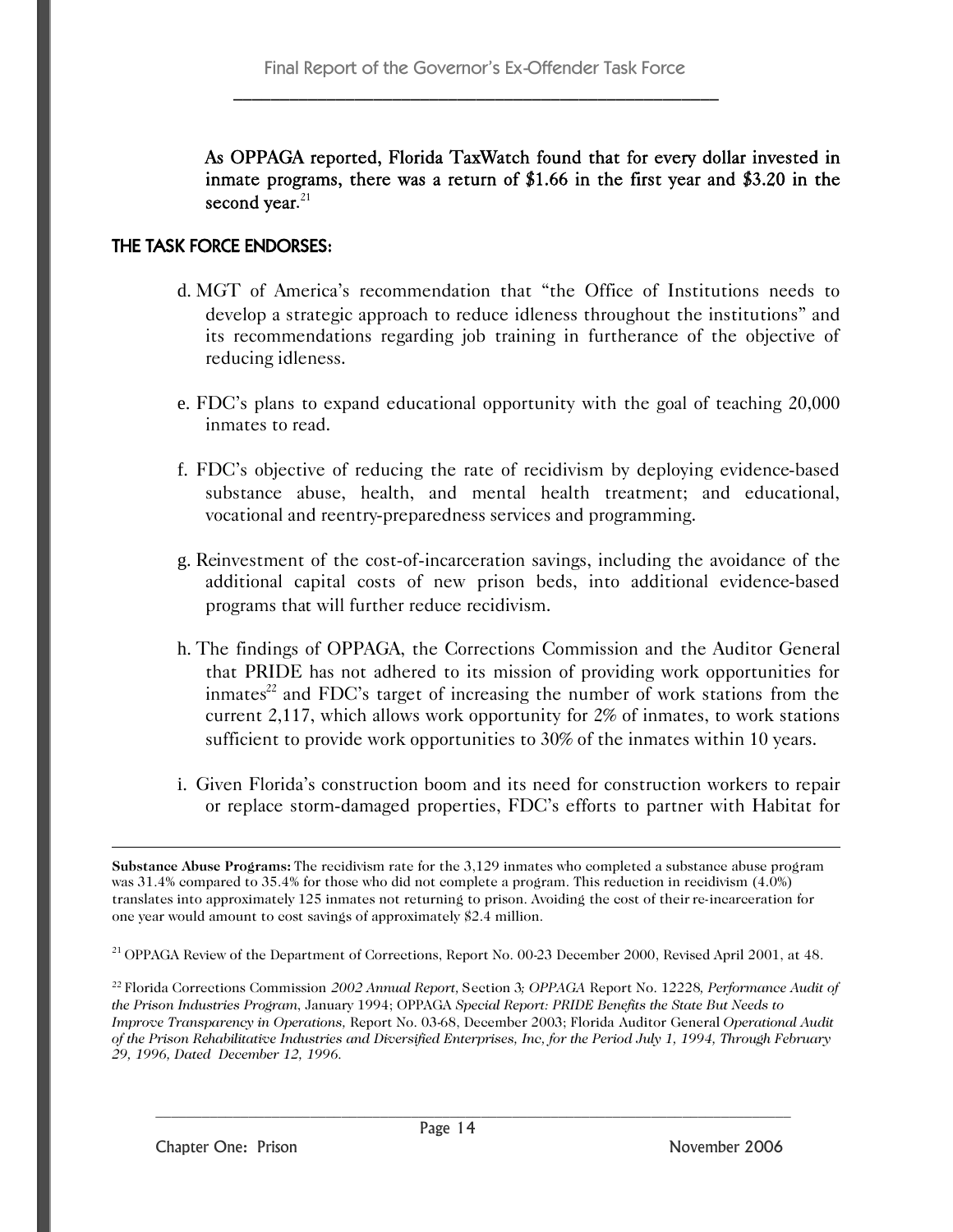Humanity to build prefab homes and to teach marketable construction skills to inmates.

j. The recommendations contained in the 1998 Florida House of Representatives report, *Maintaining Family Contact When a Family Member Goes to Prison.*

### THE TASK FORCE RECOMMENDS:

- **3.** That FDC use a validated instrument for evaluation and assessment at reception for both security classification and reentry programming needs, including identifying the need for ID and benefits upon release; compiling all relevant reports on the inmate to facilitate accurate and comprehensive assessments. Annual inmate re-assessments also be required and that re-assignments be made, if indicated by the re-assessment; and that transition plan programming changes, as indicated; and step-down be based on the assessments. [By Agency Action]
- **4.** That FDC's capacity for basic and functional literacy, GED preparedness and vocational education be expanded. [By Agency and Legislative Action]
- **5.** That FDC's capacity for the treatment of substance abuse and of co-occurring disorders be expanded. [By Agency and Legislative Action]
- **6.** That FDC maximize the use of outside resources for expanded job training by:
	- Leveraging funds and resources from the private sector and from publicly funded workforce programs to expand job training and work experience in the prisons in order for inmates to learn marketable skills.
	- Ensuring that job training be demand-driven and focus on jobs in growth industries such as construction and that FDC's Memorandum of Understanding with the Agency for Workforce Innovation be revised to reflect this focus.
	- Partnering with business associations and businesses willing to do "behind the fence" job training within their industries and then employing the former inmates upon their release.
	- Coordinating training with transition assessment / planning and the postrelease community/workforce linkage recommendations in this report.
	- Tracking employment, earnings, continuing education and other post-release outcomes, and reporting and evaluating outcomes with the help of the Florida Education, Training and Placement Information Program (FETPIP).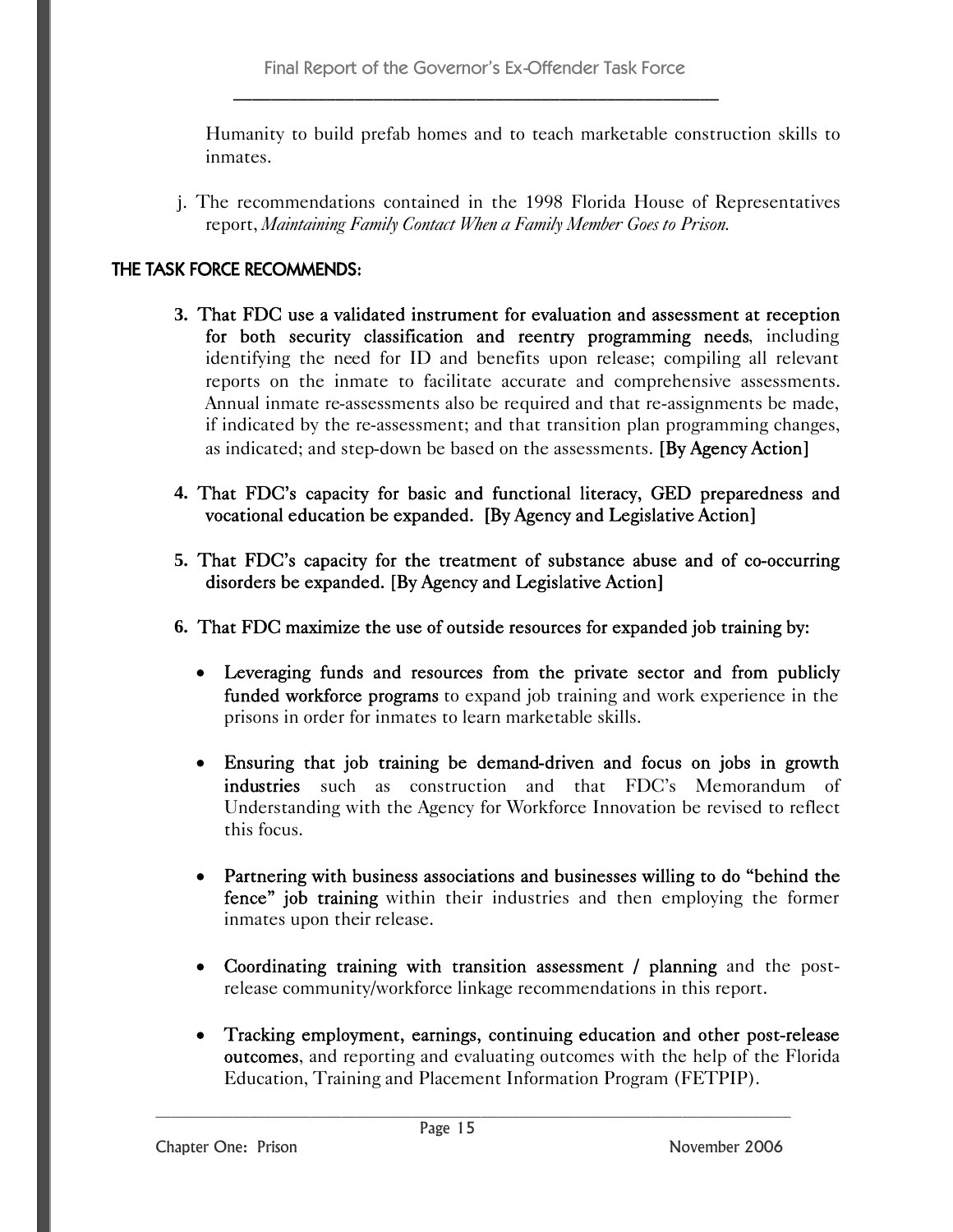## [All by Agency Action]

### 7. That FDC increase family contact and reduce financial strain on inmates' families through:

- Promotion of the maintenance of or restoration of family ties.
- Development and implementation of family-friendly prison policies, including visitation, telephone calls, and physical plant issues.
- Include families, as appropriate, in the preparation for release.
- Development and implementation of forms and procedures that allow for modification of child support at reception or shortly thereafter to reflect the inability to pay while incarcerated and to avoid the accumulation of unpayable arrears.
- Use of inmate calling cards as used in federal prisons.
- Development of an inmate email system as is in place in federal prisons.
- Distribution of a family handbook specifying the rules governing inmate contact and other matters of concern to families.

## [All by Agency Action]

That FDC develop an inmate program handbook describing (1) available FDC inmate programs, (2) the rules and guidelines governing selection and eligibility and termination from programs. [By Agency Action]

## IV. WORK RELEASE

## THE TASK FORCE FINDS:

With a prison population of over 88,000, 88.5% of whom will be released one day, there are 2,997 work release beds, which is enough to place 3.4% FDC inmates in work release prior to release. FDC's practice is to allow no more than 4% of the FDC population to be assigned to work release; this is based on its assessment of its ability to absorb inmates back into the institutions if problems arise in work release facilities.

Work release is cost-effective and supports the goal of successful reentry. According to FDC, its institutional per diem is \$48.23. The FDC work release per diem is \$26.16 for its own 2,616 beds. The outsourced work release per diem is \$19.74, for 864 beds, of which 360 are located in FDC facilities and 504 are located in vendor-owned facilities. Work release is substantially cheaper than prison confinement and it facilitates the successful transition from prison to the community, while reducing recidivism.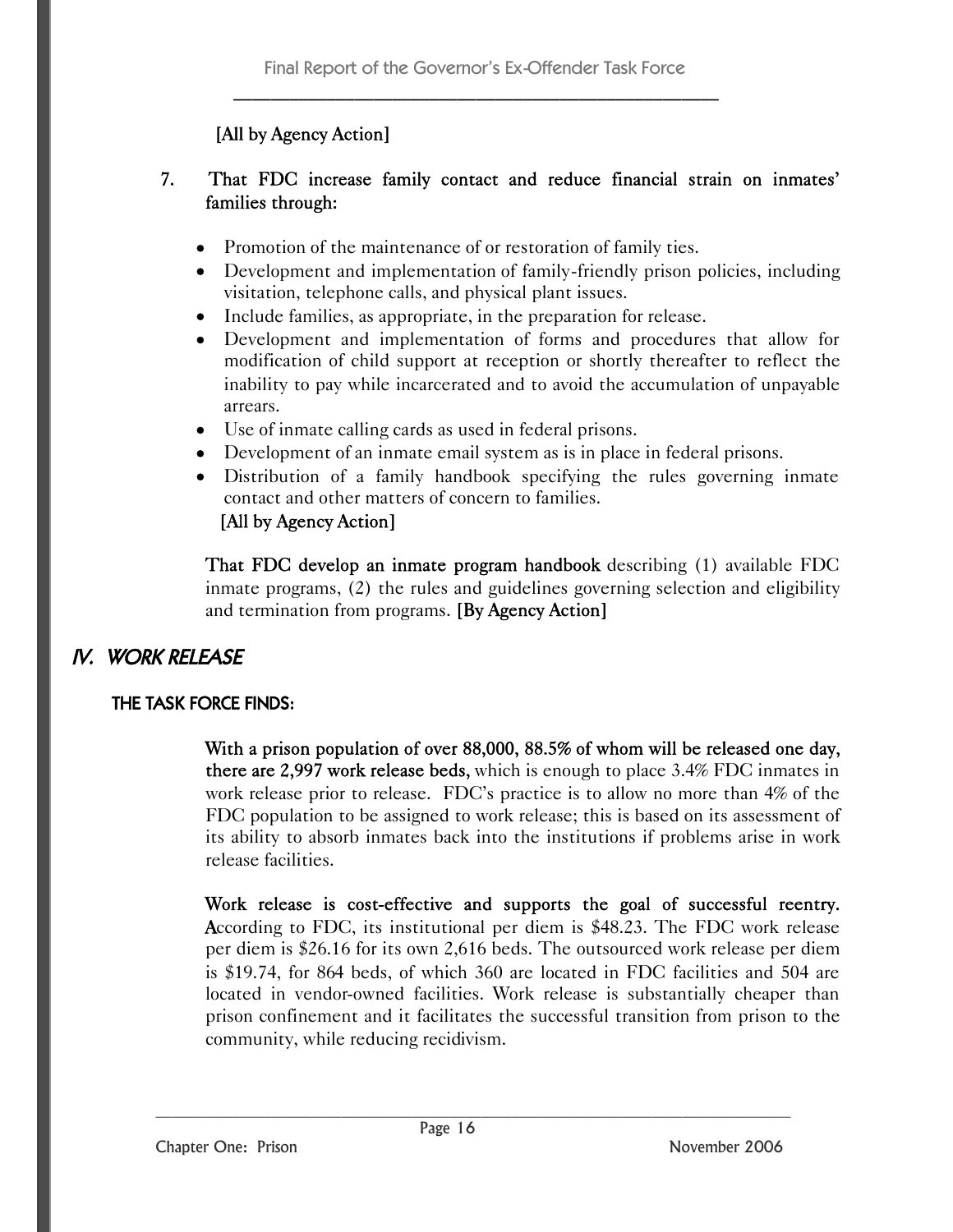Eligibility criteria based on the length of time left on the sentence and a lack of work release beds make work release unavailable to most inmates who are about to be released. Today, according to FDC, 3,834 inmates are currently in community custody status and meet the eligibility requirements for work release but are not in work release. Of those, approximately 1,000 inmates have been found qualified by FDC and are waiting for a work release bed. The current assignments of those 3,834 are: 40% are in work squads outside prison grounds or in the community; 30% are doing institutional maintenance within the facilities; 22% are not assigned at this time; and 14% are in some kind of programming.

### THE TASK FORCE ENDORSES:

k. MGT of America's recommendation that "the Department should aggressively pursue expansion of the Work Release Program."

### THE TASK FORCE RECOMMENDS:

- **8.** That FDC expand work release by outsourcing additional work release facilities through:
	- Setting specific targets on the expansion, with the first target being creating enough new work release beds to accommodate the 3,000 now eligible for work release but still confined in a prison.
	- Adjusting the criteria for admission to work release so that more prisoners are eligible.
	- And reporting on the number of additional beds to be created, the time line for their creation, and reporting quarterly on reaching the targets. [All by Agency Action]

## V. DISCHARGE PLANNING

### THE TASK FORCE FINDS:

Inmates are not equipped upon release to succeed. They leave prison with \$100; sometimes, but not always, 30-days of medication; and a bus ticket. They often do not have necessary identification cards, they do not always have a residence lined up, and often do not know how to find a job or have the skills to get a job.

### THE TASK FORCE ENDORSES:

l. FDC's plans to ensure that prior to release, inmates are schooled in basic life skills, money management and banking.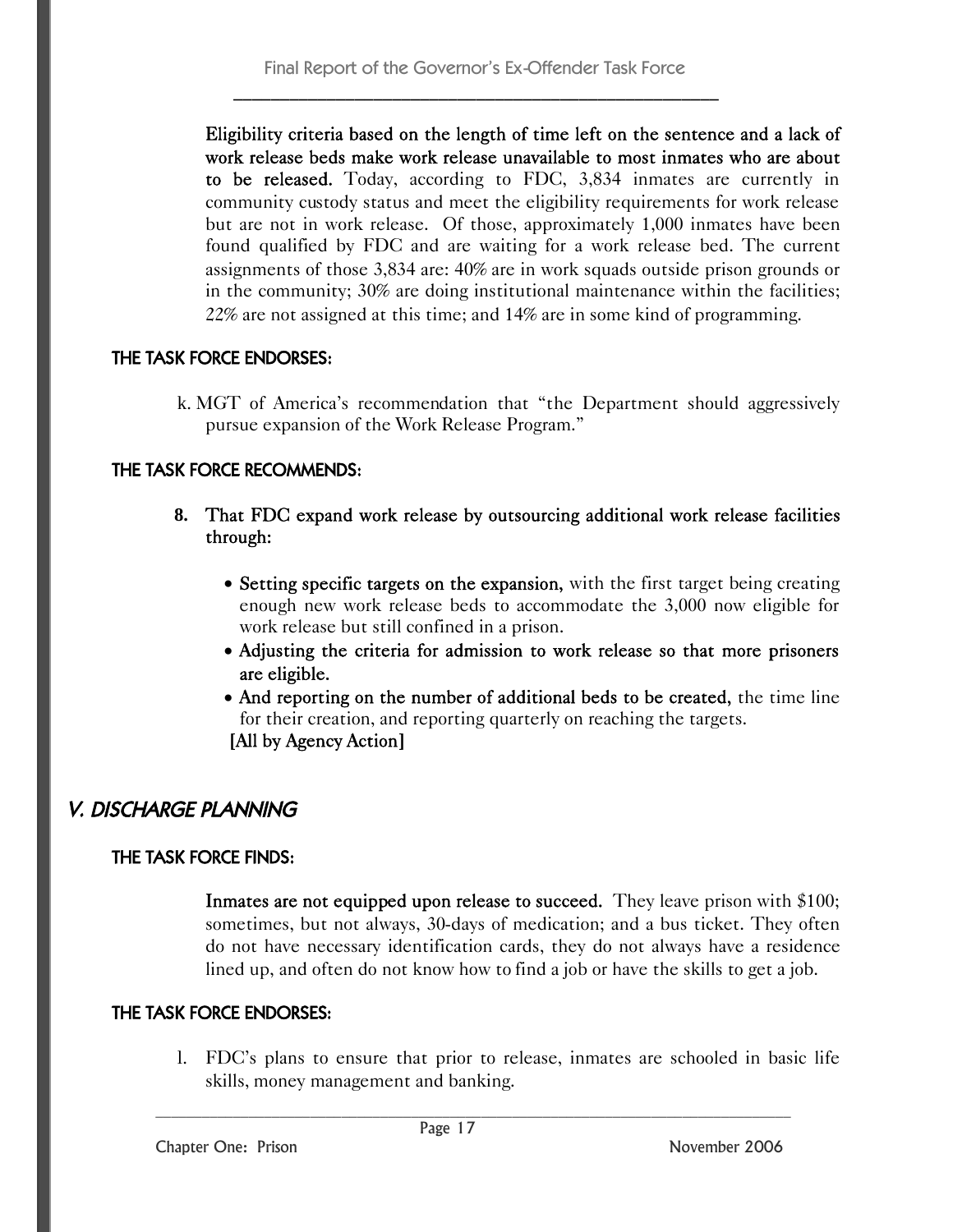- m. FDC's efforts to get inmates the proper identification documents they will need to secure housing, employment, bank accounts and care upon release.
- n. MGT of America's findings and recommendation concerning restoration of transition officers: "The elimination of the transition officers have significantly impacted the release programming within the institutions. . . [and] the mechanics and processes of the release function have fallen solely on the lap of the release officers. This has adversely impacted release preparation and also stretched the workload of the designated release officers. It also has limited contacts with the community corrections representatives who provide the postrelease supervision of the inmates. . . . The Department should consider restoring transition officers to those institutions with the highest percentage of releases."

### THE TASK FORCE RECOMMENDS:

- **9.** That pre-release planning begin on the first day of incarceration and include the development of an individualized reentry plan that addresses education; employment, including resume preparation, job seeking and interviewing; health, mental health and substance abuse challenges; managing family conflict; mentoring; and strategies to develop pro-social behavior and desistance from crime. In furtherance of developing and implementing the plan:
	- FDC should assist inmates being released from prison in obtaining Social Security cards and state identification cards or driver licenses.
	- In instances when inmates are determined to be disabled, the FDC medical staff should provide the clinical diagnostic reports needed by the Social Security Administration to award disability benefits upon release, which then also establishes eligibility for Medicaid benefits.
	- FDC should develop an inmate discharge handbook that contains the inmate's individualized reentry plan and the programs and services available in his home community. [All by Agency Action]
- **10.** That FDC transform existing prison facilities in the communities to which the most inmates will be released into transition release centers that comprehensively prepare inmates for release; and that as prisoners near the end of their sentence, that FDC transfer prisoners to facilities close to their homes. [By Agency Action]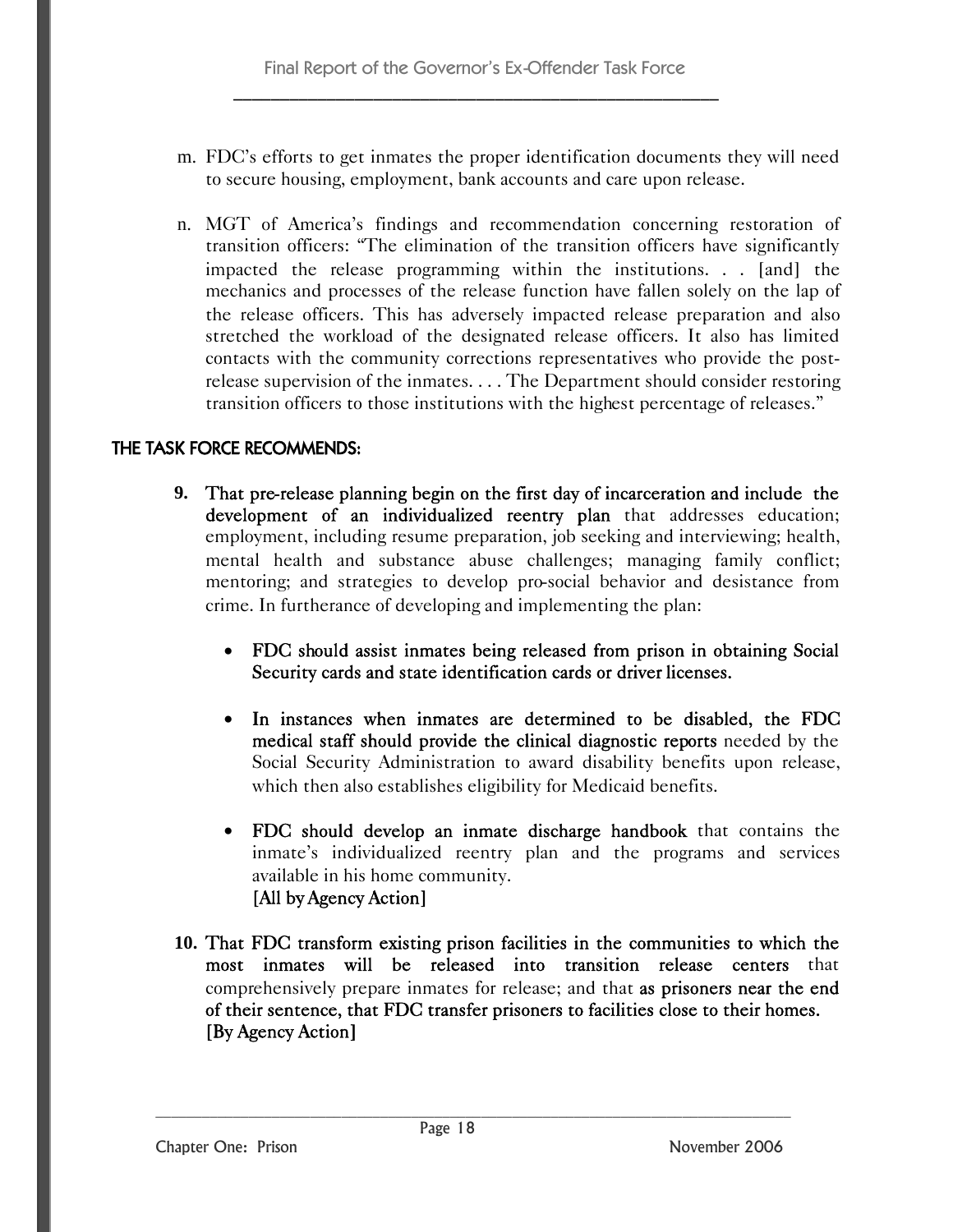## Chapter Two

# Coming home: Reentry at the Community Level

THE TASK FORCE HAS STUDIED BEST PRACTICES IN OTHER STATES AND BASED ON THAT RESEARCH HAS DEVELOPED A COMMUNITY PARTNERSHIPS INITIATIVE, WHICH IS A PROMISING EFFORT TO DEVELOP LOCAL REENTRY COUNCILS AND LOCAL REENTRY PLANS TO ADDRESS THESE CHALLENGES.

### THE TASK FORCE FINDS:

In FY 2004-05, FDC released 33,464 inmates from its facilities.<sup>23</sup>

44% of the people being released from prison go home to 7 counties. These counties are, in order of number of people returning home, Hillsborough, Broward, Dade, Orange, Duval, Pinellas and Polk. Next are Volusia and Palm Beach. $24$ 

No Florida community has a comprehensive system responding to the challenges of people coming home from prison. Some Florida communities have established task forces, councils or committees to address the barriers to successful reentry and the need to reduce recidivism among returning prisoners, but the services coordinated by these entities are still fragmented.

The State's investment in its delivery of services to ex-offenders at the community level is significant. The state has oversight authority over many of the services that ex-offenders need such as job training and workforce services, substance abuse, health and mental health care, and public benefits.

<sup>23</sup> FDC 2005-06 Annual Report.

 $24$  FDC 2005-06 Annual Report.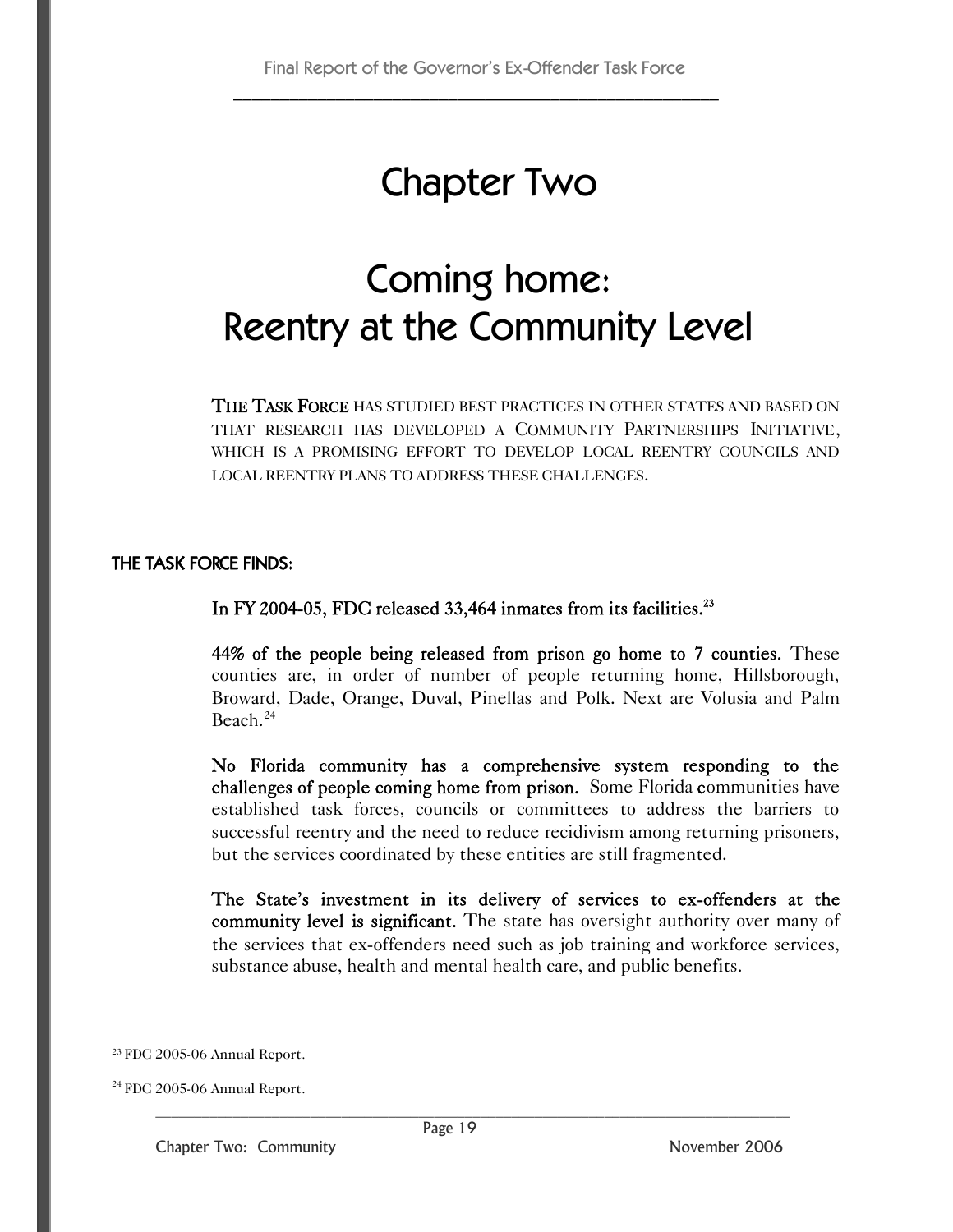### THE TASK FORCE ENDORSES:

o. The Parole Commission's efforts to help in the transition process through its proposed "Post Release Offender Re-entry Initiative."

### THE TASK FORCE RECOMMENDS:

That the state create a "transition authority," by statute, that coordinates a seamless planning process and a continuum of services from FDC custody to the community to facilitate the successful reentry of people leaving FDC custody; it would develop policies and interagency agreements that spell out the roles of state agencies in this process and help coordinate the work of reentry at the community level.<sup>25</sup>

The relationship of the transition authority to other entities is illustrated in the diagram below.



**11.** That the state support the development and work of reentry at the community level to help local reentry planning and service delivery, test new ideas and approaches, and promote and replicate what is found to work in producing measurable outcomes, such as reduced recidivism, by:

**<sup>25</sup>** The Task Force considered the idea of reconstituting the Parole Commission to become the transition authority.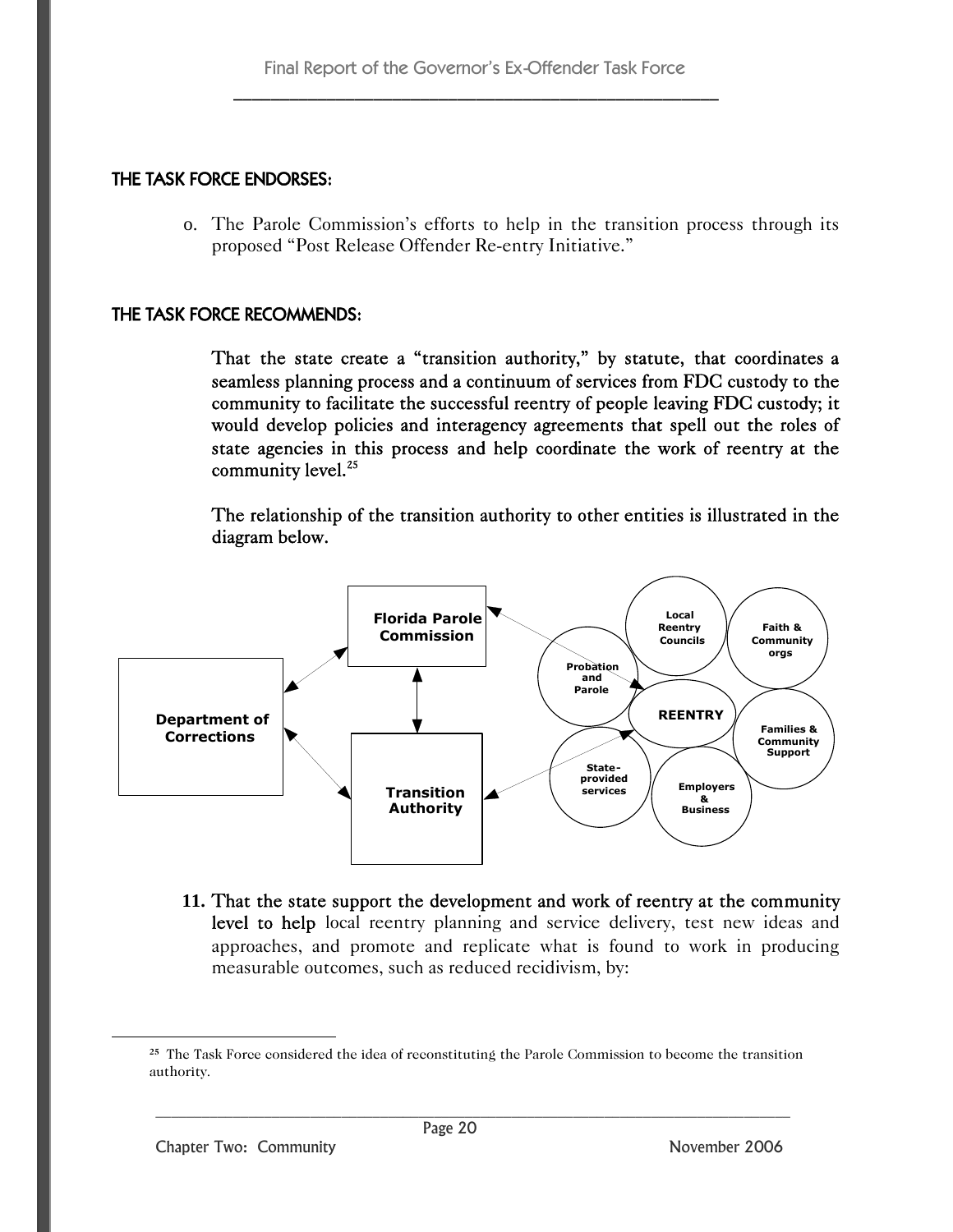- Partnering and collaborating with Florida local governments and faith and community-based organizations in supporting local reentry councils by putting in place a reentry coordinator in each of Duval, Miami-Dade, Broward, Hillsborough and Palm Beach Counties; and the Nineteenth Judicial Circuit (Okeechobee, Martin, St. Lucie, and Indian River Counties), with a five-year target of developing such councils in every major community starting with Orange, Pinellas, Polk and Volusia Counties. [By Legislative Action]
- The Governor's Office appointing a reentry point-person charged with coordinating, with the transition authority and relevant state agencies, the continuum of services from FDC facilities through release to the community.

### [All by Executive Action]

### THE TASK FORCE FINDS:

People coming home from prison face many barriers to employment. Many jobs in the Florida economy are affected by formal restrictions based on criminal records. There are state-created restrictions on state jobs; on jobs in places and facilities that the state licenses, funds or regulates; and on occupations that the state licenses.

In order of severity, based on the responses from the agencies to Executive Order 06-89, the Task Force found the following types of employment restrictions:

- Lifetime bars for any felony.
- Lifetime bars unless civil rights are restored for any felony.
- Lifetime bar for certain felonies.
- Lifetime bar unless civil rights are restored for certain felonies.
- Time-limited bars for any felony.
- Time-limited bars for certain felonies.
- Lifetime bars for certain felonies, with exemptions possible after 3 years from the date of offense.
- Time-limited bars for certain felonies, and waiver of the bar possible.

### Jobs with similar kinds of trust and responsibility often have widely varying types of restrictions.

Among the restrictions is that which requires restoration of rights. It has the effect of putting jobs off-limits for many years for the hundreds of thousands of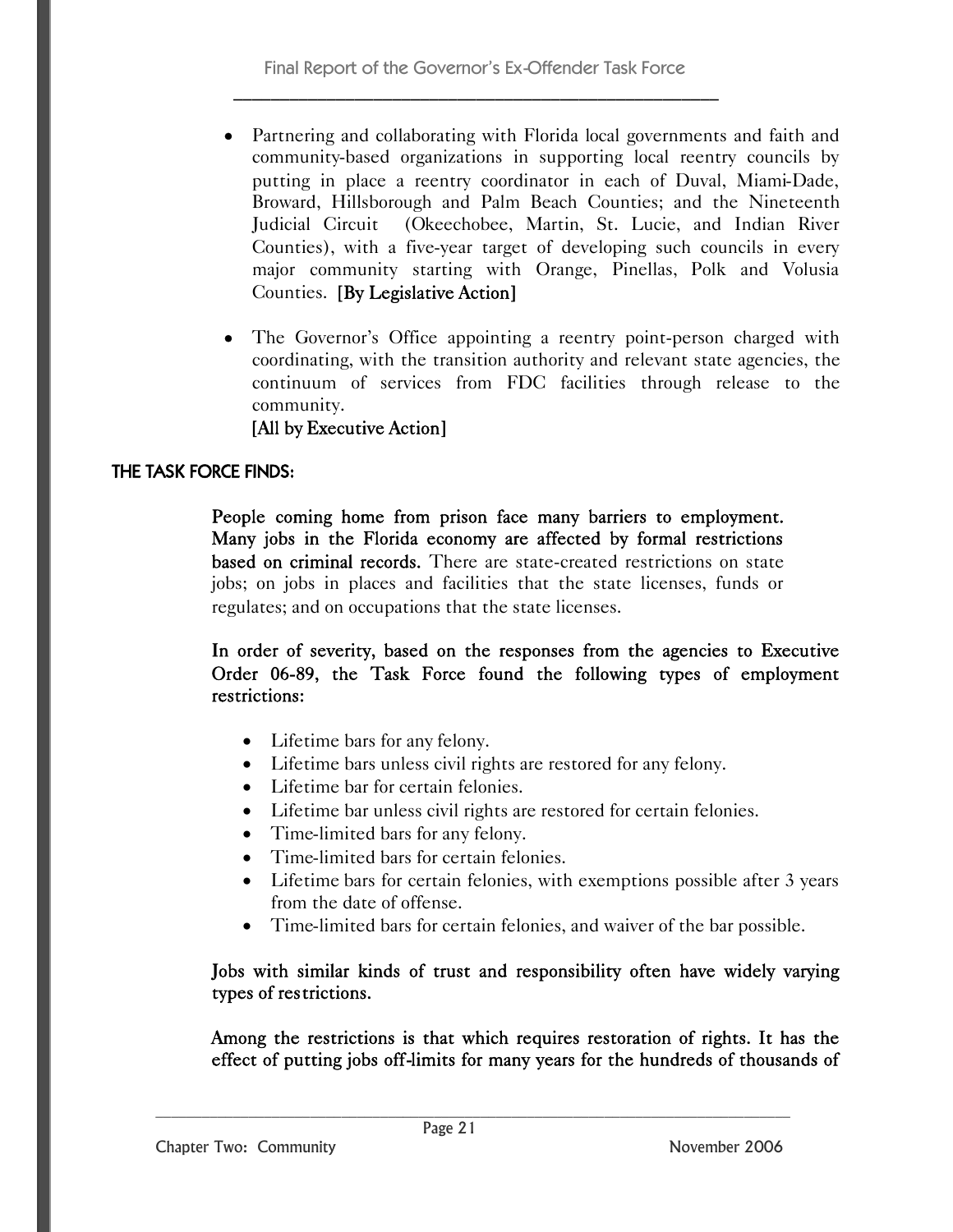people in Florida who have not had their civil rights restored, which may affect their ability to seek employment.

### THE TASK FORCE RECOMMENDS:

**12.** That state laws, rules and policies that require a person to have his or her civil rights restored as a condition of employment or licensing be repealed and that employment restrictions for those occupations currently subject to restoration of civil rights requirements instead be built into a single background check law, such as Chapter 435. [By Legislative Action]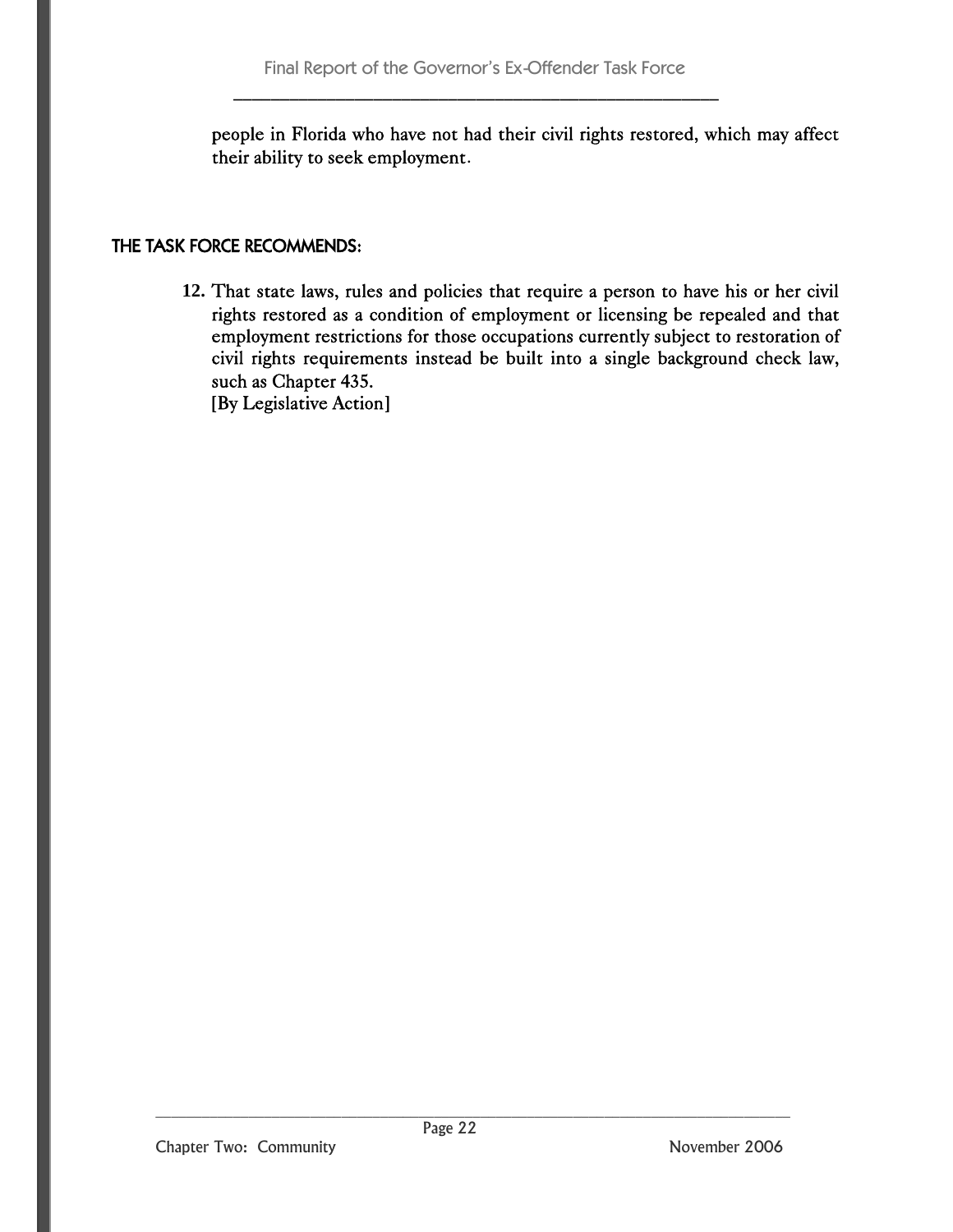# Chapter Three

# Organizing Reentry Reform Work in 2007 and Beyond

ON OCTOBER 26, 2006, THE GOVERNOR EXTENDED THE TERM OF THE TASK FORCE, WHICH WAS SET TO EXPIRE ON JANUARY 1, 2007, TO FEBRUARY 28, 2007.

### THE TASK FORCE FINDS:

Reforms that will measurably prevent crime, reduce recidivism and improve public safety by making reentry successful for the men and women leaving prison is a multi-year project.

### THE TASK FORCE RECOMMENDS:

**13.** The re-commissioning of the Governor's Ex-Offender Task Force to continue the work it began in 2005 with structures that address the following goals and core results:

### Goals:

- Further identification of barriers to reentry and recommend system, policy and practices reforms to make reentry more successful for more people coming home from prison.
- Coordination with the transition authority and help to cohere a rational delivery system of federal, state and local resources to maximize the effectiveness of existing resources.
- Further identification of best practices and promote their adoption at the state and local levels.
- Support for the efforts of local reentry councils to develop local reentry plans, the seeding promising new approaches, replicating them, and coordinating the delivery of services.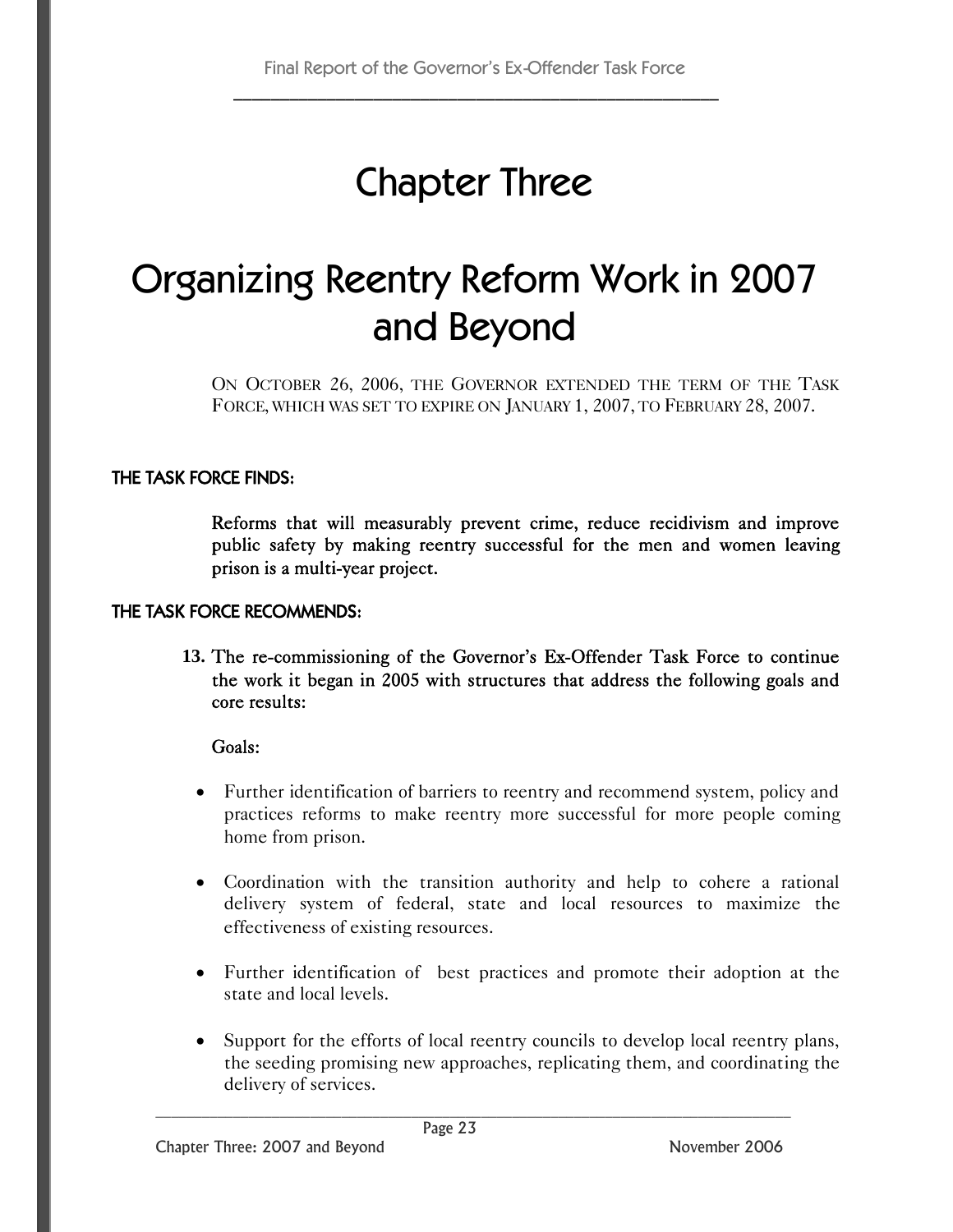Addressing the additional items of unfinished business as set forth in the next recommendation.

### Core results:

 Performance outcomes against which this work will be measured, including, but not limited to, reduced recidivism; increased prison programming, indicia of transformation of prisons; and, upon release, employment, job retention, and increased earnings.

### [All by Executive or Legislative Action]

### THE TASK FORCE FINDS:

Both special populations and certain complex issues warrant further study. Such study was beyond the time limitations of the Task Force, and they require additional partners to do a proper job of making findings and recommendations.

### THE TASK FORCE RECOMMENDS:

**14.** Further study with the aim of additional reform recommendations on the following issues and populations:

**Prison culture and conditions of confinement:** The culture of a prison and the conditions of confinement impact programming success within prison and success upon reentry, including recidivism.

Study and address: The Task Force has seen models of transformed prisons that have demonstrated their success with improved outcomes, but more needs to be learned both about the conditions of other prisons not yet visited and about how to transform prisons that need help.

Sex-Offenders' lack of viable housing and employment options upon release from prison. With an increasing array of employment and housing restrictions, sex-offenders are often either sent back to prison because they cannot find a legal housing or employment, or they disappear and do not register.

Study and address: A thoughtful re-examination of employment and housing restrictions that are leading to some sex-offenders unnecessarily going back to prison or failing to identify their residence and to register, thus putting communities at risk.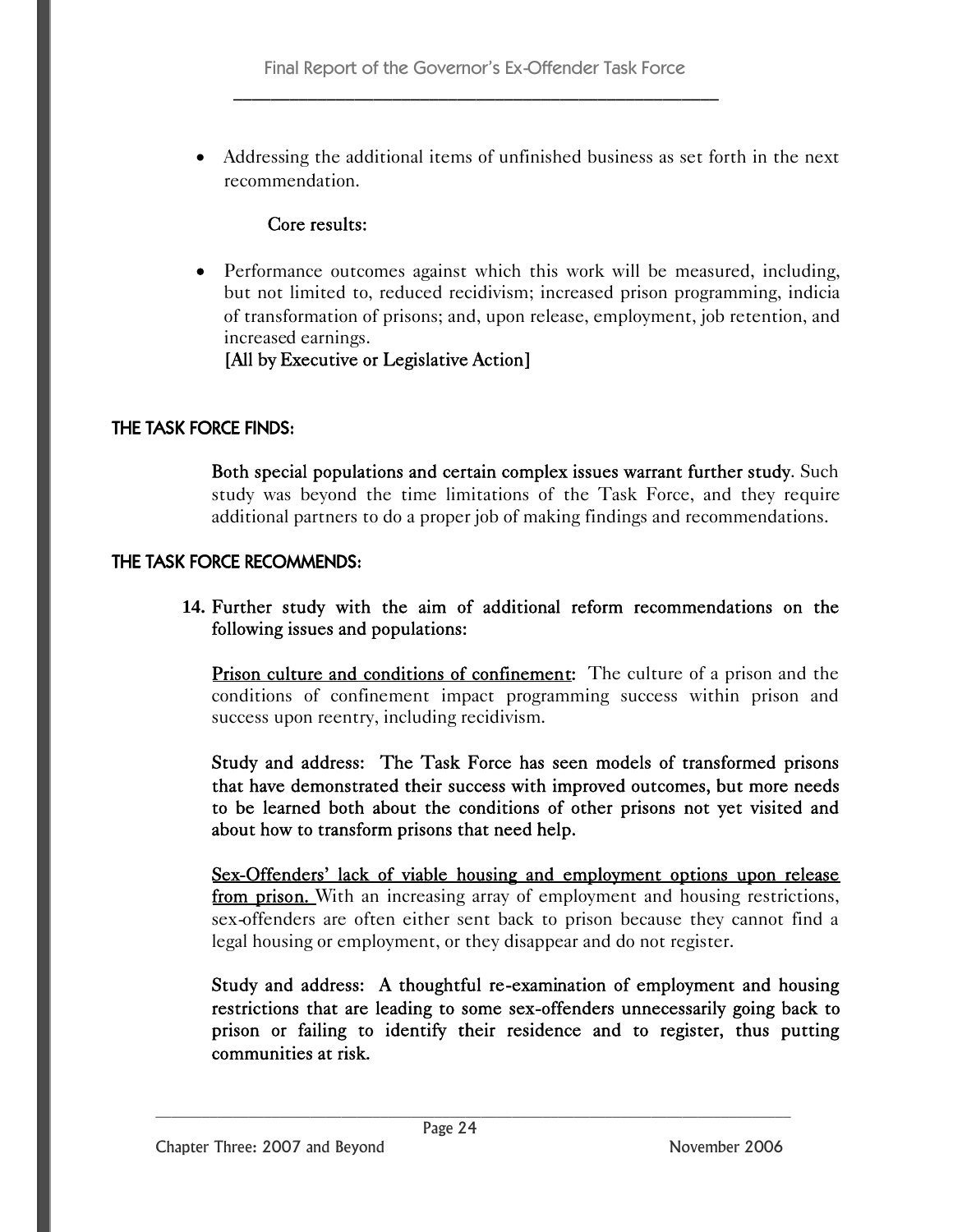Women: Both MGT of America and the Task Force's own prison site visits and focus groups with prisoners found that women prisoners face unique challenges, and have unique needs.

Study and address: The challenges faced by women in prison and upon release, and promising models that achieve good results for system changes and successful reentry.

Mentally ill prisoners and ex-offenders: Although not designed to be a mental health system, prisons have become the default provider of mental health services and of housing for people with mental illness. The correctional system's assumption of the responsibility for confining a growing percentage of mentally ill inmates impacts both the kind of care that the mentally ill obtain and the environment of other inmates.

Study and address: The challenge of providing proper mental health care in a correctional environment and in insuring an uninterrupted continuum care upon release.

Step-down: Increasing attention has turned to the importance of decreasing restrictions on movement and personal choices and increasing personal responsibility with the passage of time (called "step-down') in correctional facilities. Those who urge this approach are demonstrating that moving from a highly restricted environment to the community makes recidivism more likely.

### Study and address: Formalizing step-down policies including increased reliance on work release prior to release.

**Supervision:** Most prisoners are released without subsequent supervision. 19,839 (62.9%) of the inmates were released pursuant to the completion of their sentence; none of these former inmates are under any kind of state or local supervision. Supervised release is limited: 5,198 (16.5%) were released on conditional release; 4,767 (15%) were released to community control; 50 people  $(0.2\%)$  were paroled.<sup>26</sup>

### Study and address: The impact of the fact that since repeal of parole in 1983, 68.3% of people leaving prison are under no form of continued supervision.

Zero tolerance community supervision policies. People under community supervisions, such as probation or community control, are often sent to prison or

<sup>26</sup> FDC 2004-05 Annual Report, *Inmate Releases*, at 36, 38.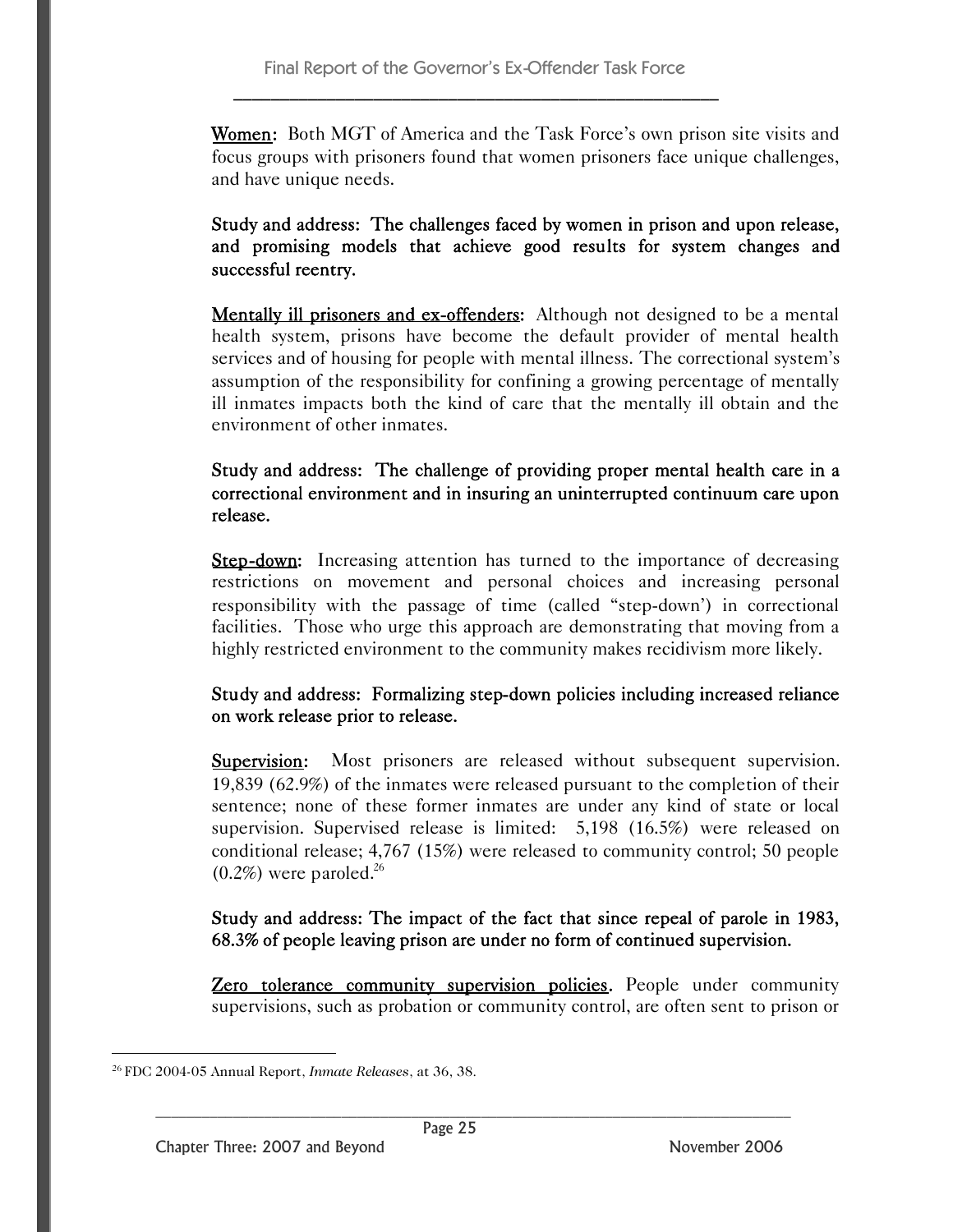back to prison for technical violations at a cost of \$18,108 per year per person incarcerated.

### Study and address: The impact of zero tolerance policies and alternatives to incarceration for technical violators.

Juveniles: Juveniles face obstacles and challenges that are similar to those experienced by the adult population, such as difficulty with documentation, lack of employment readiness skills, and lack of housing options. However, the complexities and unique characteristics of youth facing these challenges and others require tailored recommendations. Also, the additional and distinct challenges of subpopulations of youth, such as girls and juveniles with mental health problems, also must be addressed.

Study and address: The challenges faced by youth considering age, maturity level, gender, mental health, physical health, familial circumstances, educational levels, and operational structure of the juvenile justice system.

Over-representation of African Americans. Blacks make-up 15.7% of Florida's total population<sup>27</sup> yet makeup 51.0% of the inmate population in Florida's prisons.<sup>28</sup>

Study and Address: African Americans in prisons, and the impact of their prison experience and their reentry experiences on them, their families and their communities.

County jails and federal prisons. Not all ex-offenders are coming home from state prisons. The majority is coming home from county jails, and they face much the same challenges as those being released from prisons. Many others come home from federal prisons.

Study and address: Customized strategies to improve transition and re-entry outcomes for the very large number of ex-offenders incarcerated at county-level jails and released to the community that are not later sentenced to "state time" and look at collaborative strategies for former federal prisoners.

Loss of civil rights upon conviction of a felony. Hundreds of thousands of people in Florida have lost their civil rights, which has an impact on their range of

<sup>27</sup> U.S. Census Bureau, State and County QuickFacts.

<sup>28</sup> FDC 2004-05 Annual Report, *Inmate Admissions*, at 11.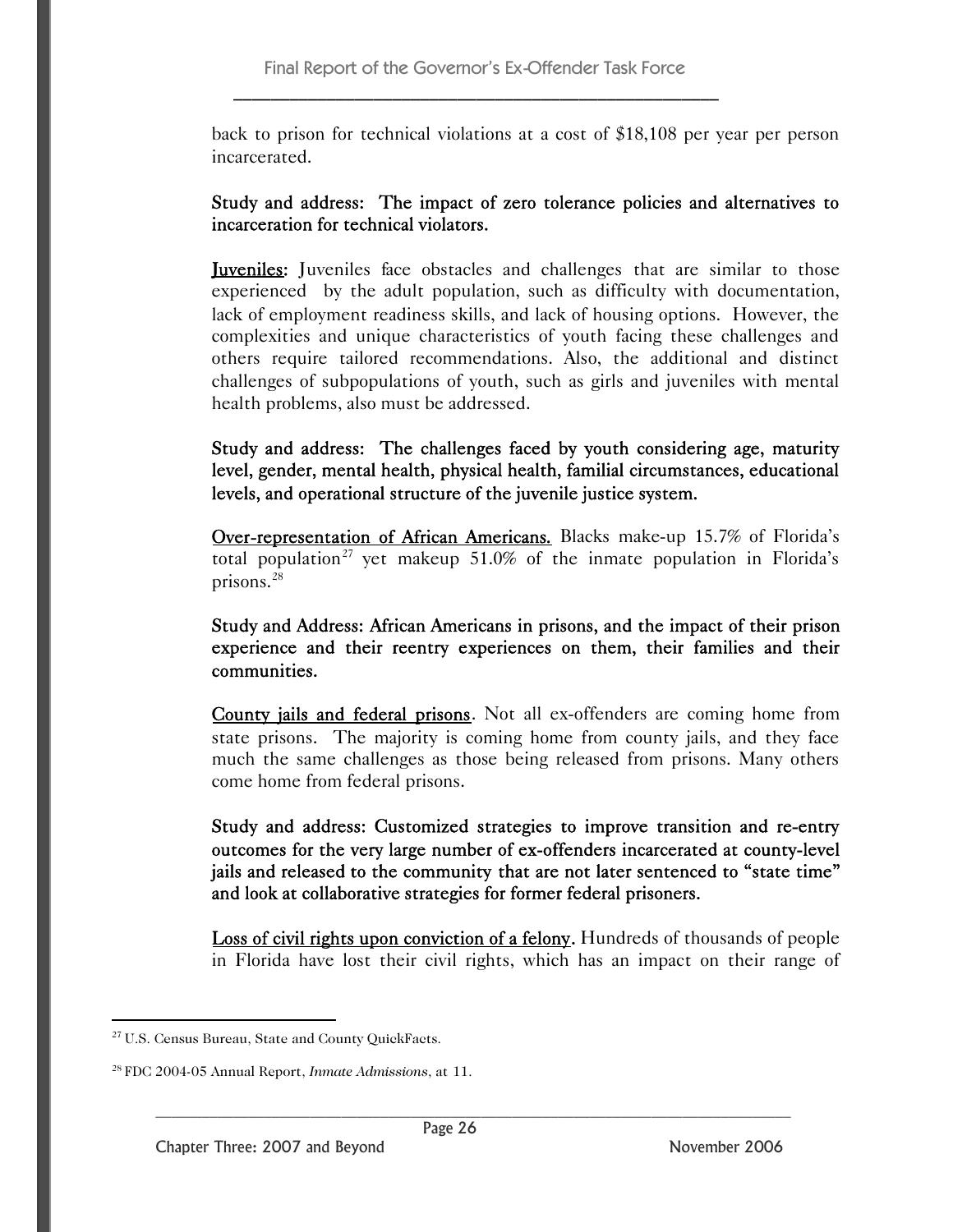employment opportunities, as well as voting, jury service, seeking public office and other matters.

### Study and address: The constitutional, statutory and regulatory barriers to the restoration of civil rights.

Employment restrictions. From the agencies' responses to Executive Order 06- 89, the Task Force has learned that in addition to the requirement for some occupations that civil rights be restored, there are many other types of employment restrictions based on criminal records.

### Study and address: The feasibility of a single background check act that would streamline, organize and cohere employment restrictions based on the nature of the job or place and employment its type of trust and responsibility.

Other collateral sanctions. People returning home from prison face new and additional kinds of sanctions related to their criminal convictions. Neither the Task Force nor any other entity has systematically inventoried all of these sanctions, but they include both public and private restrictions on housing, driver licenses, credit, public service and service on boards and commissions, civic life, including voting, and access to public benefits.

Study and address: Using the employment restrictions inventory done pursuant to Executive Order 06-89 as a model, identify the other collateral sanctions associated with criminal records, other than employment, such as housing, driver licenses, and public benefits, that serve as unnecessary barriers to successful reentry.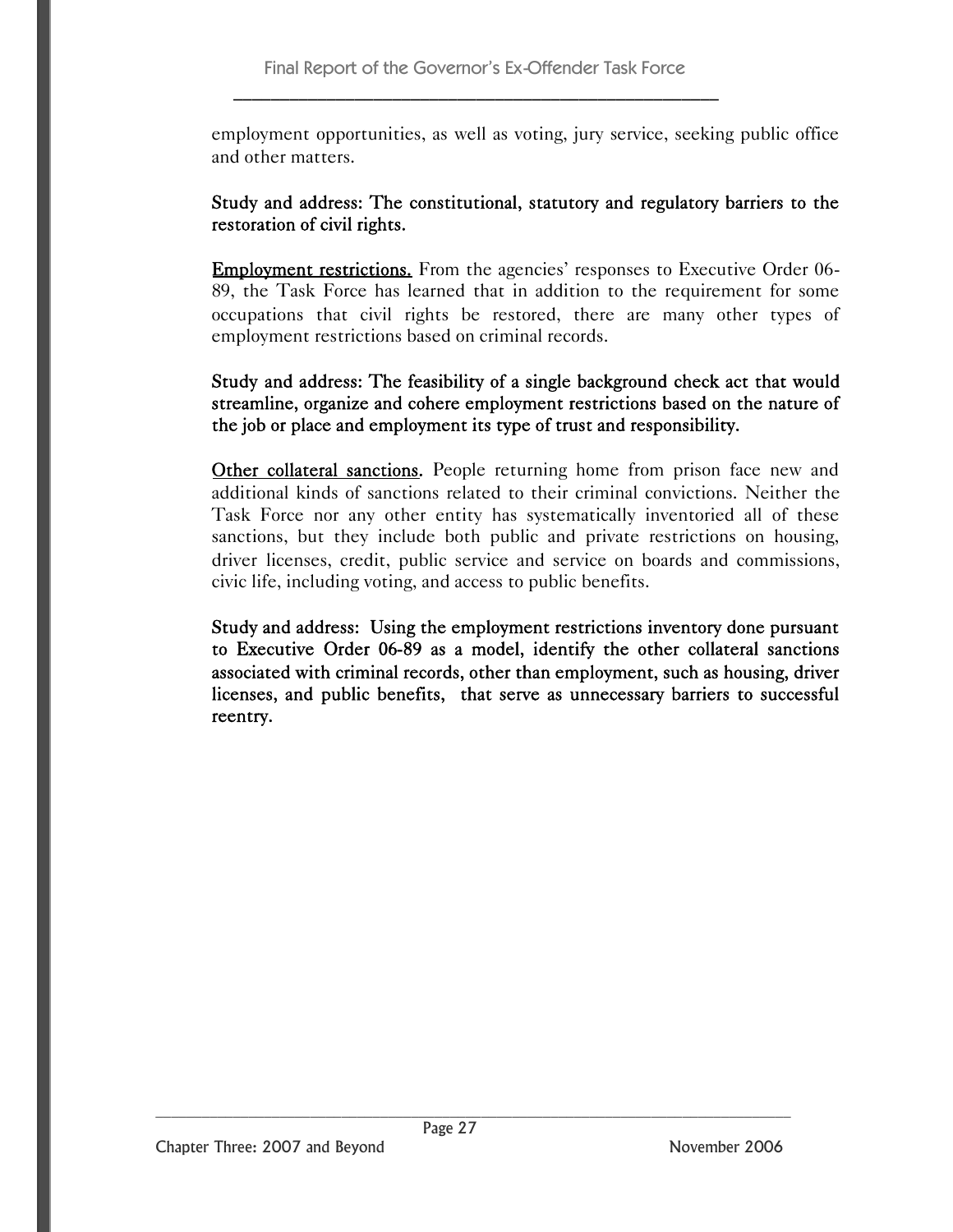## Acknowledgements

THE TASK FORCE IS PROUD THAT ITS MEMBERS PUT IN WHAT MAY BE AN UNPRECEDENTED NUMBER OF VOLUNTEER HOURS IN FURTHERANCE OF THE CHARGE GOVERNOR BUSH HANDED THE GROUP. In addition, many individuals and organizations helped inform and illuminate the work of the Task Force.

The Task Force first wants to thank Governor Jeb Bush for his leadership and vision in addressing the issue of prisoner reentry and appointing the Task Force.

The Governor's Office has provided tremendous support to the Task Force. Chief of Staff Mark Kaplan, Former Deputy Chief of Staff William Large, Deputy Chief of Staff Carol Gormley, Public Safety Policy Coordinator Randy Ball, Mike Manguso, Policy Chief Analyst, Renee Harris, Assistant to the Director of Administration, and others working in the Governor's Administrative Office all were supportive and went out of their way to help make the work of the Task Force successful.

Senator Stephen Wise, his legislative aide Steven Richardson, Dee Alexander, Senior Legislative Aid, and Amanda Cannon, Staff Director of the Senate Criminal Justice Committee have been deeply engaged in the issues the Task Force addressed and provided very helpful insight and guidance.

From the first Task Force meeting forward, the Department of Corrections has provided the Task Force with research, data and staff support. Franchatta Barber, serving on the Task Force as the designee of the Secretary coordinated this work. In addition, the Task Force has been aided by Dr. Laura Bedard, Deputy Secretary; Paula Hoisington, Former Deputy Assistant Secretary, Community Corrections; Pam Denmark, Deputy Assistant Secretary, Community Corrections – Programs; Kim Riley, Bureau Chief, Community Corrections – Substance Abuse; Bernard Cohen, Chief, Bureau of Research, Planning and Support – Staff Development; Allen Overstreet, Chief, Bureau of Institutional Programs; Sirene Johnson, Senior Management Analyst Supervisor, Bureau of Institutional Programs; Kerensa N. Pate, Correctional Programs Consultant, Bureau of Institutional Programs; Fred Roesel, Chief, Bureau of Classification, Central Records; Rusty McLaughlin, Assistant Bureau Chief, Bureau of Classification; Lee Adams, Correctional Programs Administrator, Bureau of Classification; and David Ensley, John L. Lewis and Neal Fitch from the Bureau of Data Research. Secretary McDonough not only has made his staff

Acknowledgements **November 2006**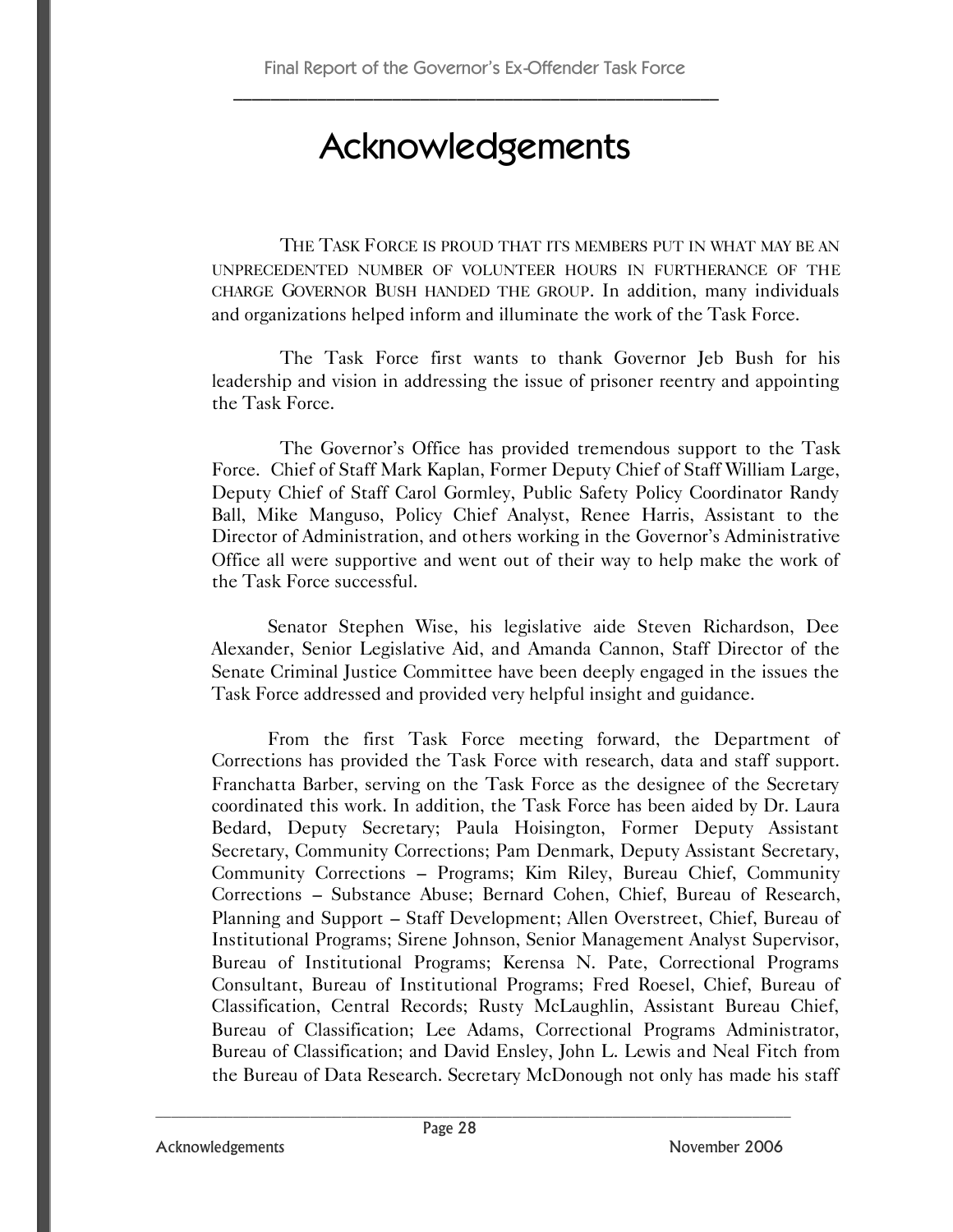available to the Task Force, he has personally met with the Task Force a number of times and his leadership served as an inspiration to the Task Force.

Lawtey CI's Former Warden Max Denson hosted a Task Force meeting with the help of Brad Carter, Former Region II Director, Former Assistant Warden John Hancock (Current Warden at Wakulla CI), the head of Lawtey security, Major Wailon Haston, and Senior Pastor Steve McCoy, Beaches Chapel Church, who did a presentation for the Task Force about his congregation's volunteer services at Lawtey. Thanks to them, the Task Force was able to see how a faith and character-based facility operated.

The Department of Juvenile Justice's Secretary Schembri provided the Task Force with research and data and his experiences from his long history in corrections. Agency staff from, including Steve Chapman, Coordinator, DJJ What Works Initiative, and Jason L. Welty, Senior Legislative Analyst, who served at the behest of Secretary Schembri have also been a constant source of insight and information for the Task Force.

The Parole Commission has been represented by its Chairman, Monica David. She and her staff, including Fred Schuknecht, Director of Administration; Janet Keels, Coordinator, Office of Executive Clemency, Gina Giacomo, Director of Operations, and Kim Fluharty, General Counsel helped the Task Force enormously.

The Governor made it clear from his Executive Order creating the Task Force that employment was a key to successful reentry. Accordingly, the Agency for Workforce Innovation's then-Secretary Susan Pareigis was appointed to the Task Force. She and Workforce Florida's Chairman, Curtis Austin, and the laterappointed Task Force member Mike Switzer, Vice President for Programs and Performance at Workforce Florida, gave the Task Force the tools and data it needed so it could focus on getting ex-offenders jobs in high-demand occupations. David Bryson of Workforce Florida, and George Foster, Bill Dobson, and Director Rebecca Rust of AWI Labor Market Statistics also made invaluable contributions.

OPPAGA's reports were a source of good, solid background for the Task Force and Senior Legislative Analyst Sabrina Hartley did an excellent job of summarizing and synthesizing the findings from those reports in a presentation to the Task Force.

When the Task Force turned to the issue of child support arrears accruing while people were in prison and had no means to pay support, Katherine Pennington, who is responsible for the coordination and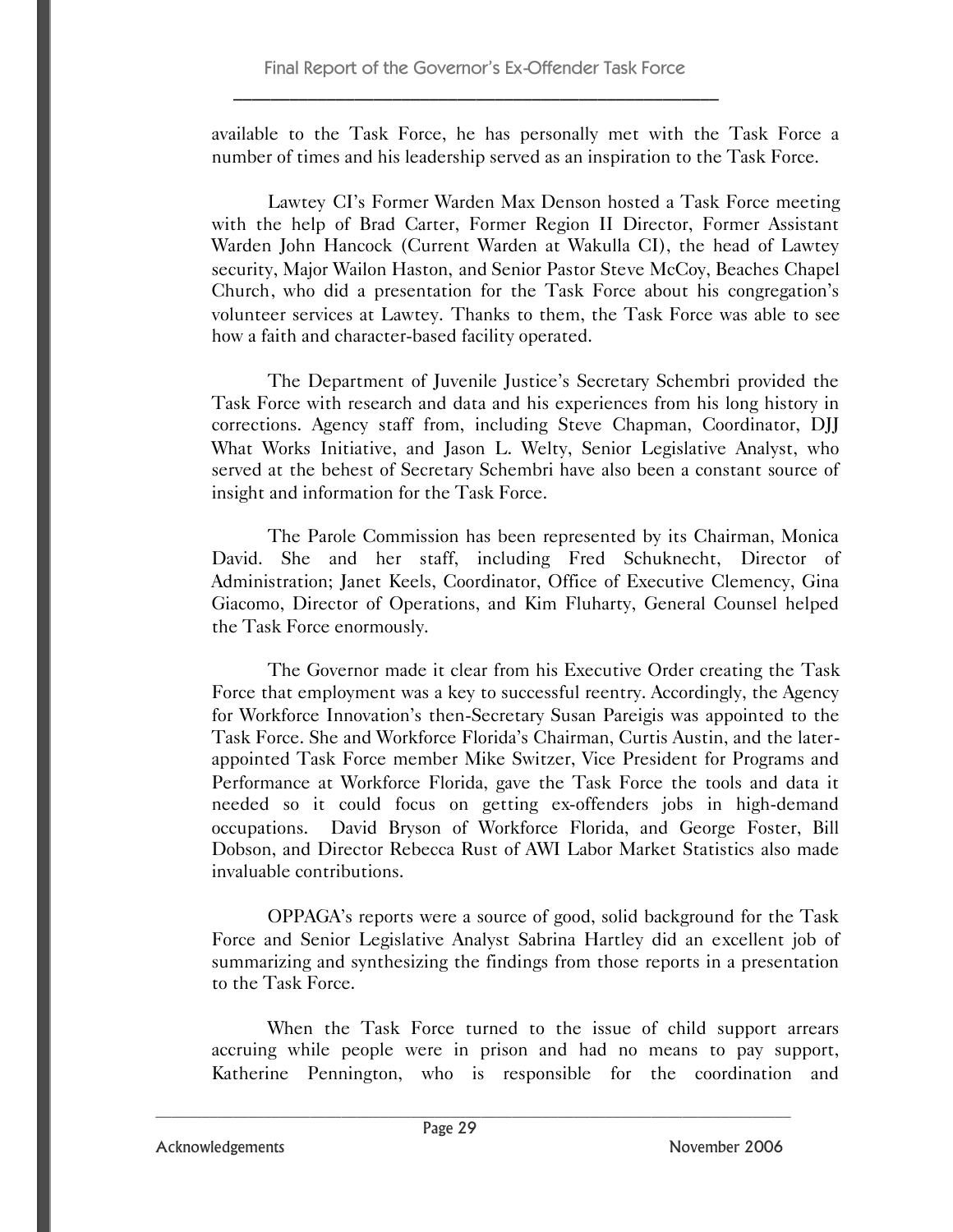administration of child support education and outreach programs for the Department of Revenue's Child Support Enforcement Program helped the Task Force understand this challenge.

Steven Fielder, from the Department of Highway Safety & Motor Vehicles, helped the Task Force understand the challenges involved in securing driver licenses and state ID cards prior to release from prison.

Cynthia Holland, MSW, with the Department of Children and Families' Mental Health Program helped the Task Force in its work related to the needs of mentally ill prisoners and ex-offenders.

Maria Bello and Sandra Rothman with the Social Security Administration, and Bernita Kincaid with the Office of Disability Benefits Eligibility, helped the Task Force understand disability benefits and what it would take to have eligibility determined prior to release from prison.

At the first meeting, Chief Tim Ryan, the head of the Orange County Department of Corrections (and recently named to head The Department of Corrections and Rehabilitation in Miami-Dade County), presented on behalf of the Council of State Government's (CSG) Reentry Policy Council, on which he served. CSG staffers Mike Thompson and Katherine Brown also provided tremendous assistance to the work of the Task Force.

Nancy LaVigne of the Urban Institute provided an overview of FDC data, which was made possible through the cooperation of FDC research and data staff.

The Collins Center for Public Policy was contracted to help the Task Force with focus groups of inmates and ex-offenders and in inventorying the resources available to ex-offenders in the communities to which the largest numbers of people are returning home from prison. Its President, Rod Petrey, directed this effort, and its Director of Community Development, April Young, was responsible for this work.

The Florida Justice Institute was contracted to do a preliminary inventory of the state-created restrictions on employment. Randy Berg, the director of FJI, and staff attorney Cullin O'Brien were responsible for this work.

Warden Carlyle Holder, of Coleman Federal Correctional Institution, graciously hosted one of the Task Force meetings, gave the Task Force a tour of his facilities, introduced the members to inmates and staff, and shared an evening with the Task Force and inmates celebrating Hispanic Heritage Month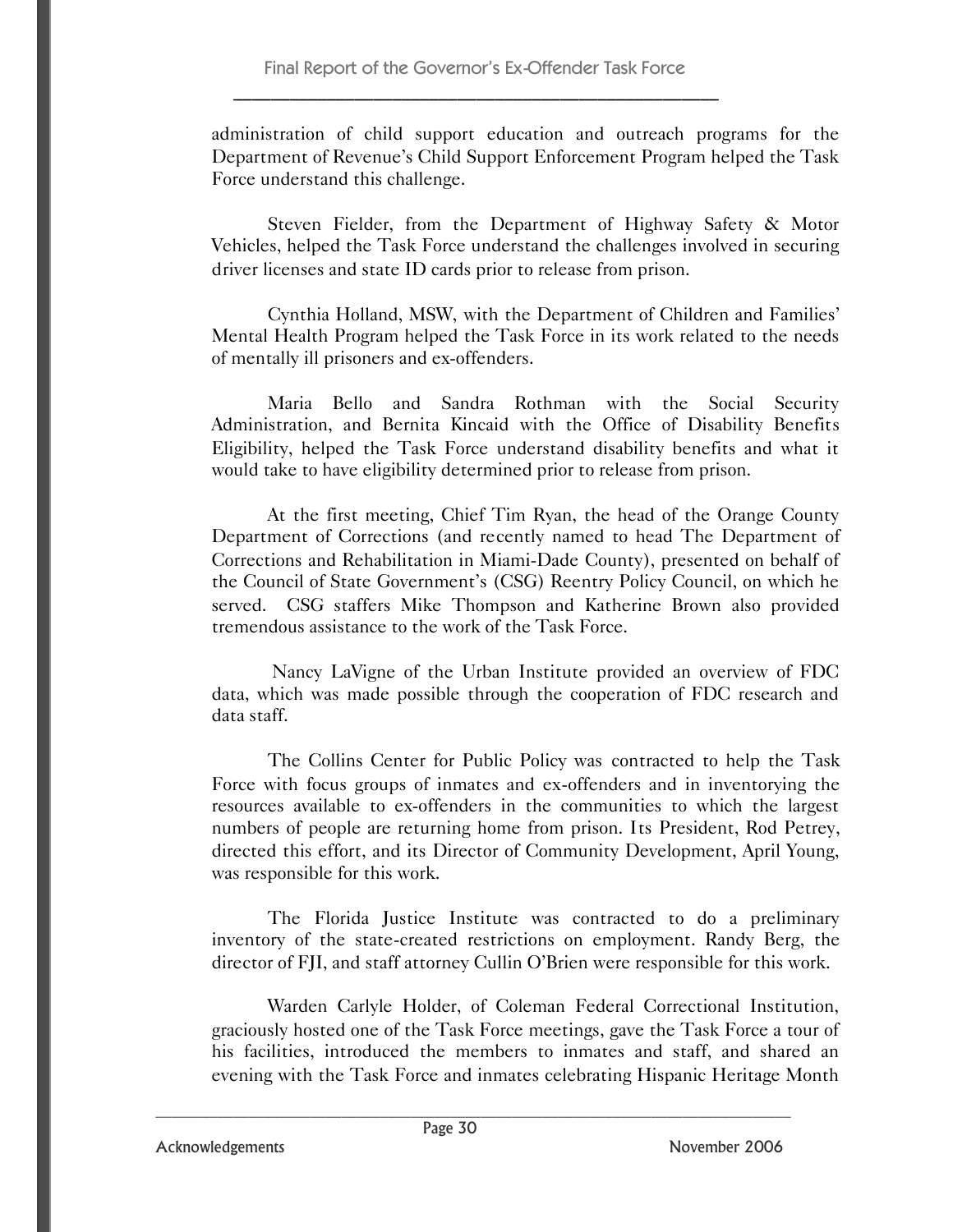at a lively inmate dance performance and party. This experience allowed the Task Force to see promising reentry approaches in place in this facility.

Leslie Neal, Artistic Director for ArtSpring, Inc., Raeanne Hance, of Prison Fellowship Ministries, John Andrews with Transition, Inc., Hugh MacMillan, of Kairos Horizons, and Cindy Schwartz, Program Director for the 11<sup>th</sup> Judicial Circuit Criminal Mental Health Project Jail Diversion Program all served to deepen the Task Force's understanding of the issues it was addressing.

Two men who served time in Florida correctional facilities, Ralph Waccary and John Maxwell shared their stories with the Task Force and helped the group better understand the challenge of succeeding upon being released, as well as what helps make success within reach.

Jean Maynard Gonzalez, the Task Force's Executive Director helped the Task Force by making meeting and conference call arrangements, posting notices of the meetings, facilitating the Task Force's communications and travel, and serving as a liaison with the Governor's Office. Her assistant, Latrese King, managed the minutes and also helped with communications.

Katherine Burns has helped to coordinate the work of the Community Partnerships Initiative, which has been led by Chairman Vicki Lopez Lukis and Vice Chairman Robert P. Blount III, with partners in Duval, Miami-Dade, Broward, Hillsborough and Palm Beach Counties; and the Nineteenth Judicial Circuit (Okeechobee, Martin, St. Lucie, and Indian River Counties). In each of these communities, scores of people have come together to form reentry councils and develop a reentry planning process that will seamlessly weave services and supports for people coming home from prison. In a number of these jurisdictions, planning efforts had already been underway, and from those leaders and organizers, the Task Force learned a great deal.

In Broward County, Newton Sanon, Executive Director of OIC Broward; Mason Jackson, Executive Director, Workforce One; Thomas Lanahan, Community Job Development Coordinator; members of the Broward County Sheriff's Office; and the members of the Broward Re-entry Coalition have been leading the effort to bring people together to address reentry.

In Duval County, Kevin Gay, Executive Director of Operation New Hope, a prisoner reentry program in Jacksonville, served as an inspiration for the White House in developing the Ready4Work Program and for the Task Force in developing its Community Partnerships Initiative. Kevin, along with Senator Wise and his staff; Task Force member, Jim Williams; Gordon Bass, Director Department of Corrections; and Stephanie J. Sloan-Butler, Chief Prisons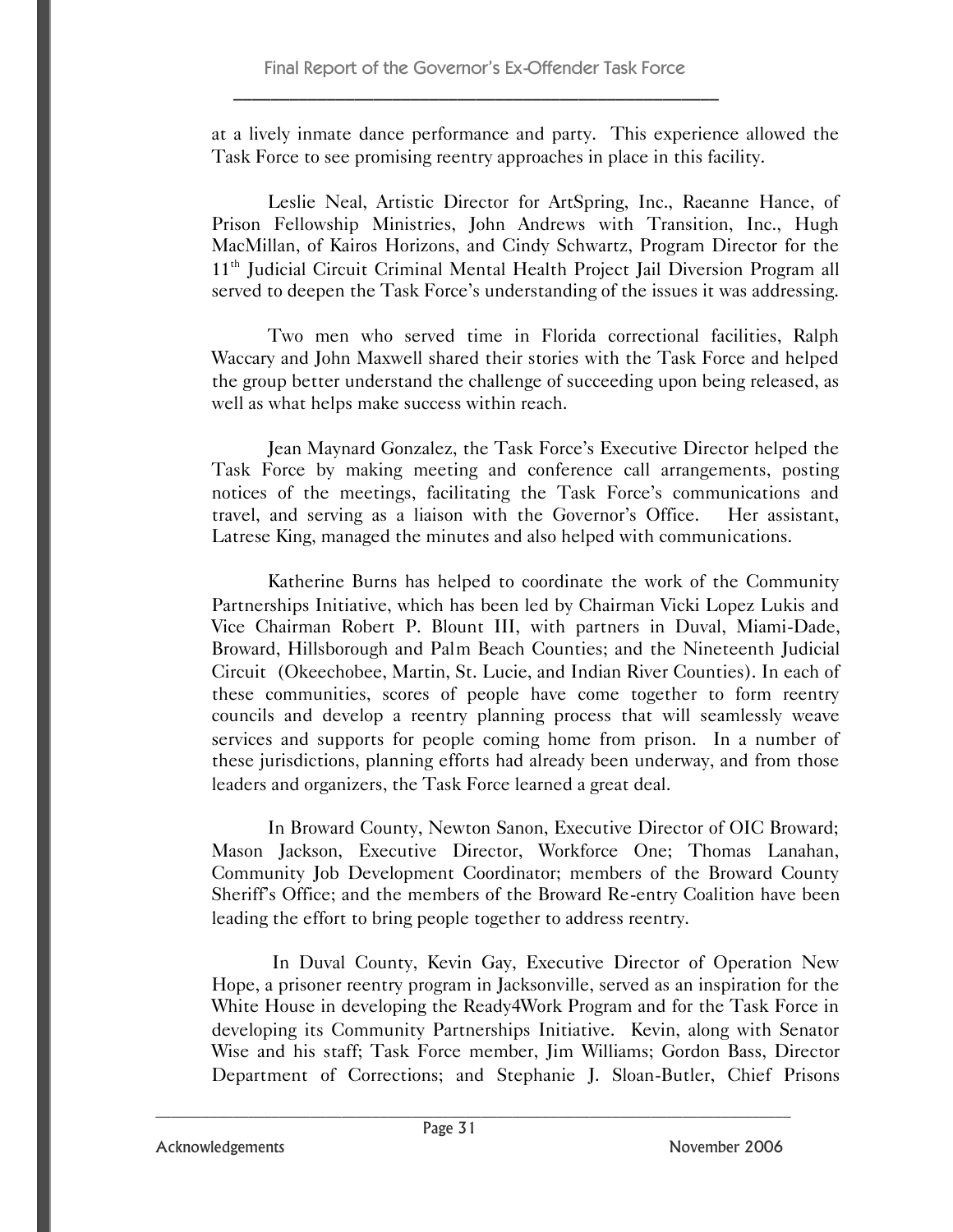Division, Office of the Sheriff Consolidated City of Jacksonville continue to provide strong and determined leadership to make reentry successful in their community.

In Hillsborough County, Task Force member Robert Blount; Paul I. Perez, U.S. Attorney for the Middle District of Florida; his staffers Donna Schultz, Law Enforcement Coordination Manager; William Daniels, Law Enforcement Coordinator and Erio Alvarez, Criminal Justice Specialist; The Hillsborough County Administrator Office; and the members of the Hillsborough Ex-Offender Re-entry Network (HERN) have been coming together to provide leadership and support on the issue of reentry for a number of years. The Task Force was able to learn a lot from them. Although Pinellas County was not included in this initiative, the Pinellas Ex-Offender Reentry Coalition (PERC), under the leadership of Frank Kopczynski, lent much expertise and assistance to the Hillsborough County initiative.

In Miami-Dade County, Miami-Dade Mayor, Carlos Alvarez, and his Chief of Staff, Denis Morales and Legal Counsel, Luis Gazitua; Mayor Manny Diaz, City of Miami and his Chief of Staff, Jose Mallea, and Chante Sweet, staffing his Faith & Community Based Initiative; David Lawrence, President of the Early Childhood Initiative Foundation and Chairman of the Children's Trust; Mark Buckbinder, Executive Director, Lisa Pittman Ph.D., Coordinator of Evaluations and Cross Systems Planning from the Alliance For Human Services; the Children's Trust, the Donor's Forum of South Florida; Daniella Levine, CEO of the Human Services Coalition of Miami Dade and her staff; Task Force members Wayne Rawlins and Ralph Martin; and Rod Petrey and April Young, Ph.D. from the Collins Center have all come together to address the complex challenge of coordinating and cohering the reentry process in this diverse county.

In Palm Beach County, West Palm Beach Mayor Lois Frankel, Public Defender Judicial Circuit 15, Carey Haughwout and staff Jennifer Loyless; Palm Beach County Criminal Justice Commission member Max Davis and Executive Director Diana Cunningham, Becky Walker, Youth Violence Prevention Planning Coordinator are leading the effort in developing a reentry planning process.

In the Treasure Coast, Task Force member Diamond Litty, 19th Judicial Circuit Public Defender, and Program Coordinator Kristen Webster, who acted as Ms. Litty's designee at some Task Force meetings, are providing the leadership to develop a reentry council. In addition, Chief Judge, William L. Roby; St. Lucie County Sheriff Ken Mascara; Martin County Sheriff, Robert L. Crowder; Okeechobee County Sheriff, Paul C. May; Indian River County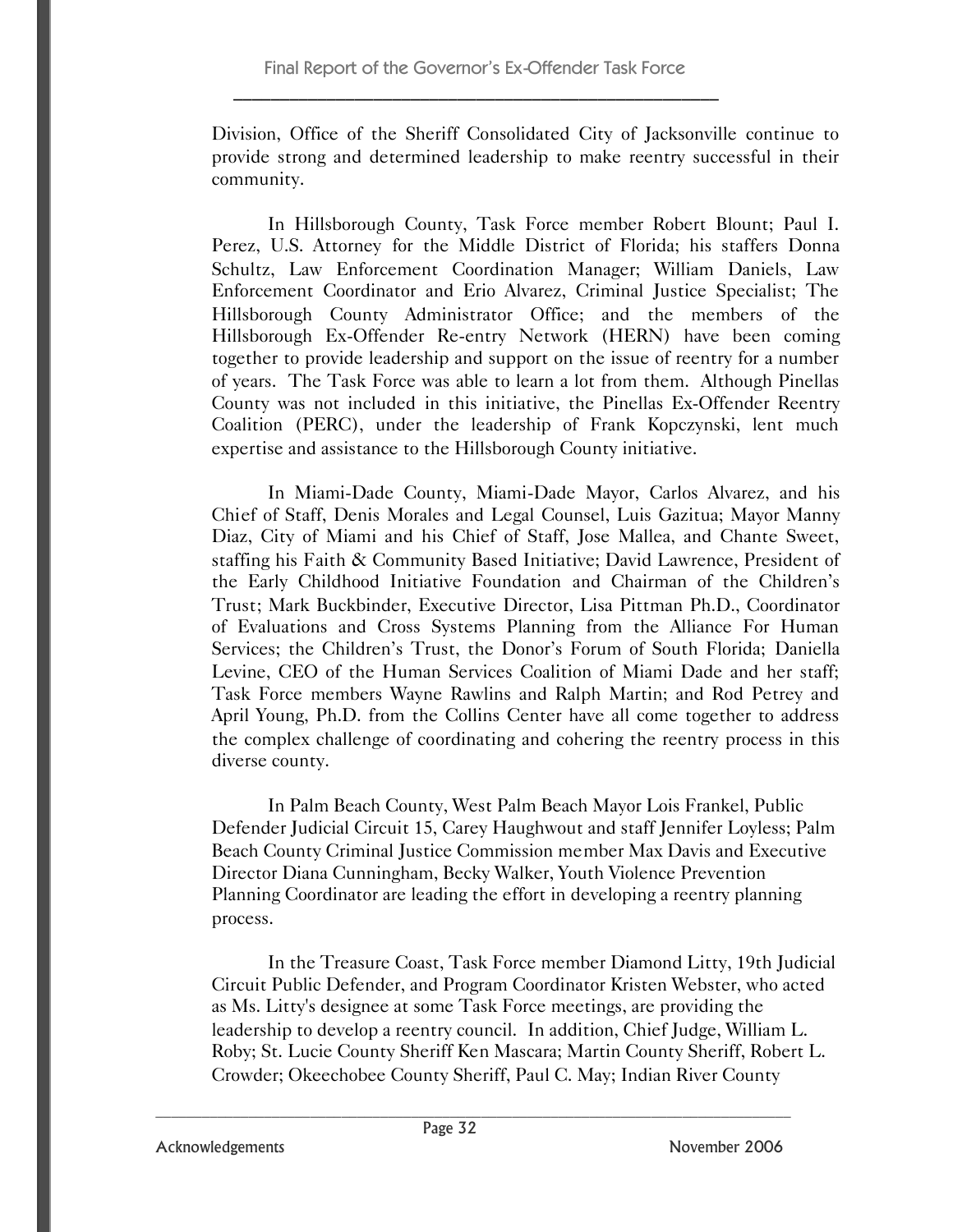Sheriff, Roy Raymond; St. Lucie County Criminal Justice Coordinator, Mark Godwin; Florida Department of Correction, Circuit Administrator Thomas Mark; Vero Beach, Chief of Police Don Dappen; Sebastian Chief of Police Jim George Woodley Davis; Ft. Pierce Chief of Police Sean Baldwin; Stuart Chief of Police Edward M. Morley; and Dr. George Woodley from Department of Children and Family Services, District 9, and the staff of each of these leaders are strong supporters and partners in this work.

Since its inception, the work of the Task Force has been supported by the Annie E. Casey Foundation, which funded its work with a grant to the Office of the Governor. Gary MacDougal, Foundation Trustee, brought the idea of the Task Force to Governor Bush and continued his interest in the work of the Task Force by providing guidance in its deliberations. Ira Barbell, a Senior Associate at the Foundation who served on the Task Force, coordinated Casey's relationship with the Governor's Office and with the Task Force. Linda Mills, a consulting attorney to the Foundation, provided the Task Force with legal and policy research and analysis and wrote its reports. Jim Dickinson, a Casey consultant, provided research support to the Task Force.

And the remaining Task Force members, not previously mentioned herein, Michael A. Bernstein, Bernard "Bernie" DeCastro, Henree D. Martin, Annette R. Martinez, and former Task Force members, T. Edward Austin, Jose M. Boscan, Carol Law, and Stephen R. MacNamara must be saluted. Many of them, in addition to attending meetings spent thousands of hours advancing the work of the Task Force.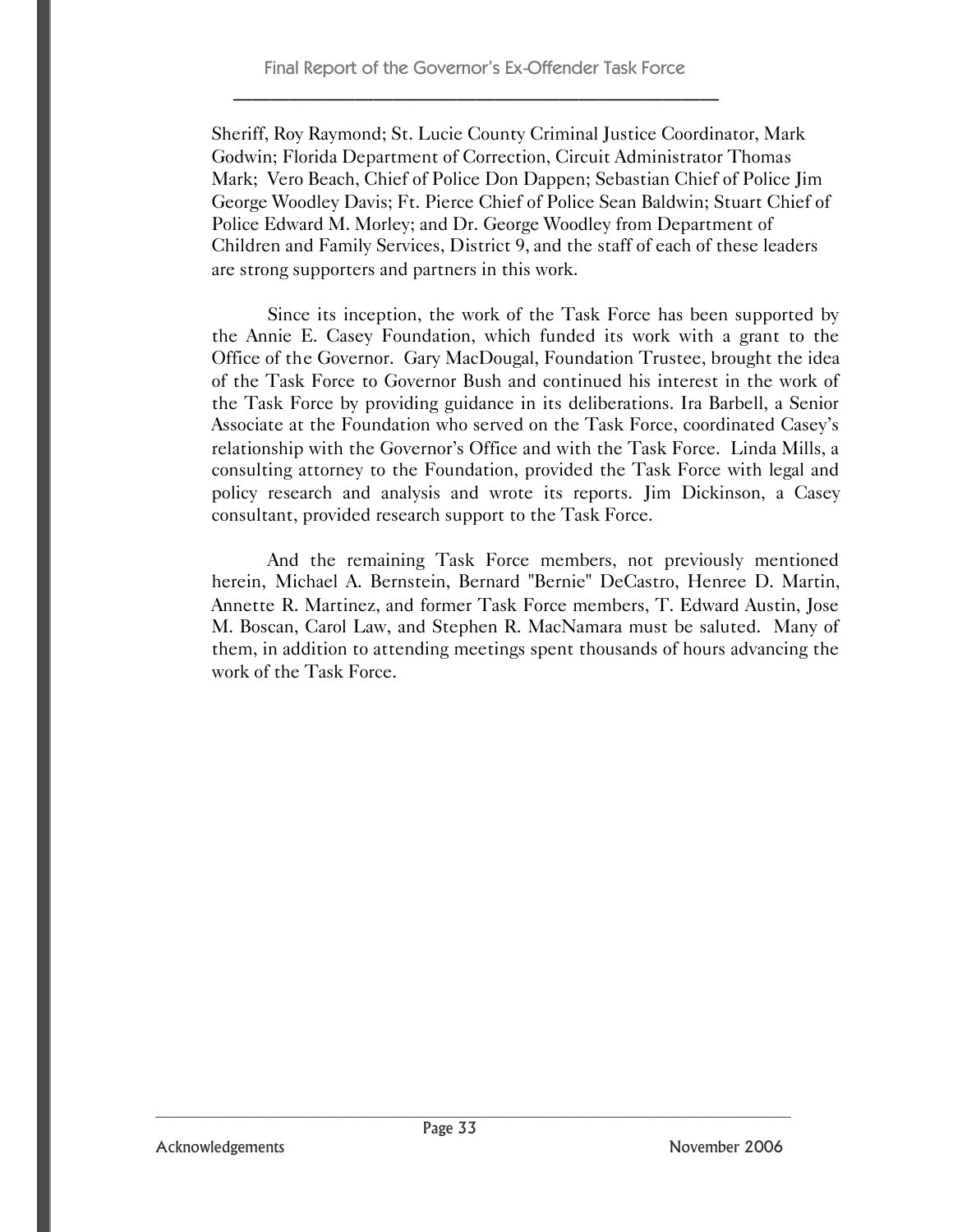## **Appendix A**

## **Task Force Members**

**Chairman Vicki Lopez Lukis,** 48, of Coral Gables, community volunteer.

**Ira L. Barbell,** 59, of Columbia, Maryland, Senior Associate with Annie E. Casey Foundation.

**Franchatta J. Barber,** 45, of Tallahassee, Deputy Assistant Secretary of Institution Programs with the Florida Department of Corrections. [Designee of Secretary McDonough].

**Michael A. Bernstein,** 52, of Seminole, President and Chief Executive Officer of Gulf Coast Jewish Family Services, Inc.

**Robert P. Blount, III,** 32, of Tampa, President of Abe Brown Ministries, Inc. and Program Coordinator with Hillsborough Community College.

**Monica A. David,** 45, of Tallahassee, Chairman of the Florida Parole Commission.

**Bernard "Bernie" DeCastro, 60**, of Ocala, Executive Director of Time for Freedom, Inc.

**Diamond Litty,** 49, of Ft. Pierce, the 19th Judicial Circuit's Public Defender since 1992, composed of 4 offices in Ft. Pierce, Stuart, Vero Beach and Okeechobee; served as Asst. State Attorney for the 19th Judicial Circuit for 6 years.

**Henree D. Martin,** 59, of Tallahassee, owner of Developers Realty and Investment Properties, Inc.

**Ralph P. Martin,** 29, of Miami, paralegal with Duane Morris, LLP.

**Annette R. Martinez,** 40, of Lakeland, Fire Operations Manager with State Farm Insurance Companies.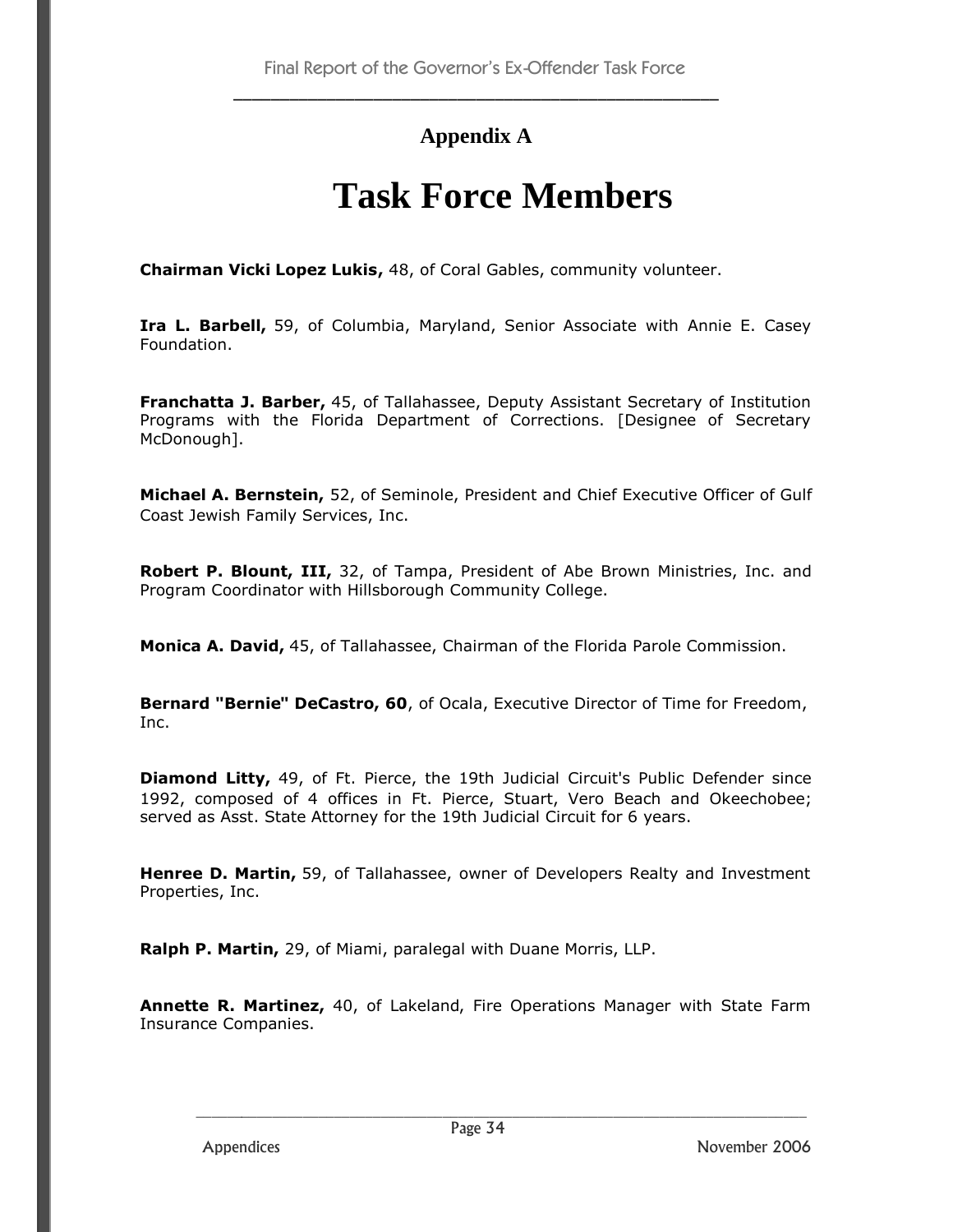**Wayne E. Rawlins,** 45, of Pembroke Pines, community justice consultant.

**Anthony J. Schembri,** 62, of Tallahassee, Secretary of the Florida Department of Juvenile Justice.

**Mike Switzer,** 62, of Tallahassee, VP, Performance and Programs of Workforce Florida, the Workforce Policy Board that oversees 24 Regional Workforce Boards; Attorney; current member of the FL Homelessness Council, state worker for 24 years.

Jason L. Welty, 27, of Tallahassee, Senior Legislative Analyst of the Florida Department of Juvenile Justice [designee for Secretary Schembri].

**James L. Williams,** 69, of Jacksonville, Chairman, Allstate Electrical Contractors; FL Dept. of Corrections volunteer for 31 years and DOC Volunteer of the Year for faithbased work in prisons.

#### **Former Task Force Members**

**T. Edward Austin**, 78, of Jacksonville, former state attorney, public defender and mayor of the City of Jacksonville.

**Jose M. Boscan**, 35, of Winter Garden, Manager with Walt Disney World Company.

**Carol Law,** 64, of Pensacola, president of Drug Free Workplace, Inc.

**Stephen R. MacNamara**, 52, of Tallahassee, Former Associate Vice President for Academic Affairs and Associate Professor with Florida State University.

**Susan E. Pareigis**, 45, of Tallahassee, Former Director of the Agency for Workforce Innovation.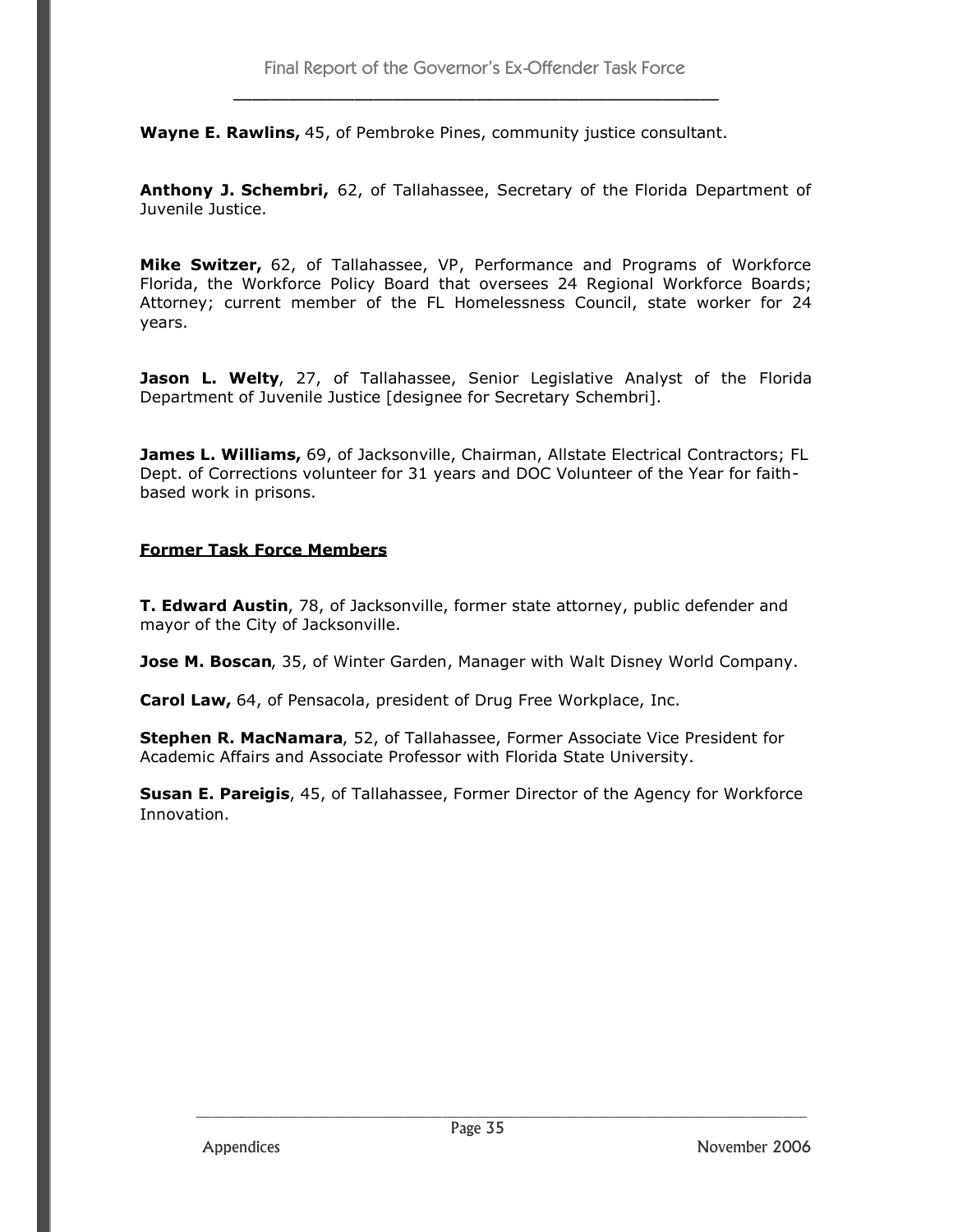## Appendix B

# STATE OF FLORIDA **OFFICE OF THE GOVERNOR EXECUTIVE ORDER NO. 05-28**

**WHEREAS,** according to the Department of Corrections, there are currently 86,000 inmates in Florida's prisons, of which over 26,000 are expected to be released within the coming year; and

**WHEREAS,** Florida is committed to the ideal of America being the land of second chance, as expressed by the President of the United States who declared: "When the gates of the prison open, the path ahead should lead to a better life;" and

**WHEREAS**, successful reentry and reintegration in one's community is a matter of critical import to the public's safety; but reentry is often not a success due to the barriers ex-offenders face upon their release, including, but not limited to, a lack of education and job skills, employment discrimination, mental health and substance abuse problems, access to drivers licenses, child support enforcement regulations, access to public housing and other public benefits, and frayed or fragile family and community ties; and

**WHEREAS,** the ability of ex-offenders to obtain employment after incarceration and become productive members of their communities is essential to reducing recidivism rates, but due to employers' concerns about liability, the honest completion of job applications often results in ex-offenders being unable to find work; and

**WHEREAS**, without successful re-entry into one's community, recidivism is likely to occur, to the great detriment to the public safety, Florida's communities, families, taxpayers, and individual ex-offenders;

**NOW THEREFORE, I, JEB BUSH,** Governor of the State of Florida, by the powers vested in me by the Constitution and Laws of the State of Florida, do hereby promulgate the following Executive Order, effective immediately: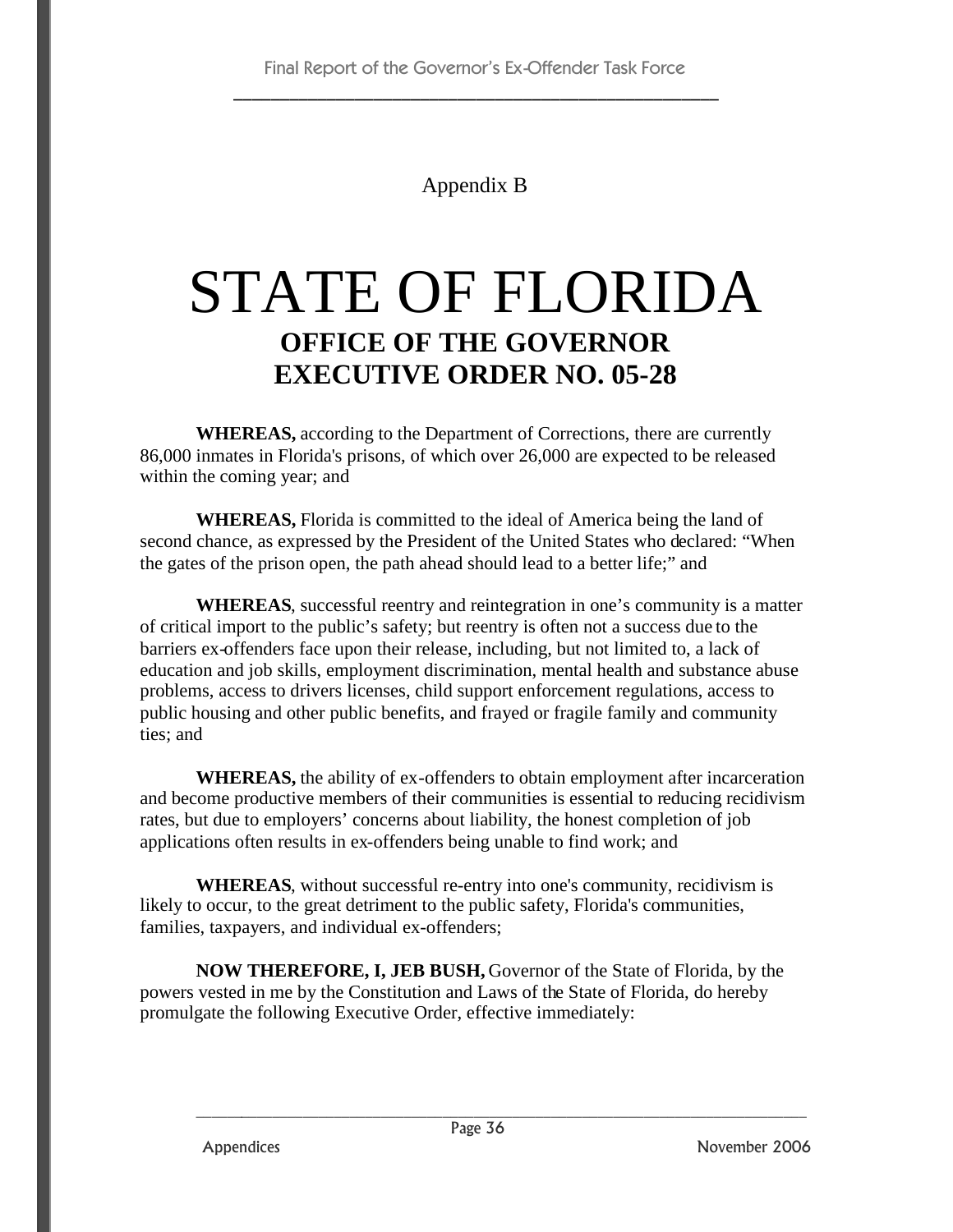### Section 1.

A. There is hereby created the Governor's Ex-Offender Task Force ("Task Force"), formed to help improve the effectiveness of the State of Florida in facilitating the re-entry of ex-offenders into their communities so as to reduce the incidence of recidivism.

B. The Task Force shall be advisory in nature and is created for the following purposes:

1. Identification of legal, policy, structural, organizational, and practical barriers to successful reentry;

2. Provide recommendations regarding such reforms that will eliminate barriers to successful reentry, including, but not limited to, reforms that may offer employers greater flexibility and confidence in hiring ex-offenders;

3. Provide recommendations regarding implementation of the reforms; and

4. Provide recommendations regarding measuring the effectiveness of the reforms, such as through reduced recidivism; increased attachment to the workforce and earnings; increased family attachment; and savings to the state from incarceration cost avoidance.

### Section 2.

A. The Task Force shall be comprised of no more than eleven (11) members, and shall include, but not be limited to, the Executive Director of the Agency for Workforce Innovation, or her designee, the Secretary of the Department of Corrections, or his designee, and preferably at least one representative from the law enforcement, business, education, insurance/risk management, and legal professions; each of whom shall be appointed by and serve at the pleasure of the Governor. I will also appoint a Chair of the Task Force.

B. The Task Force shall be staffed by an Executive Director, appointed by the Governor, and housed administratively within the Agency for Workforce Innovation.

C. Each executive agency is directed, and all other agencies are requested, to render assistance and cooperation to the Task Force so that the purpose of this Executive Order may be accomplished.

D. Task Force members shall receive no compensation, but shall be entitled to per diem and travel expenses while attending meetings of the Task Force to the extent allowed by Section 112 .061, Florida Statutes. Invited guests and speakers shall also be entitled to per diem and travel expenses while participating in meetings of the Task Force to the extent allowed by Section 112.061, Florida Statutes.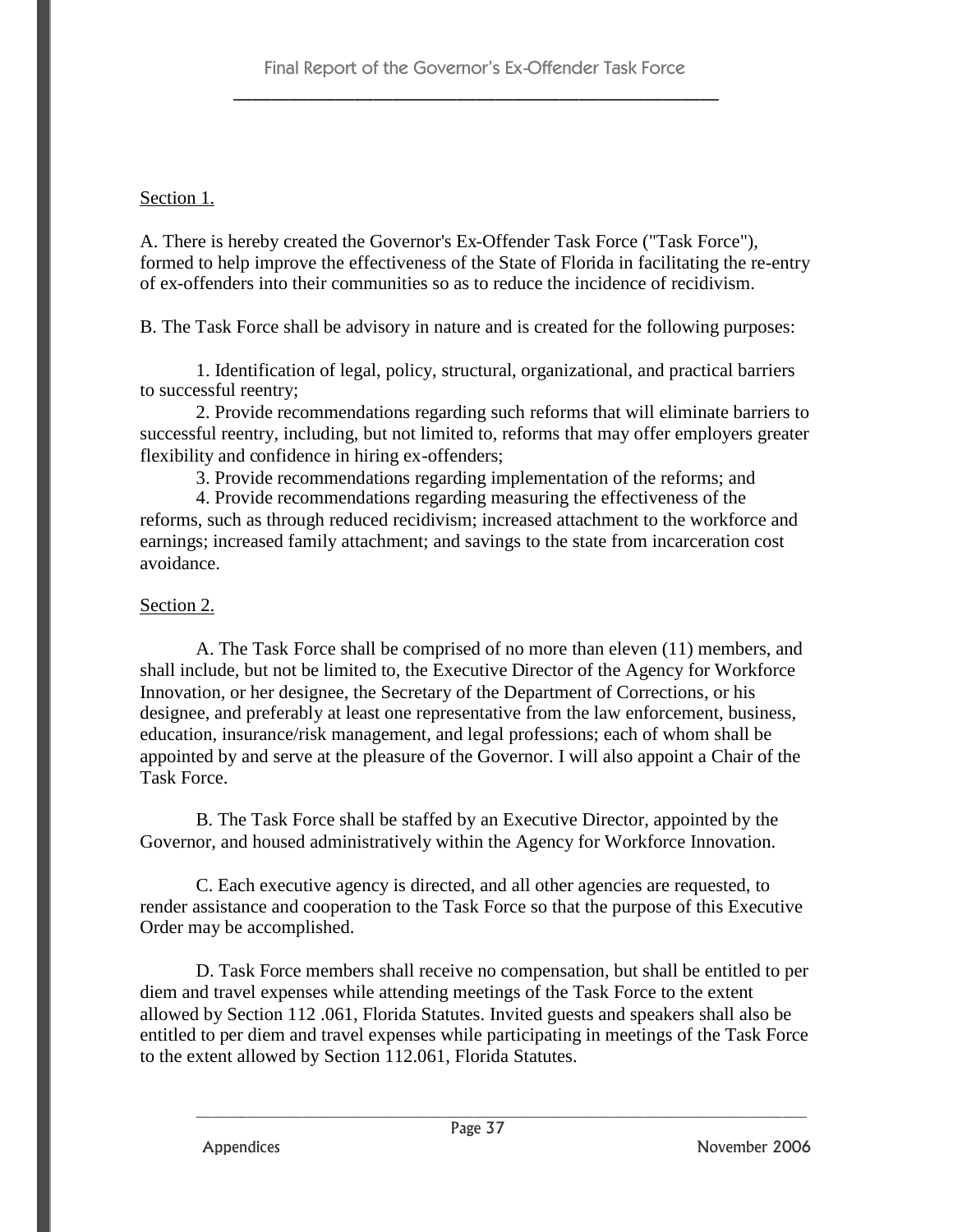E. The Task Force shall meet at the call of the chairperson. The Task Force shall act by a vote of the majority of its members present, either in person or via communication technology. No member may grant a proxy for his or her vote to any other member or member designee, except with the prior approval of the chairperson. I will fill by appointment any vacancy that occurs on the Task Force.

### Section 3.

A. To aid its study of the issues and the development of its recommendations, the Task Force may take public testimony from experts and stakeholders. In addition, the Task Force is encouraged to take whatever other steps are necessary to gain a full understanding of legal, policy, practical, structural, organizational, insurance and related issues involved in reducing the barriers to successful reentry.

B. The Task Force shall take whatever steps are necessary to ensure effective liaison with the Florida Legislature and with providers of relevant services to exoffenders.

### Section 4.

A. The Task Force shall provide a preliminary report to the Governor by December 30, 2005 and a final report setting forth its recommendations, including any recommendations for legislative action, to the Governor no later than December 29, 2006.

B. The Task Force shall continue in existence until January 1, 2007, unless extended by further Executive Order.

> IN TESTIMONY WHEREOF, I have hereunto set my hand and have caused the Great Seal of the State of Florida to be affixed at Tallahassee, the Capitol, this

th<br>7 day of February, 2005. ATTEST:

SECRETARY OF STATE

\_\_\_\_\_\_\_\_\_\_\_\_\_\_\_\_\_\_\_\_\_\_\_\_\_\_\_\_\_\_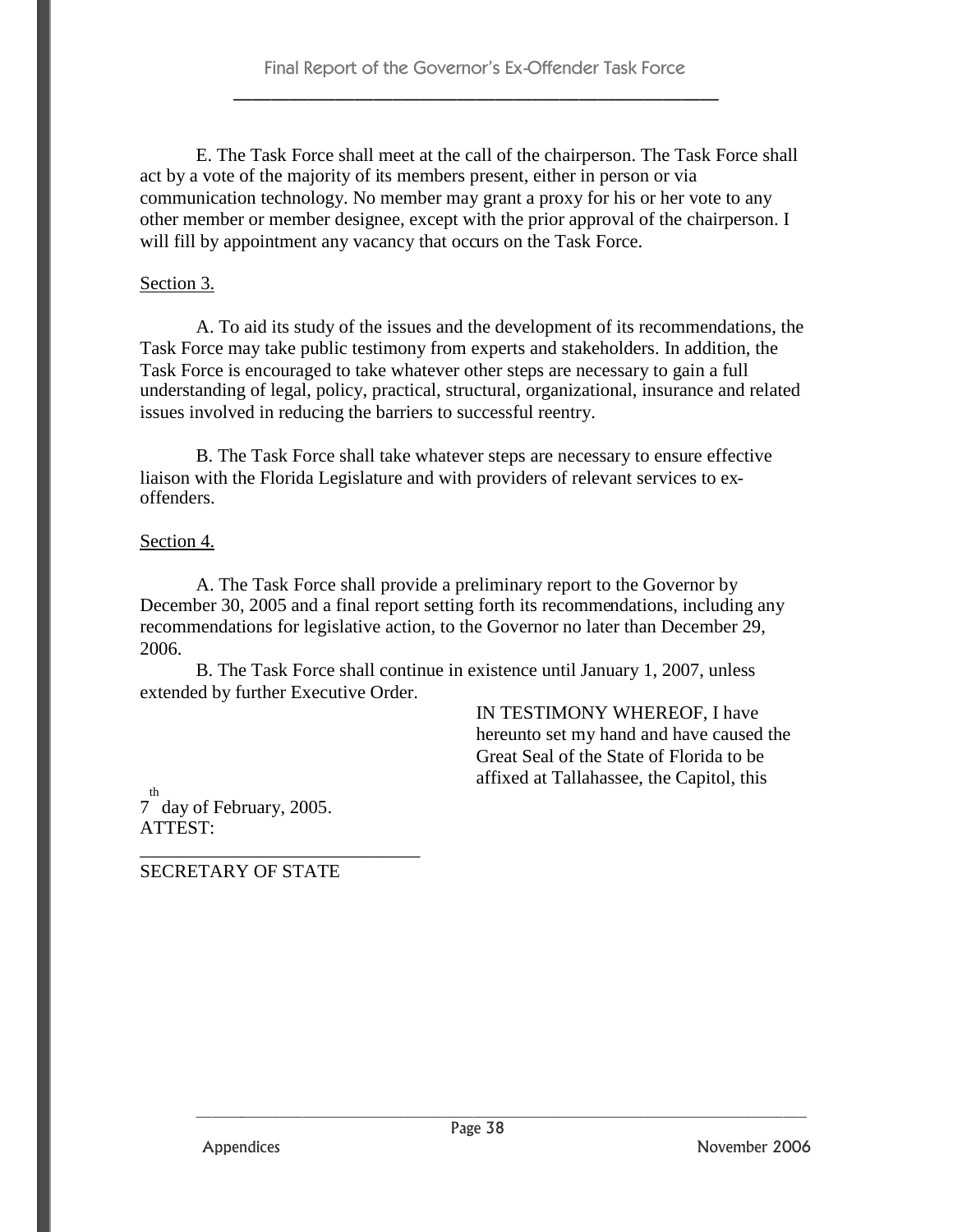## Appendix C

# STATE OF FLORIDA **OFFICE OF THE GOVERNOR EXECUTIVE ORDER NUMBER 06-89**

**WHEREAS,** on February 7, 2005, I issued Executive Order 05-28 establishing the Governor's Ex-Offender Task Force (Task Force) to improve the effectiveness of the State of Florida in facilitating the reentry of ex-offenders into our communities and reduce the incidence of recidivism; and

**WHEREAS,** the Task Force has found that gainful employment after release from prison is one of the critical elements necessary to achieve successful reentry after prison and that employment has been shown to reduce recidivism and, thus, to make our communities safer; and

**WHEREAS**, the Task Force has found many state laws and policies that impose restrictions on the employment of people who have been to prison and has estimated that these restrictions may affect more than one-third of Florida's 7.9 million non-farm jobs, including state and local government jobs, jobs in state-licensed, regulated and funded entities, and jobs requiring state certification; and

**WHEREAS,** the Task Force has further found that no comprehensive review of these restrictions has been undertaken to evaluate whether the restrictions are related to the safety, trust and responsibility required of the job or to determine whether a less restrictive approach could protect the public while preserving employment opportunities; and

**WHEREAS,** the Task Force has further found that the disqualifications for many kinds of jobs can be lifted through exemptions and other mechanisms that allow a caseby-case showing of rehabilitation, yet the disqualifications for many other jobs requiring a similar level of safety, trust and responsibility cannot be lifted, exempted or relieved; and

**WHEREAS**, the State's executive agencies can assume a leadership role in providing employment opportunities to ex-offenders by reviewing their employment policies and practices and identifying barriers to employment that can safely be removed to enable ex-offenders to demonstrate their rehabilitation;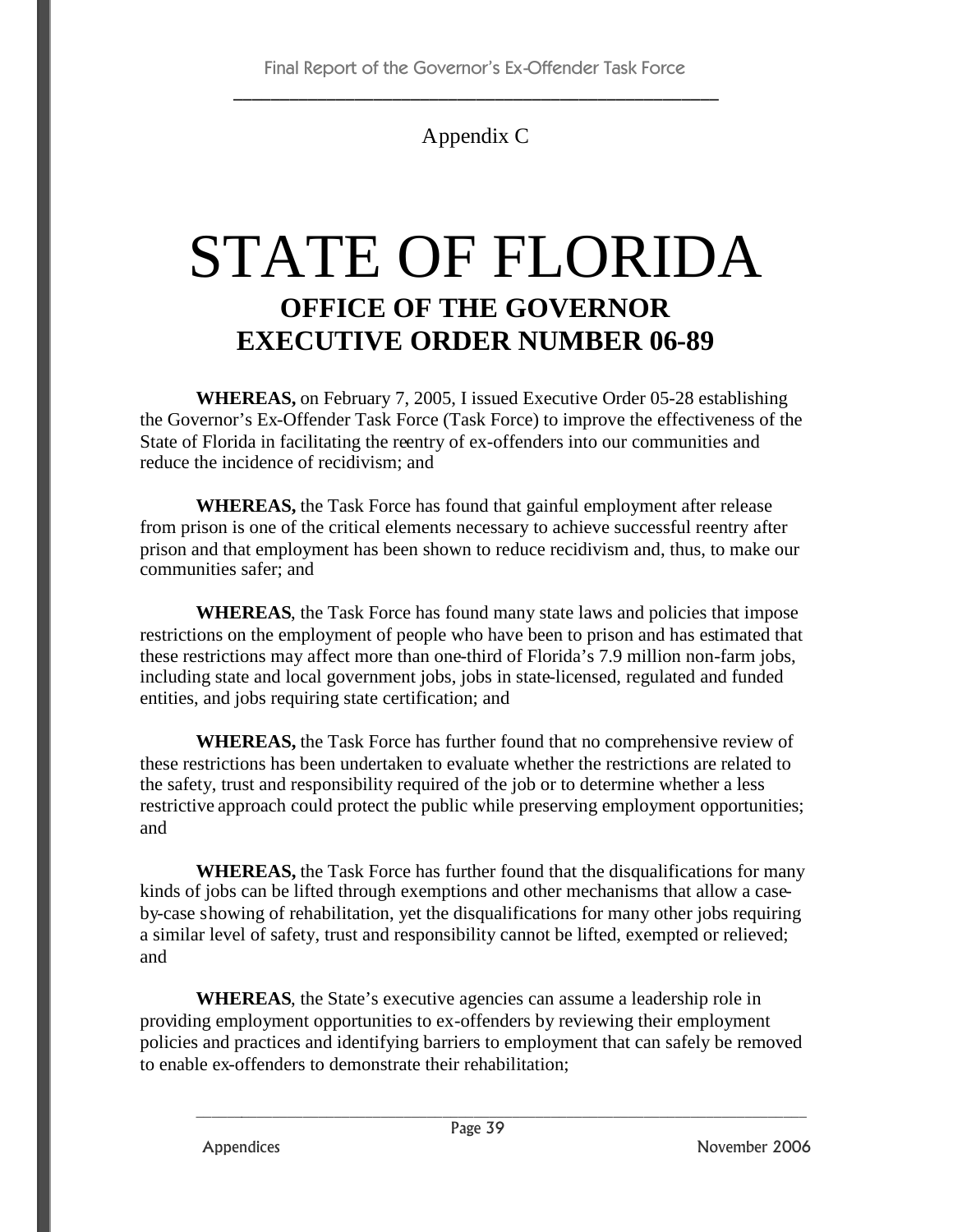**NOW THEREFORE, I, JEB BUSH,** as Governor of the State of Florida, by virtue of the authority vested in me by the Constitution and Laws of the State of Florida, do hereby promulgate the following Executive Order, effective immediately: Section 1. Terms of Employment Disqualifications.

A. All executive agencies shall produce a report for the Task Force that describes the employment restrictions and disqualifications that are based on criminal records for each occupation under the agency's jurisdiction and that of its boards, if any, including, but not limited to, employment within the agency; employment in facilities licensed, regulated, supervised, or funded by the agency; employment pursuant to contracts with the agency; and employment in occupations that the agency licenses or provides certifications to practice. For each occupation subject to an ex-offender restriction or disqualification, the agency shall set forth the following:

- 1. The job title, occupation or job classification;
- 2. The cause of the disqualification (statutory, regulatory, policy or practice) and the substance and terms of the disqualification, including a listing of the disqualifying offenses, the recency of the disqualifying offenses, and the duration of the disqualification;
- 3. The year the disqualification was adopted and its rationale;
- 4. In instances where the disqualification is based upon conviction of any offense "related to" the practice of a given profession, the criteria the agency has adopted to apply the disqualification to individual cases;
- 5. The source of any requirement (statute, rule, policy, or practice) for an individual convicted of a felony to have his civil rights restored to become qualified for the job; and
- 6. The exemption, waiver, or review mechanisms available to seek relief from the disqualification, based on a showing of rehabilitation or otherwise. This should include the terms of the exemption, waiver or review, the nature of the relief it affords, and whether an administrative and judicial appeal is authorized.

B. The agency shall also describe, for each occupation subject to ex-offender disqualification, the procedures used to determine and review the disqualification, and shall provide to the Executive Office of the Governor copies of the forms, rules, and procedures that it employs to provide notice of disqualification, to review applications subject to disqualification, and to provide for exemptions and appeals of disqualification.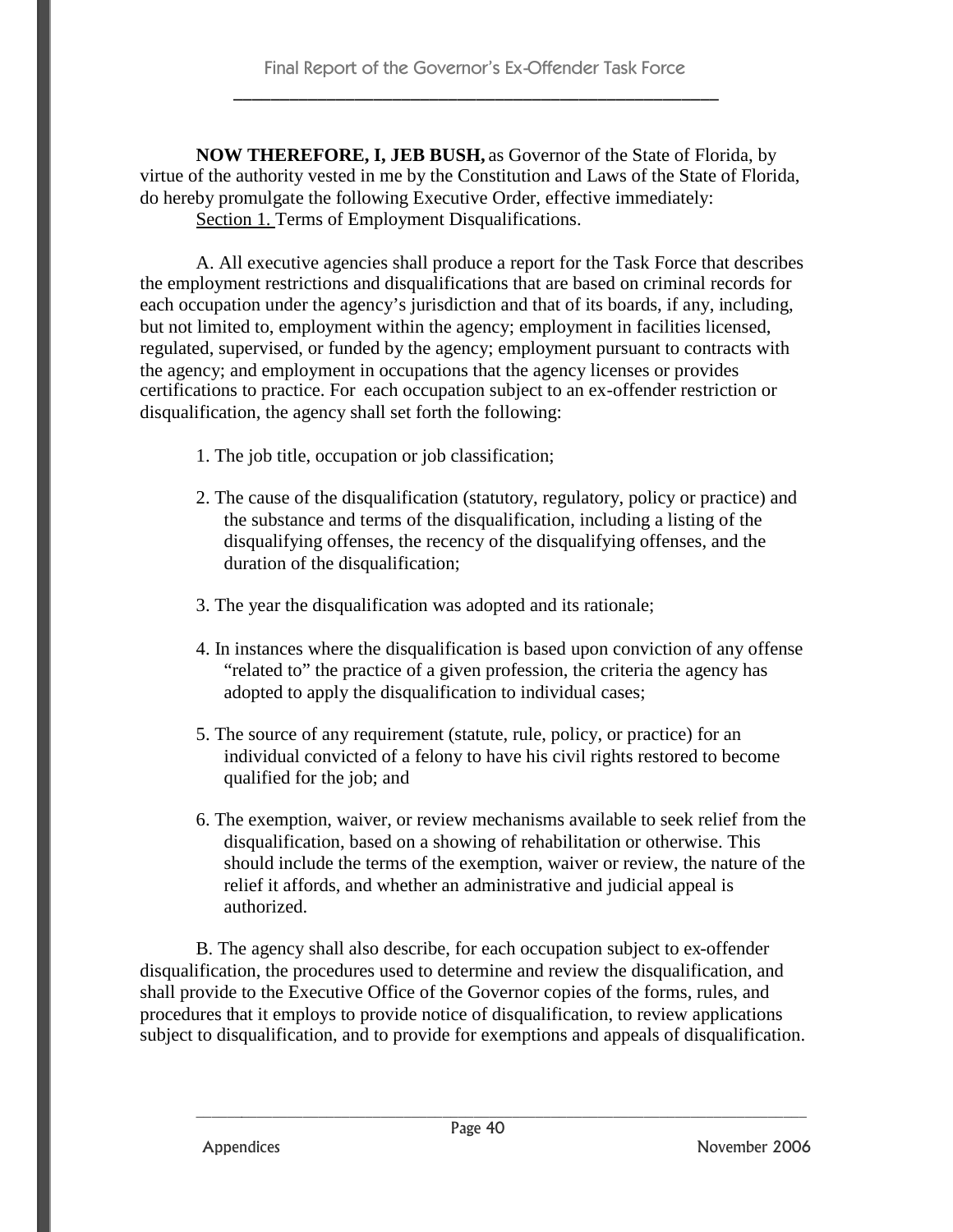C. Agencies are strongly encouraged to adopt such policy reforms and changes as will achieve the goals of this Order. Agencies shall report to the Executive Office of the Governor reform efforts including eliminated or modified ex-offender employment disqualifications, draft legislation for a case-by-case exemption or review mechanism, and modified criteria and procedures used in relation to ex-offender employment restrictions.

### Section 2. Data.

The second part of the review involves the collection of data to determine the impact of the disqualifications on employment opportunities for ex-offenders in Florida and the effectiveness of existing case-by-case review mechanisms that list the disqualifications. For each occupation under the jurisdiction of the agency for which there are employment disqualifications based on criminal records, the agency must provide, for the previous two-year period, the number and percentage of individuals who underwent a criminal history background check, the number who were merely required to disclose their criminal history without a criminal history background check, the number and percentage found disqualified based on criminal records; the number and percentage found disqualified because their civil rights had not been restored; the number and percentage who sought review and exemption from or reversal of the disqualification, the number and percentage that were found qualified for the initial review, and the number and percentage that were found qualified for any subsequent level of review. If the agency maintains records of active licenses or certifications, the agency shall provide the total number of employees in occupations subject to criminal history restrictions.

Section 3. Time Frame for Provision of Information.

The terms of each of the agency's employment disqualifications described in Section 1 of this Order shall be provided to the Executive Office of the Governor no later than 60 days from the issuance of this Order. The data described in Section 2 shall be provided no later than 90 days from the issuance of this Order.

Section 4. Other State Agencies and Private Sector.

I strongly encourage all other state agencies, counties, municipalities and political subdivisions of the State to likewise conduct an inventory of employment disqualifications as described herein, to eliminate or modify such disqualifications that are not tailored to protect the public safety, and to create case-by-case review mechanisms to provide individuals the opportunity to make a showing of their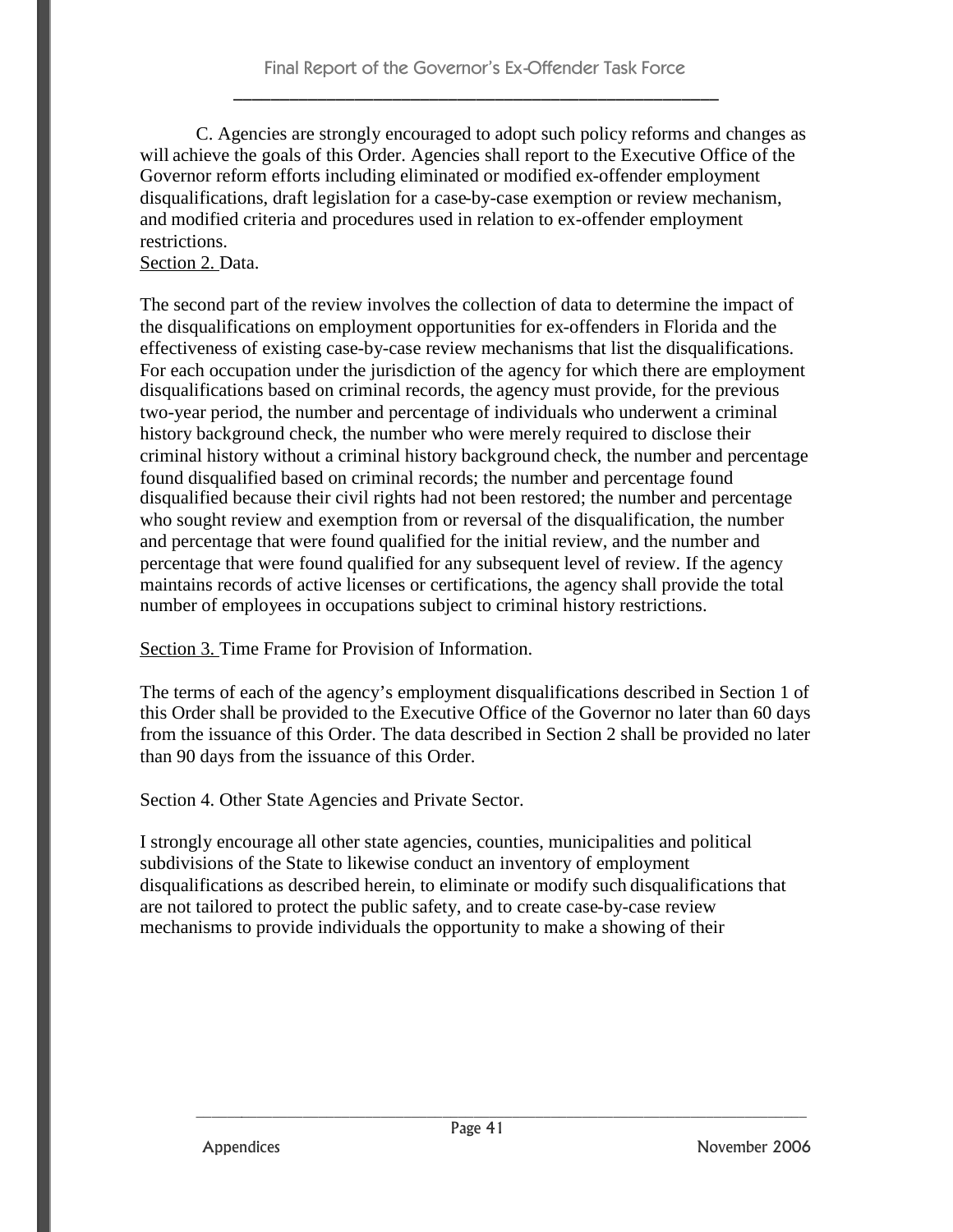rehabilitation and their qualifications for employment. I encourage private employers, to the extent they are able, to take similar actions to review their own employment policies and provide employment opportunities to individuals with criminal records.

> IN TESTIMONY WHEREOF, I have hereunto set my hand and have caused the Great Seal of the State of Florida to be affixed at Tallahassee, the Capitol, this

25th of April, 2006.

**GOVERNOR** ATTEST:

SECRETARY OF STATE

\_\_\_\_\_\_\_\_\_\_\_\_\_\_\_\_\_\_\_\_\_\_\_\_\_\_\_\_\_\_

\_\_\_\_\_\_\_\_\_\_\_\_\_\_\_\_\_\_\_\_\_\_\_\_\_\_\_\_\_\_\_\_\_\_\_\_\_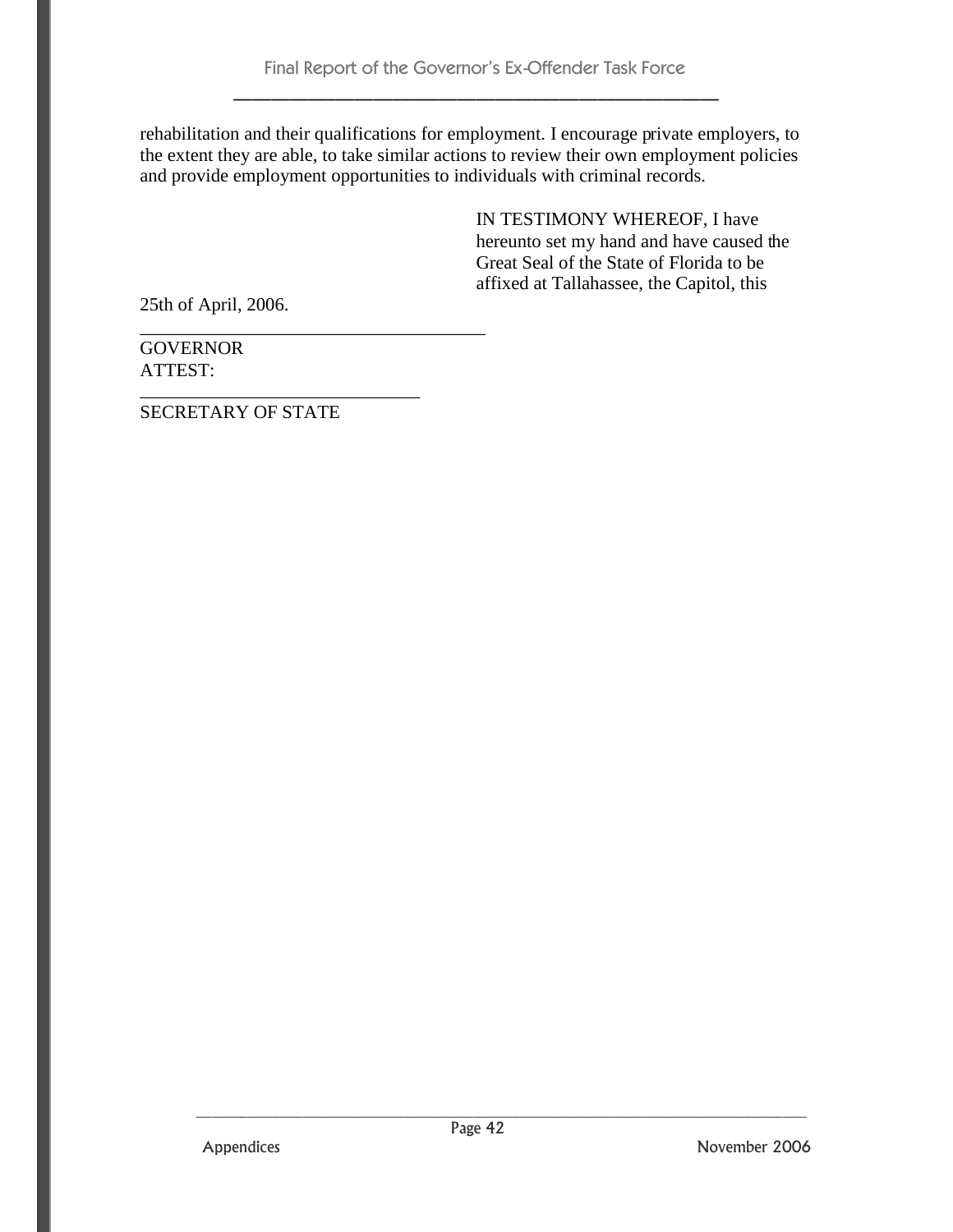## Appendix D

## STATE OF FLORIDA **OFFICE OF THE GOVERNOR EXECUTIVE ORDER NUMBER 06-237**

(Extension of Executive Order 05-28, as Amended by Executive Order 05-81) WHEREAS, by Executive Order 05-28, as amended by Executive Order 05-81, the Governor created the Governor's Ex-Offender Task Force to help improve the effectiveness of the State of Florida in facilitating the re-entry of ex-offenders into their communities so as to reduce the incidence of recidivism;

NOW THEREFORE, I, JEB BUSH, Governor of Florida, by virtue of the authority vested in me by the Constitution and laws of the State of Florida, do hereby promulgate the following executive order:

Section 1.

Executive Order 05-28, as amended by Executive Order 05-81, is hereby amended to provide that the Governor's Ex-Offender Task Force shall continue in existence until February 28, 2007, or until such earlier time as this Executive Order is amended or rescinded by further executive order.

#### Section 2.

Except as amended herein, Executive Order 05-28, as amended by Executive Order 05- 81, is hereby ratified and reaffirmed.

> IN TESTIMONY WHEREOF, I have hereunto set my hand and caused the Great Seal of the State of Florida to be affixed at Tallahassee, the Capitol, this 26th day of October, 2006.

GOVERNOR ATTEST:

\_\_\_\_\_\_\_\_\_\_\_\_\_\_\_\_\_\_\_\_\_\_\_\_\_\_\_\_ SECRETARY OF STATE

**\_\_\_\_\_\_\_\_\_\_\_\_\_\_\_\_\_\_\_\_\_\_\_\_\_\_\_\_\_\_\_\_\_\_\_\_\_**